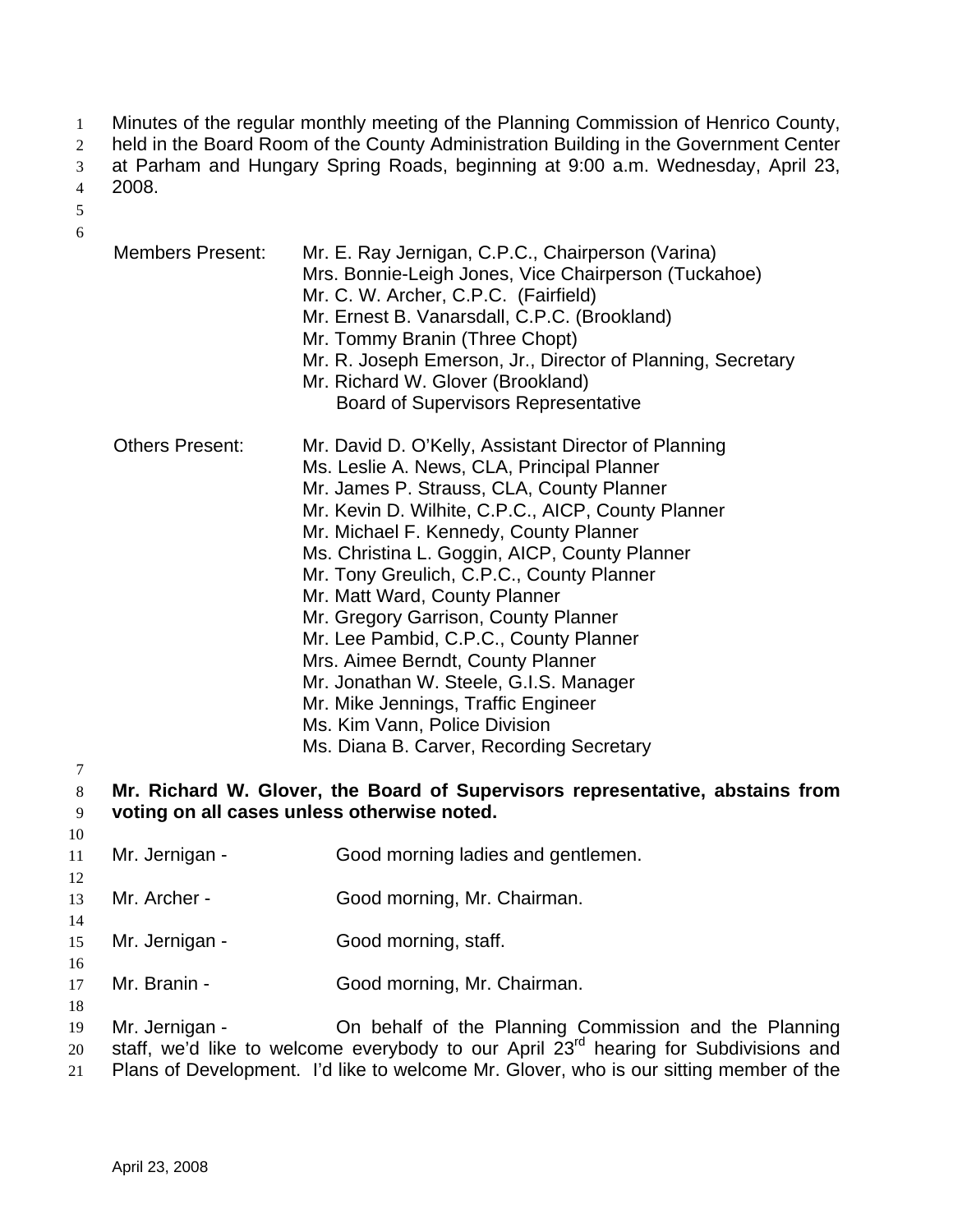- Board of Supervisors for the Planning Commission this year. Good morning, sir. With that, I'll turn the meeting over to Mr. Emerson, our secretary. 22 23
- 24

27

29

31

- 25 26 Mr. Emerson - Thank you, Mr. Chairman. The first item on your agenda this morning is requests for deferrals and withdrawals. Ms. Leslie News will present those.
- 28 Mr. Jernigan - Good morning, Ms. News.
- 30 Ms. News - Good morning, Mr. Chairman, members of the Commission.
- 32 Mr. Vanarsdall - Good morning, Ms. News.
- 33

35

34 Mrs. Jones - Good morning.

- 36 37 38 39 Ms. News - We have three requests for deferrals on our agenda this morning. The first is on page 11 of your agenda and is located in the Three Chopt District. This is POD-25-08, The Corner @ Short Pump. The applicant is requesting a deferral to the May 28, 2008 meeting.
- 40

### 41 **PLAN OF DEVELOPMENT & TRANSITIONAL BUFFER DEVIATION**

42

POD-25-08 The Corner @ Short Pump – W. Broad Street and Lauderdale Road **Timmons Group for W2005 WRL Realty, L.L.C.:**  Request for approval of a plan of development and transitional buffer deviation, as required by Chapter 24, Sections 24-106 and 24-106.2 of the Henrico County Code, to construct a shopping center consisting of 8, onestory retail buildings totaling 234,000 square feet and 1, one-story, 4,000 square foot bank building with 2 drive-thru lanes. The transitional buffer deviation is for a 10-foot reduction in the width of the required 35-foot transitional buffer north of Three Chopt extended. The 41.07-acre site is located on the southwest corner of W. Broad Street (U.S. Route 250) and Lauderdale Drive on parcel 746-762- 2022. The zoning is B-2C, Business District (Conditional), RTHC, Residential Townhouse District (Conditional) and WBSO, West Broad Street Overlay District. County water and sewer. **(Three Chopt)** 

- 44 45 Mr. Jernigan - Is there any opposition to the deferral of POD-25-08, The Corner @ Short Pump? No opposition.
- 46

- 50
- 51 Mrs. Jones - Second.

<sup>47</sup>  48 49 Mr. Branin - The Mr. Chairman, I would like to move that POD-25-08, The Corner @ Short Pump, be deferred to the May 28, 2008 meeting, per the applicant's request.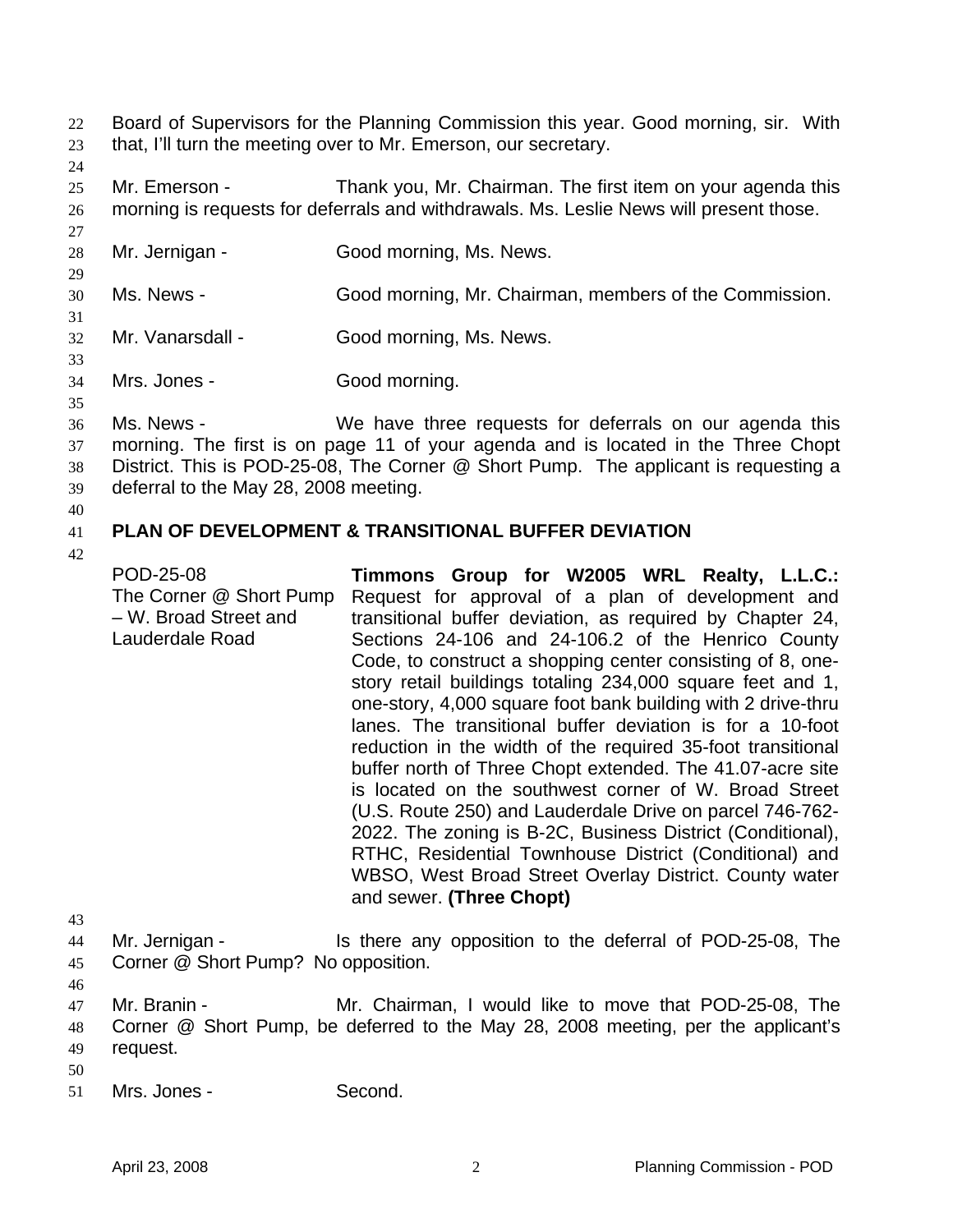Mr. Jernigan - Motion by Mr. Branin, seconded by Mrs. Jones. All in favor say aye. All opposed say no. The ayes have it; the motion passes. 52 53

54

57

55 56 At the request of the applicant, the Planning Commission deferred POD-25-08, The Corner @ Short Pump, to its May 28, 2008 meeting.

- 58 59 60 Ms. News - The next item is on page 17 of your agenda and is located in the Three Chopt District. This is POD-41-07, Pouncey Place Phase 1. The applicant is requesting a deferral to the June 25, 2008 meeting.
- 61

## 62 **PLAN OF DEVELOPMENT** *(Deferred from the February 27, 2008 Meeting)*

63

POD-41-07 Pouncey Place, Phase 1 – Twin Hickory Lake Drive and Pouncey Tract Road (POD-57-86 Revised) **Bay Design Group, P.C. for Pouncey Place, LLC:**  Request for approval of a plan of development as required by Chapter 24, Section 24-107 of the Henrico County Code, to construct a shopping center with two one-story buildings for a total of 27,630 square feet. The 5.25-acre site is part of a 10.10-acre parcel and is located on the southeast corner of Pouncey Tract Road (State Route 271) and Twin Hickory Lake Drive on part of parcel 740- 765-2150. The zoning is B-2C, Business District (Conditional) and WBSO, West Broad Street Overlay District. County water and sewer. **(Three Chopt)** 

64

- 65 66 Mr. Jernigan - Is there any opposition to the deferral of POD-41-07, Pouncey Place, Phase 1? No opposition.
- 67

70

72

68 69 Mr. Branin - **Mr. Chairman, I'd like to move that POD-41-07, Pouncey** Place, Phase 1, be deferred to the June 25, 2008 meeting, per the applicant's request.

71 Mrs. Jones - Second.

73 74 Mr. Jernigan - **Motion by Mr. Branin, seconded by Mrs. Jones. All in favor** say aye. All opposed say no. The ayes have it; the motion passes.

75

78

76 77 At the request of the applicant, the Planning Commission deferred POD-41-07, Pouncey Place, Phase 1, to its June 25, 2008 meeting.

- 79 80 81 Ms. News - The final item is on page 18 of your agenda and is located in the Tuckahoe District. This is POD-68-07, The Shire @ Pump and Church. The applicant is requesting a deferral to the June 25, 2008 meeting.
- 82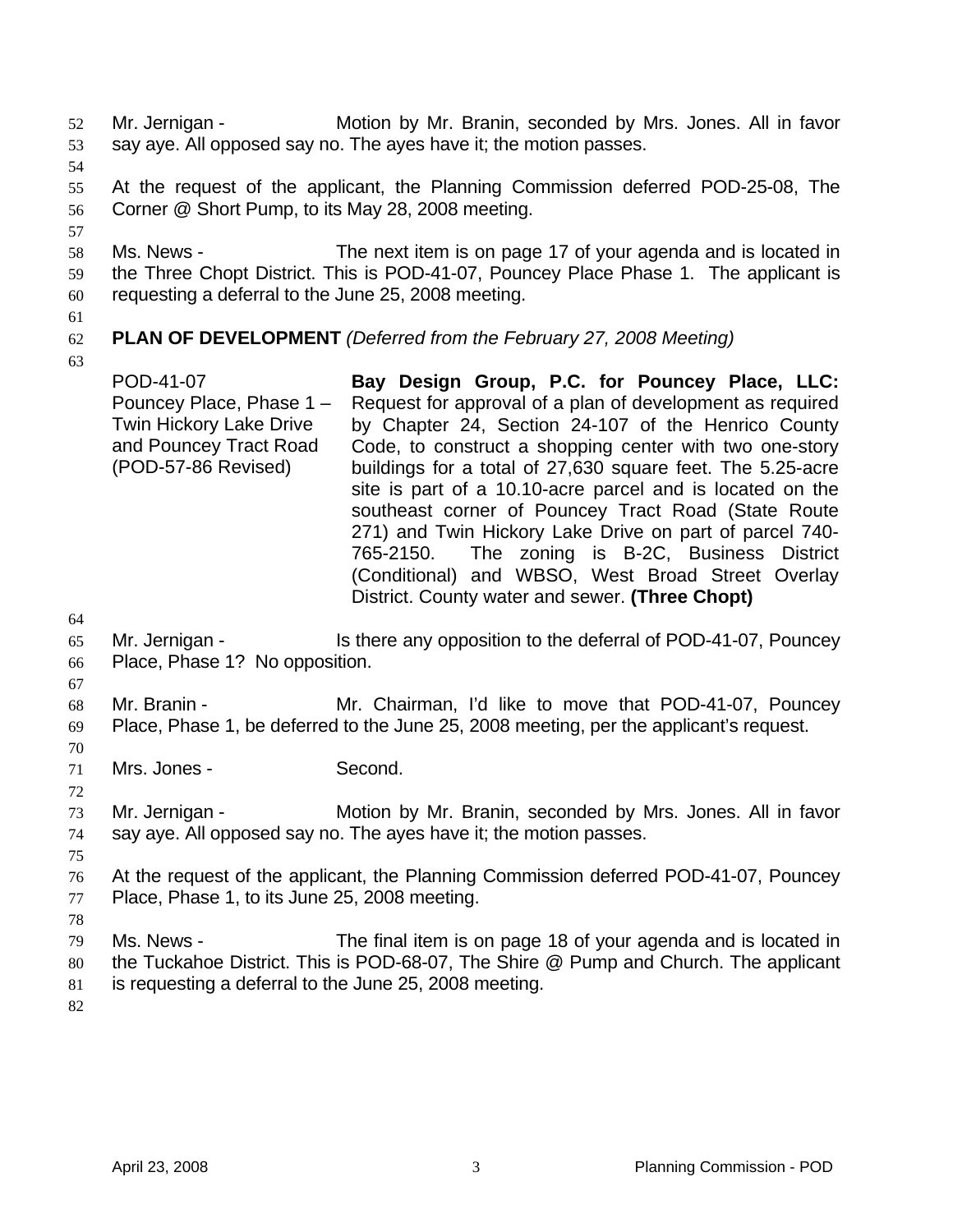# 83 **PLAN OF DEVELOPMENT & MASTER PLAN**

- 84 *(Deferred from the March 26, 2008 Meeting)*
- $85$

| $\sigma$                               | POD-68-07<br>The Shire @ Pump and<br>Church - Church Road<br>and Pump Road                                                                | Kimley Horn for Kevin McFadden and The Rebkee<br><b>Company:</b> Request for approval of a plan of development<br>and master plan as required by Chapter 24, Section 24-<br>106 of the Henrico County Code, to construct five, one-<br>story retail buildings (Buildings 1-5) totaling 50,480 square<br>feet and a master plan for a future one-story retail building<br>(Building 6) totaling 12,900 square feet. The 21-acre site is<br>located at the southwest corner of the intersection of Pump<br>and Church Roads on parcels 739-754-7156 and 739-753-<br>1396. The zoning is B-2C, Business District (Conditional),<br>C-1C, Conservation District, RTHC, Residential<br>Townhouse District (Conditional) and R-3AC, One-Family<br>Residence District (Conditional), B-3, Business District and<br>R-5A, General Residence District. County water and<br>sewer. (Tuckahoe) |  |
|----------------------------------------|-------------------------------------------------------------------------------------------------------------------------------------------|-------------------------------------------------------------------------------------------------------------------------------------------------------------------------------------------------------------------------------------------------------------------------------------------------------------------------------------------------------------------------------------------------------------------------------------------------------------------------------------------------------------------------------------------------------------------------------------------------------------------------------------------------------------------------------------------------------------------------------------------------------------------------------------------------------------------------------------------------------------------------------------|--|
| 86<br>87<br>88<br>89                   | Mr. Jernigan -                                                                                                                            | Is there any opposition to the deferral of POD-68-07, The<br>Shire @ Pump and Church? No opposition, Mrs. Jones.                                                                                                                                                                                                                                                                                                                                                                                                                                                                                                                                                                                                                                                                                                                                                                    |  |
| 90<br>91<br>92                         | Mrs. Jones -                                                                                                                              | I move deferral of POD-68-07, The Shire @ Pump and<br>Church, per the applicant's request, to the June 25, 2008 meeting.                                                                                                                                                                                                                                                                                                                                                                                                                                                                                                                                                                                                                                                                                                                                                            |  |
| 93                                     | Mr. Vanarsdall -                                                                                                                          | Second.                                                                                                                                                                                                                                                                                                                                                                                                                                                                                                                                                                                                                                                                                                                                                                                                                                                                             |  |
| 94<br>95<br>96                         | Mr. Jernigan -                                                                                                                            | Motion by Mrs. Jones, seconded by Mr. Vanarsdall.<br>All in<br>favor say aye. All opposed say no. The ayes have it; the motion passes.                                                                                                                                                                                                                                                                                                                                                                                                                                                                                                                                                                                                                                                                                                                                              |  |
| 97<br>98                               | Ms. News -                                                                                                                                | That's all the requests that staff is aware of.                                                                                                                                                                                                                                                                                                                                                                                                                                                                                                                                                                                                                                                                                                                                                                                                                                     |  |
| 99<br>100<br>101                       | Mr. Jernigan -                                                                                                                            | Thank you.                                                                                                                                                                                                                                                                                                                                                                                                                                                                                                                                                                                                                                                                                                                                                                                                                                                                          |  |
| 102<br>103<br>104                      | At the request of the applicant, the Planning Commission deferred POD-6807, The Shire<br>@ Pump and Church, to its June 25, 2008 Meeting. |                                                                                                                                                                                                                                                                                                                                                                                                                                                                                                                                                                                                                                                                                                                                                                                                                                                                                     |  |
| 105<br>106                             | Mr. Emerson -                                                                                                                             | Mr. Chairman, that takes you to the next item on your agenda,<br>the expedited items. Those will be presented by Ms. Leslie News.                                                                                                                                                                                                                                                                                                                                                                                                                                                                                                                                                                                                                                                                                                                                                   |  |
| 107<br>108<br>109<br>110<br>111<br>112 | Ms. News -                                                                                                                                | Yes, sir, we have three items on our expedited agenda this<br>morning. The first item is on page 3 of your agenda and is located in the Fairfield District.<br>This is a transfer of approval for the Glen Lea Shopping Center. There are several POD's:<br>3-71, 36-71, 108-73, 47-75, 121-83, and 78-91. Staff recommends approval.                                                                                                                                                                                                                                                                                                                                                                                                                                                                                                                                               |  |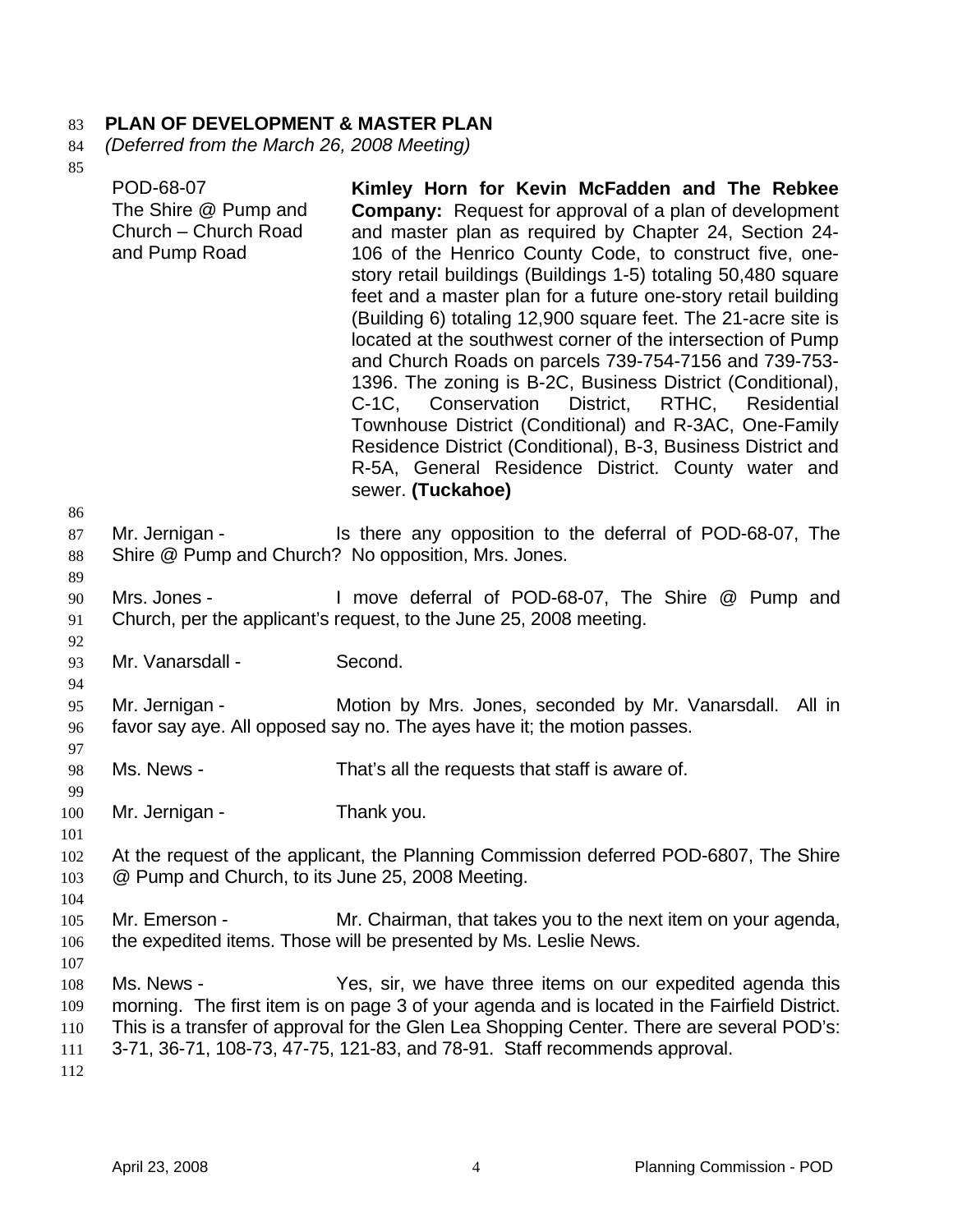# 113 **TRANSFER OF APPROVAL** *(Deferred from the March 26, 2008 Meeting)*

114

PODs-03-71, 36-71, 108- 73, 47-75, 121-83 and 78-91 Glen Lea Shopping Center – Laburnum Avenue and Mechanicsville Turnpike **Luke Pucinelli for Macquarie Countrywide-Regency Centers, L.P. and URSPI, LLC:** Request for transfer of approval as required by Chapter 24, Section 24-106 of the Henrico County Code from Glen Lea Shopping Center, Inc., F. Earl Frith and Donald G. Sink, and Old Dominion Realty Trust to Macquarie Countrywide- Regency Centers, L.P. and URSPI, LLC. The 9.211-acre site is located on the northwest corner of E. Laburnum Avenue and Mechanicsville Turnpike (U.S. Route 360) on parcel 802- 736-8028. The zoning is B-2, Business District. County water and sewer. **(Fairfield)** 

- 116 117 Mr. Jernigan - **Is there any opposition to TOA PODs-03-71**, 36-71, 108-73, 47-75, 121-83, and 78-91, Glen Lea Shopping Center? There is no opposition.
- 118

121

123

115

#### 119 120 Mr. Archer - Mr. Chairman, I move approval of this transfer of approval of PODs-03-71, 36-71, 108-73, 47-75, 121-83, and 78-91, Glen Lea Shopping Center.

122 Mr. Vanarsdall - Second.

124 125 Mr. Jernigan - Motion by Mr. Archer, seconded by Mr. Vanarsdall. All in favor say aye. All opposed say no. The ayes have it; the motion passes.

126

127 128 129 130 131 The Planning Commission approved the transfer of approval request for PODs-03-71, 36- 71, 108-73, 47-75, 121-83, and 78-91, Glen Lea Shopping Center from Glen Lea Shopping Center, Inc., F. Earl Frith and Donald G. Sink, and Old Dominion Realty Trust to Macquarie Countrywide-Regency Centers, L.P. and URSPI, LLC, subject to the standard and added conditions previously approved.

132

133 134 135 136 Ms. News - The next item is on page 6 of your agenda is located in the Tuckahoe District. This is a transfer of approval for POD-44-77, Gaskins Road Racquet Club. There is an addendum item on page 1, which revises the caption to state that the representative is Damian Sancilio for Courtside West, LLC.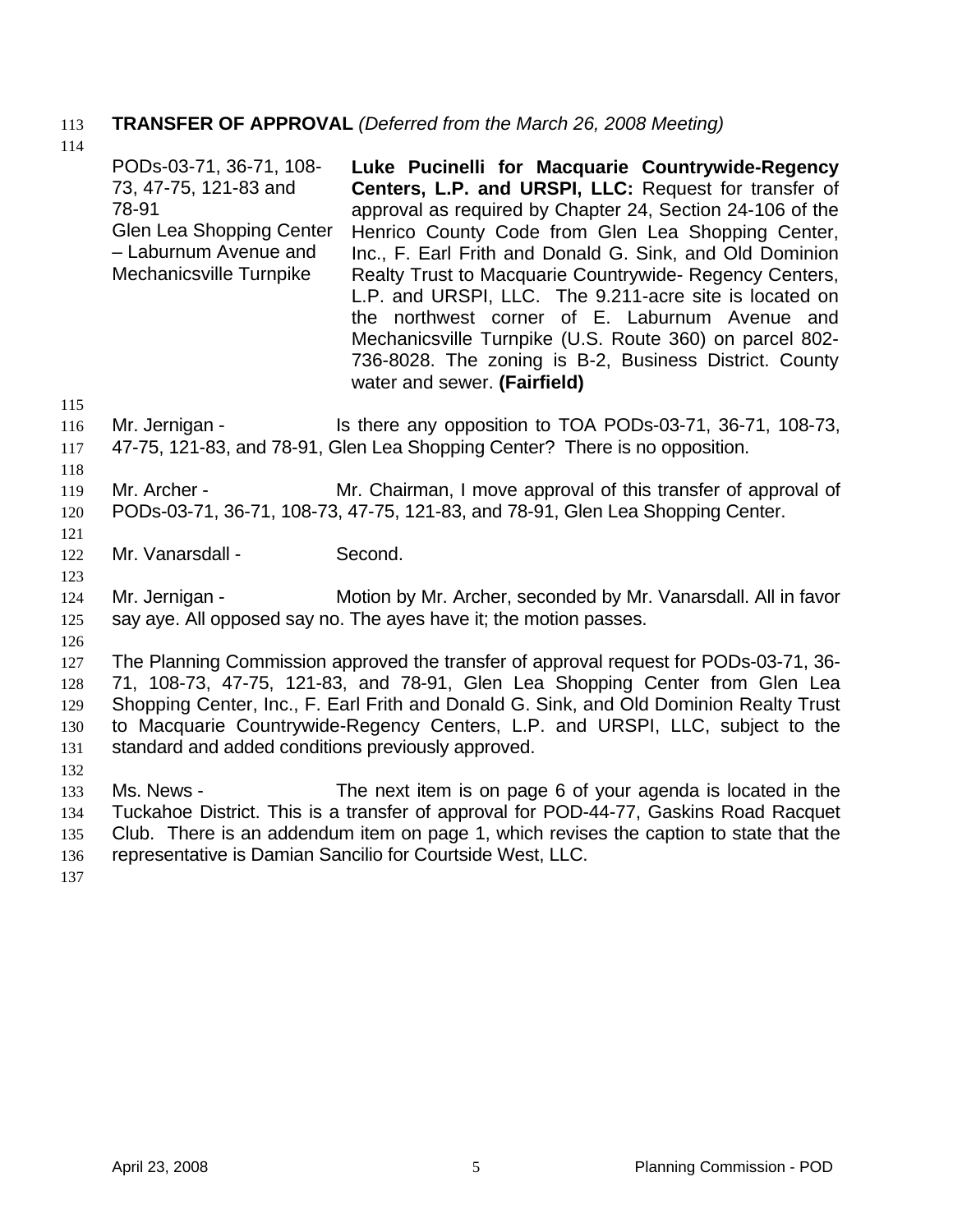# 138 **TRANSFER OF APPROVAL**

139

| 139                      | POD-44-77<br><b>Gaskins Road Racquet</b><br>Club-<br>1145 Gaskins Road                                                                                                                                                                                                                                                                                                                                                                               | Dominion Damian Sancilio for Courtside West, LLC:<br>Request for transfer of approval as required by Chapter<br>24, Section 24-106 of the Henrico County Code from<br>Tennis Associates of Virginia to Courtside West, LLC. The<br>1.41-acre site is located on the<br>east line of Gaskins<br>Road, approximately 900 feet north of Patterson Avenue<br>(State Route 6) on parcel 745-742-9763. The zoning is B-<br>2, Business District. County water and sewer. (Tuckahoe) |  |
|--------------------------|------------------------------------------------------------------------------------------------------------------------------------------------------------------------------------------------------------------------------------------------------------------------------------------------------------------------------------------------------------------------------------------------------------------------------------------------------|-------------------------------------------------------------------------------------------------------------------------------------------------------------------------------------------------------------------------------------------------------------------------------------------------------------------------------------------------------------------------------------------------------------------------------------------------------------------------------|--|
| 140<br>141<br>142        | Mr. Jernigan -<br>Gaskins Road Racquet Club? No opposition.                                                                                                                                                                                                                                                                                                                                                                                          | Is there any opposition to transfer of approval POD-44-77,                                                                                                                                                                                                                                                                                                                                                                                                                    |  |
| 143<br>144<br>145<br>146 | Mrs. Jones -<br>approval POD-44-77, Gaskins Road Racquet Club.                                                                                                                                                                                                                                                                                                                                                                                       | I move approval on the expedited agenda of transfer of                                                                                                                                                                                                                                                                                                                                                                                                                        |  |
| 147                      | Mr. Vanarsdall -                                                                                                                                                                                                                                                                                                                                                                                                                                     | Second.                                                                                                                                                                                                                                                                                                                                                                                                                                                                       |  |
| 148<br>149<br>150        | Mr. Jernigan -<br>Motion by Mrs. Jones, seconded by Mr. Vanarsdall. All in<br>favor say aye. All opposed say no. The ayes have it; the motion passes.                                                                                                                                                                                                                                                                                                |                                                                                                                                                                                                                                                                                                                                                                                                                                                                               |  |
| 151<br>152<br>153<br>154 | The Planning Commission approved the transfer of approval request for POD-44-77,<br>Gaskins Road Racquet Club, from Tennis Associates of Virginia to Courtside West, LLC,<br>subject to the standard and added conditions previously approved.<br>Ms. News - The final item is on page 16 of your agenda and is located in the Varina<br>District. This is SUB-10-08, Highland Springs (April 2008 Plan) for two lots. Staff<br>recommends approval. |                                                                                                                                                                                                                                                                                                                                                                                                                                                                               |  |
| 155<br>156<br>157<br>158 |                                                                                                                                                                                                                                                                                                                                                                                                                                                      |                                                                                                                                                                                                                                                                                                                                                                                                                                                                               |  |
| 159<br>160               | <b>SUBDIVISION</b>                                                                                                                                                                                                                                                                                                                                                                                                                                   |                                                                                                                                                                                                                                                                                                                                                                                                                                                                               |  |
| 161                      | <b>SUB-10-08</b><br><b>Highland Springs</b><br>(April 2008 Plan)<br>111 S. Kalmia Avenue                                                                                                                                                                                                                                                                                                                                                             | William R. Knoop, L.S. for Young Homes Housing<br><b>Renewal Group, LLC:</b> The 1.294-acre site proposed for a<br>subdivision of 2 single-family homes is located on the east<br>line of S. Kalmia Avenue, approximately 700 feet north of<br>E. Beal Street on parcel 822-722-5289. The zoning is R-3,<br>Residence<br>District, R-4, One-Family<br>One-Family<br>Residence District and ASO, Airport Safety Overlay<br>District. County water and sewer. (Varina) 2 Lots   |  |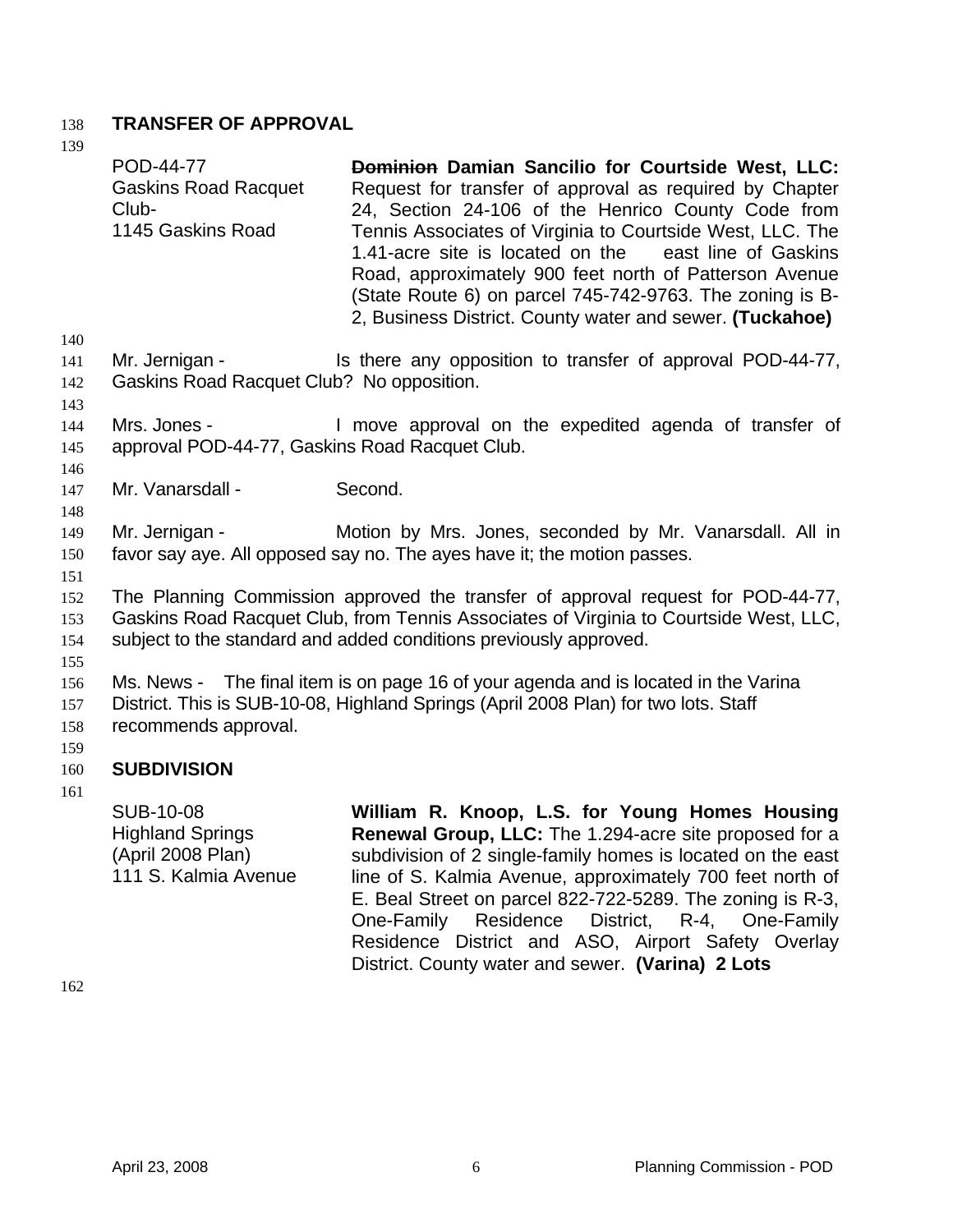Mr. Jernigan - Is there any opposition to SUB-10-08, Highland Springs (April 2008 Plan)? There is no opposition. With that, I will move for approval of SUB-10-08, Highland Springs (April 2008 Plan), subject to the annotations on the plans, the standard conditions for subdivisions served by public utilities, and the following additional condition #13. 163 164 165 166 167 168 169 170 171 172 173 174 175 176 177 178 179 180 181 182 183 184 185 186 187 188 189 190 191 Mr. Vanarsdall - Second. Mr. Jernigan - **Motion by Mr. Jernigan, seconded by Mr. Vanarsdall.** All in favor say aye. All opposed say no. The ayes have it; the motion passes. The Planning Commission granted conditional approval to SUB-10-08, Highland Springs (April 2008 Plan), subject to the standard conditions attached to these minutes for subdivisions served by public utilities, the annotations on the plans, and the following additional condition: 13. Any necessary offsite drainage easements must be obtained prior to final approval of the construction plan by the Department of Public Works. Ms. News - That completes our expedited agenda. Mr. Jernigan - Thank you, Ms. News. Mr. Emerson - Mr. Chairman, that takes you to the next item on your agenda, which is Subdivision Extensions of Conditional Approval. Ms. Christina Goggin will present those items. **SUBDIVISION EXTENSIONS OF CONDITIONAL APPROVAL** 

#### 192 **FOR INFORMATIONAL PURPOSES ONLY**

193

| <b>Subdivision</b>                                                      | Origina<br>I No. of<br>Lots | <b>Remainin</b><br>g<br>Lots | <b>Previous</b><br><b>Extensio</b><br>ns | <b>Magisteri</b><br>al District | <b>Recommende</b><br>d Extension |
|-------------------------------------------------------------------------|-----------------------------|------------------------------|------------------------------------------|---------------------------------|----------------------------------|
| <b>SUB-13-04</b><br><b>Majestic Meadows</b><br>(September 2004<br>Plan) | 123                         | 123                          | $\boldsymbol{2}$                         | Varina                          | 04/22/09                         |
| <b>SUB-22-07</b><br><b>Tredinnock</b><br>Farm (March 2007<br>Plan)      | 20                          | 20                           | $\bf{0}$                                 | Varina                          | 04/22/09                         |
| SUB-27-07 Village<br>@ Millers Lane<br>(April 2007 Plan)                | 78                          | 78                           | 0                                        | Varina                          | 04/22/09                         |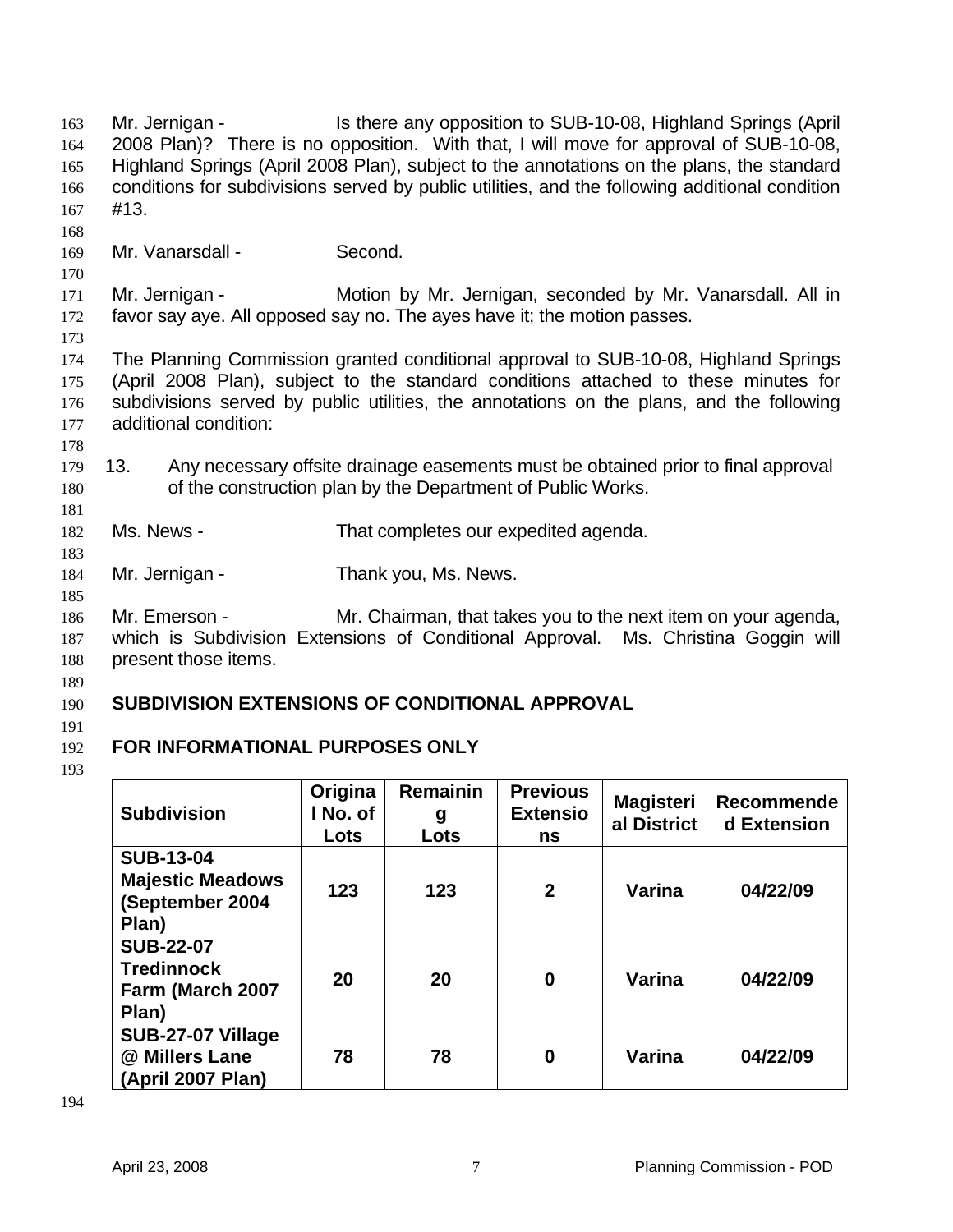195 Mr. Jernigan - Good morning, Ms. Goggin. 196 197 198 199 200 201 202 203 204 205 206 207 208 209 210 211 212 213 214 215 216 217 218 219 220 221 222 223 224 225 226 227 228 229 Ms. Goggin - Good morning. We have three subdivisions in front of you today that are for informational purposes. I would be happy to answer any questions the Commission may have. They all appear to be in Mr. Jernigan's district. Mr. Jernigan - Yes they are and I know the history on all of them, so I'm okay. Are there any questions for Ms. Goggin from the Commission? Okay. Thank you, Ms. Goggin. Ms. Goggin - You're welcome. Mr. Emerson - Mr. Chairman, that takes you to the six remaining cases on your agenda. **PLAN OF DEVELOPMENT**  POD-19-08 Hilton Garden Inn and Holiday Inn @ Virginia Center Commons – JEB Stuart Parkway and Telegraph Road **Timmons Group for STI Properties Inc. and Sliding Hill, LLC:** Request for approval of a plan of development, as required by Chapter 24, Section 24-106 of the Henrico County Code, to construct a five-story, 130-room Hilton Garden Inn hotel and a four-story, 128-room Holiday Inn hotel. The 10.83-acre site is located on the southern line of JEB Stuart Parkway at the intersection of JEB Stuart Parkway and Telegraph Road on parcel 785-769-6656. The zoning is B-3C, Business District (Conditional), M-1C, Light Industrial District (Conditional) and O-3C, Office District (Conditional). County water and sewer. **(Fairfield)**  Mr. Jernigan - The Is there any opposition to POD-19-08, Hilton Garden Inn and Holiday Inn @ Virginia Center Commons? We do have opposition. You'll have a chance to speak shortly. Good morning, Mr. Garrison. Mr. Garrison - Good morning. The applicant is requesting approval of a five-story, 130-room Hilton Garden Inn and a four-story, 128-room Holiday Inn. Just handed to you are revised building elevations of the Holiday Inn showing a slight reduction in height to meet the required 45 feet. The applicant is also providing a stone veneer in lieu of CMU. Also handed to you is a revised elevation on the Hilton Garden Inn showing additional brick. The floor plans and elevations submitted show dimensions and uses in the building; furthermore, the applicant has indicated that the restaurant will be for in-house guests only. I would like to note, staff has received phone calls and e-mails in opposition to hotels being built on this parcel. Although the current zoning on the property does allow the applicant to build a hotel by right, staff has made several suggestions to improve the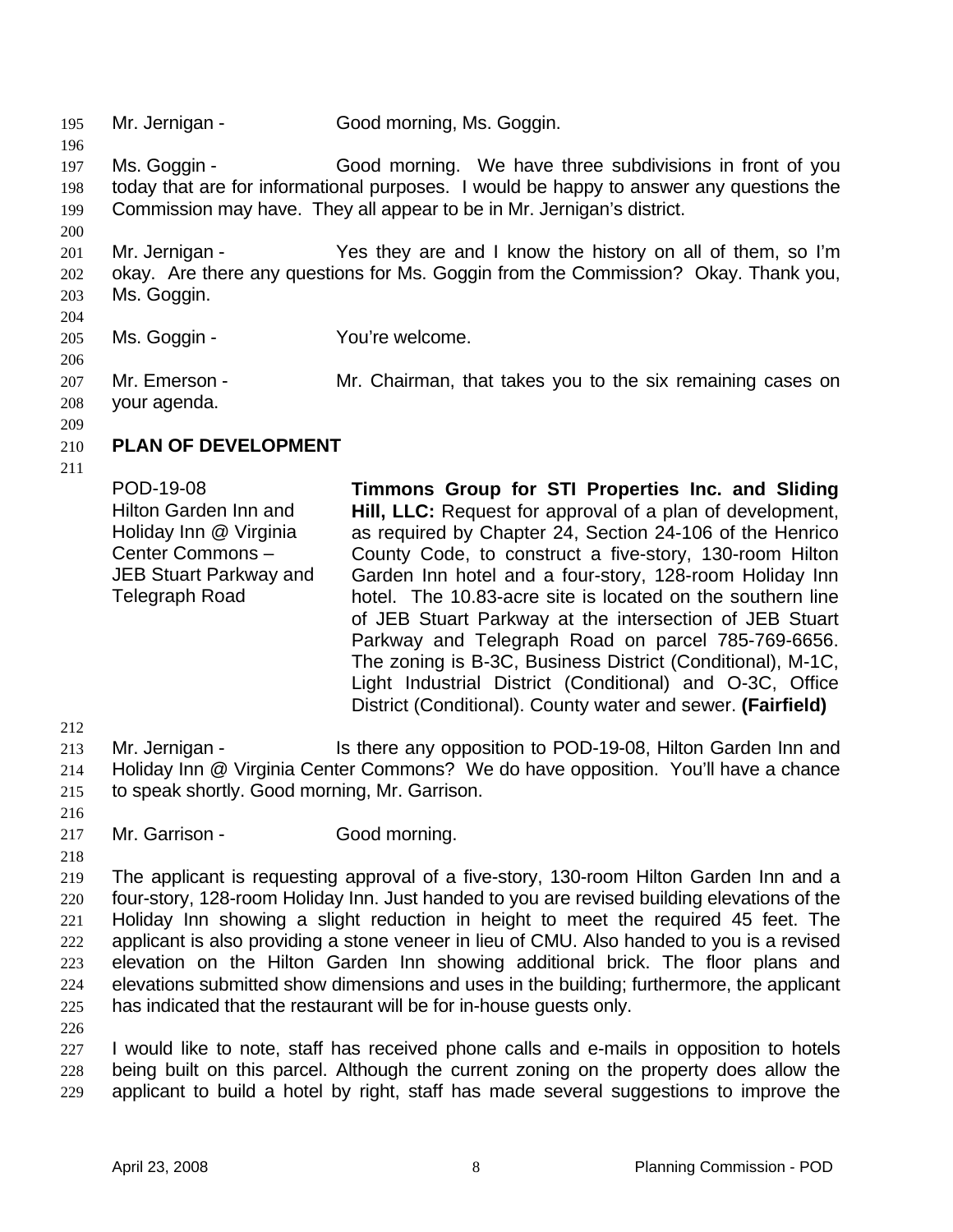aesthetics and quality of the hotels to which the applicant has agreed. In addition, the applicant has met the technical requirements required by the rezoning cases with regards to an 80-foot landscape buffer from the eastern boundary of Holly Glen in addition to 100 feet of land east of lot 11 that shall be left in an undisturbed and natural state. A landscape plan will be required to be heard at the Planning Commission at a later date, therefore providing another opportunity for public comments with respect to the landscape plan and buffering methods. 230 231 232 233 234 235 236 237 238 239 240 241 242 243 244 245 246 247 248 249 250 251 252 253 254 255 256 257 258 259 260 261 262 263 264 265 266 267 268 269 270 271 272 273 274 275 With this, staff recommends approval subject to the annotations on the plans, and the standard conditions for developments of this type. Staff and representatives of the applicant are available to answer any questions that you may have. Mr. Jernigan - Are there any questions for Mr. Garrison from the Commission? Mr. Glover - Mr. Chairman, I normally don't ask questions at this time, but I've had correspondence with one of the residents there. I appreciate the response that you gave, Mr. Garrison; it was very complete. I want to ask you this question in a public setting. Are all the technical aspects of the zoning code met for this development? Mr. Garrison - Yes sir, they are. Mr. Glover - All of the proffered conditions that were placed on the zoning case when it was originally approved. Mr. Garrison - Yes sir, they are. Mr. Glover - Have you given any particular interest in—I heard you say that you've asked for more to enhance it some. The 100-foot buffer I think is there and the landscaping will take place. Will the people there have an opportunity for input as far as how they buffer for sound and for sight? Mr. Garrison - The landscape and lighting plan will come back to the Planning Commission for review and approval. Mr. Glover - The On the north side of Ethelwood, we were able to get a masonry wall surrounding it. Is it possible to do that same thing on the south side when you deal with the landscaping? Mr. Garrison - Right now, there is a masonry wall that runs north and south along Holly Glen, and you're talking about running east and west on the south side of Holly Glen? Mr. Glover - Yes. At the time of the landscape plan, have you considered doing the same thing on the south side that we did on the north side?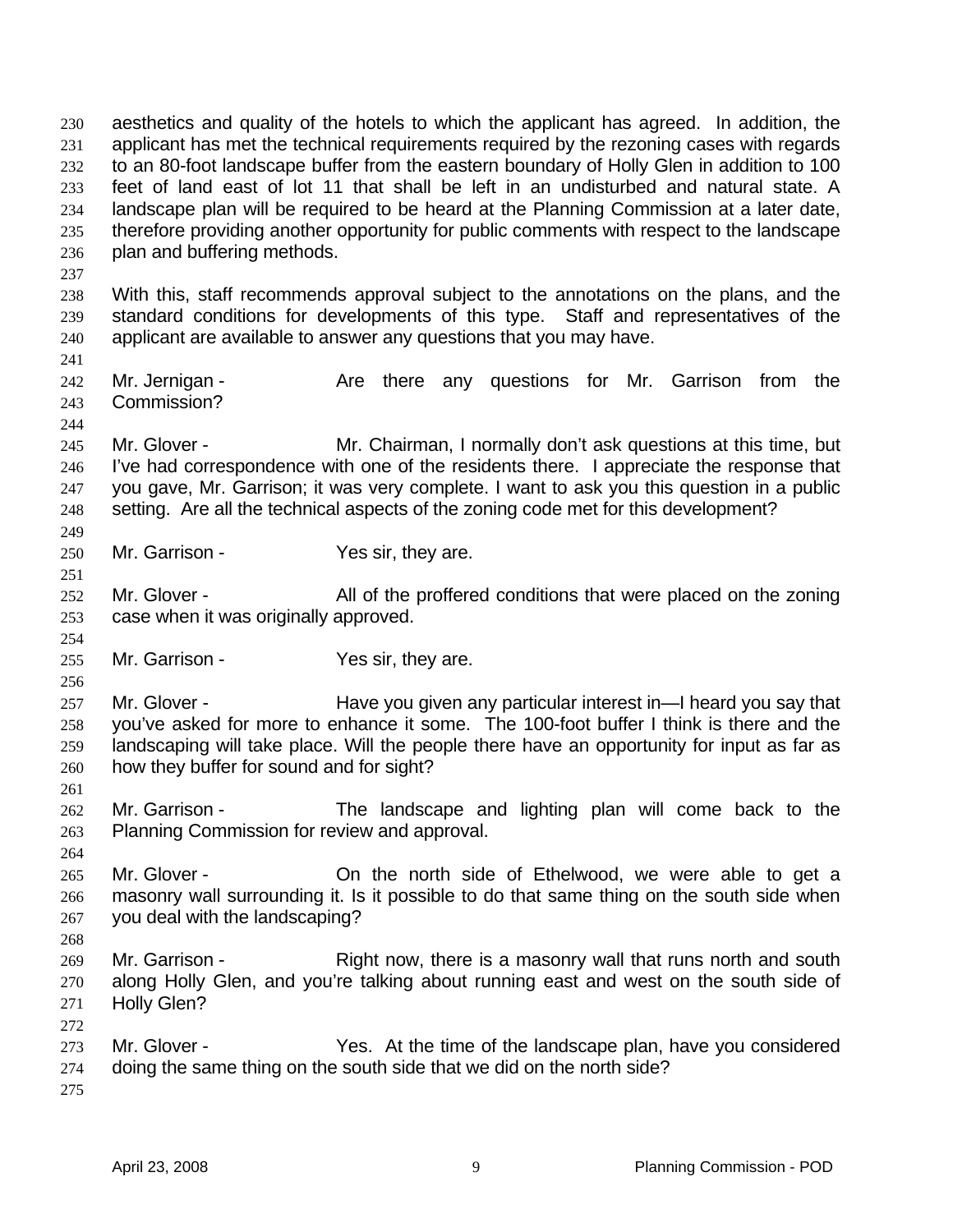276 Mr. Garrison - That hasn't been mentioned. 277 278 279 280 281 282 283 284 285 286 287 288 289 290 291 292 293 294 295 296 297 298 299 300 301 302 303 304 305 306 307 308 309 310 311 312 313 314 315 316 317 318 319 320 Mr. Glover - I'm mentioning it now so that you'll be aware that I think it would be appropriate to do on the south side. It would be like a stockade, but at least it deals with the security of the people that live there. I think it's 17 houses in there. Mr. Garrison - Yes sir. Mr. Glover - At the time of the rezoning of Virginia Center Commons, where we're dealing with right now was not in the zoning case, so therefore it couldn't be addressed at the time of the zoning of Virginia Center Commons. The zoning that took place with the B-3C I believe took place within the last 10 years. So, I think it would behoove us to make sure that we deal with the security, as well as the visual buffer. Would you keep that in mind? I don't know who will be working on it, but Mr. O'Kelly is here, so he's heard it. With that, Mr. Chairman, I appreciate you allowing me to interject. Mr. Jernigan - Yes sir. Thank you, Mr. Glover. Mr. Archer, do you have any questions for Mr. Garrison? Mr. Archer - **In view of Mr. Glover's assertion about the wall, I guess we** need to talk to the applicant and we do have opposition. Mr. Jernigan - Yes sir. Mr. Glover - Well, you can tell the applicant that's what he needs to do. Mr. Jernigan - **All right.** Would the applicant come down, please? Mr. Crutchfield - I'm Brian Crutchfield with Timmons Group, representing the applicant on this case. We have been working closely with Mr. Garrison on this site, trying to make the best of everything we can to help the adjacent residents there. We have discussed numerous things including the required buffer along Holly Glen, which was a required 50-foot buffer, 80-foot parking setback. We agreed to an 80-foot buffer, basically. We don't have any need to clear that or do any additional work in that area. So, the 50 feet that's required with the zoning case is going to become an 80-foot forested buffer left in its natural state. I'm a little confused on the wall question. There is a wall that runs from JEB Stuart down along our western boundary line. Along our southern boundary line there's industrial development back there. There's a wrought iron fence. There is a small gap there that we could certainly close, but I just wanted some clarification as to if you're asking for a wall along the southern boundary of Holly Glen or if I'm missing something here. Mr. Glover - Think you're asking me the question. Is that fence aluminum or cast iron?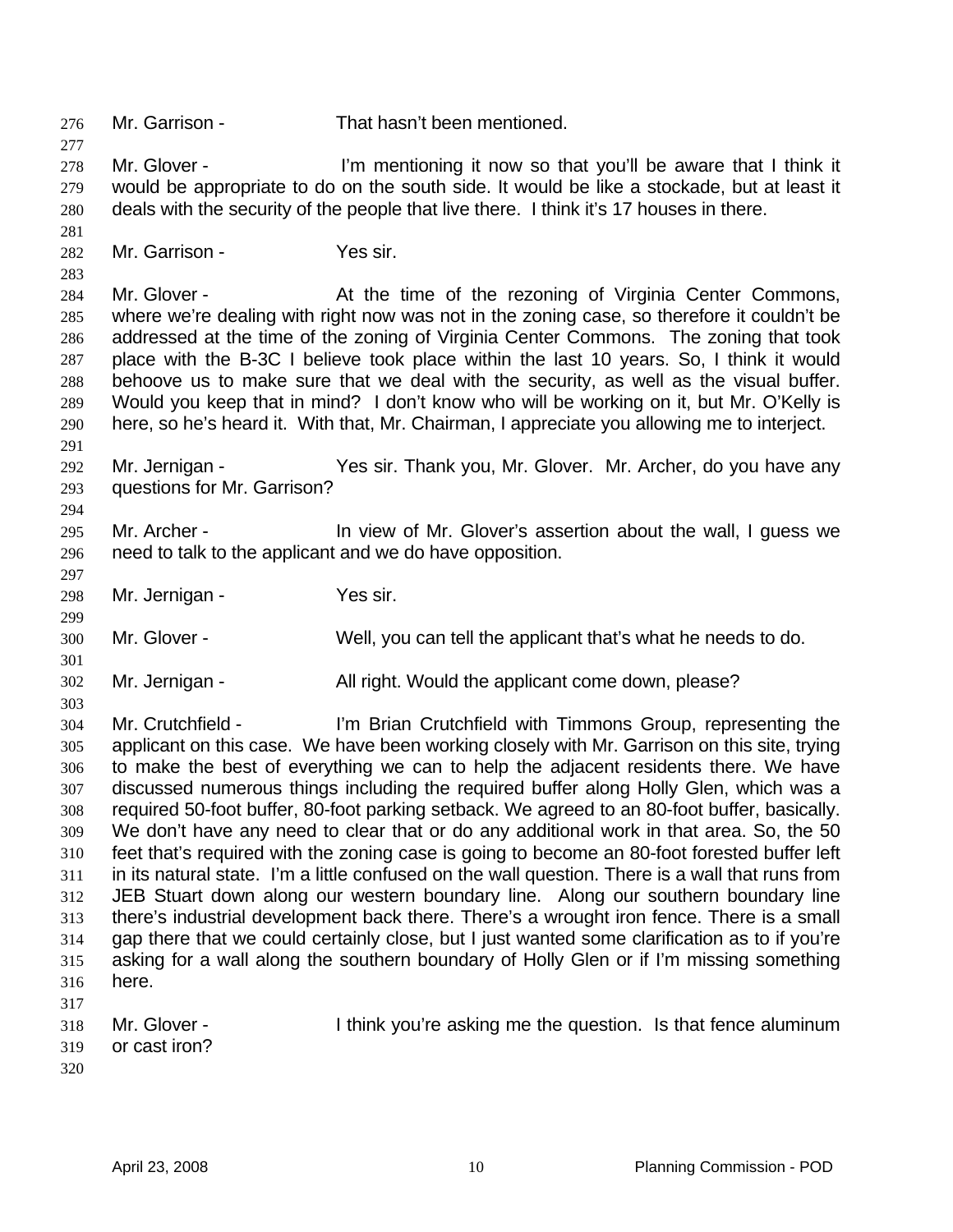Mr. Crutchfield - The fence along the industrial to our south is wrought iron. I think it's a black wrought iron fence. 321 322

- 324 325 326 327 328 329 330 331 332 333 334 335 336 337 338 339 340 341 342 343 344 345 346 347 348 349 350 351 352 353 354 355 356 357 358 359 360 361 362 363 364 365 Mr. Glover - **How tall is it?** Mr. Crutchfield - I believe it's somewhere in the six- to eight-foot range. I'm not exactly sure. There is a small gap where those two do not quite come together. We could close that gap pretty easily. Mr. Glover - I think you should address the security as well as the visual. A wrought iron fence has the ability for sound to get through it, so if your plantings are sufficient, you could get away with not putting a wall there, I guess. Mr. Crutchfield - We certainly don't have a problem with that. We want to keep this development secure where we don't create an escape route We've actually spoken with the police department a little bit about closing that to keep from having an escape route for somebody coming in and out. Mr. Glover - The only reason I get involved is because that used to be in my district. That area used to be in the Brookland District and we dealt with it when Virginia Center Commons came and we were able to keep Ethelwood secure. Mr. Crutchfield - Other than that, all the other conditions that Mr. Garrison has talked about we're fine with. We'll be happy to answer any other questions you may have. Mr. Jernigan - Are there any questions for Mr. Crutchfield from the Commission? Mr. Archer - Mr. Crutchfield, in answer to Mr. Glover's question, there's a gap that needs to be closed to make that a fully secure fence and you're willing to do that? Mr. Crutchfield - Correct. There is a small gap between the block wall that runs along the eastern boundary of Holly Glen and the wrought iron fence that separates this development from the industrial development to the south. We could close that pretty easily. Mr. Archer - What material would you use, the same type fence? Mr. Crutchfield - We could get with staff on that. We could do the same type wrought iron, I would say, to close that. Mr. Archer - Ckay. And plantings for the sound. Mr. Crutchfield - Correct. Mr. Archer - All right. That's all I have, Mr. Chairman.
- 366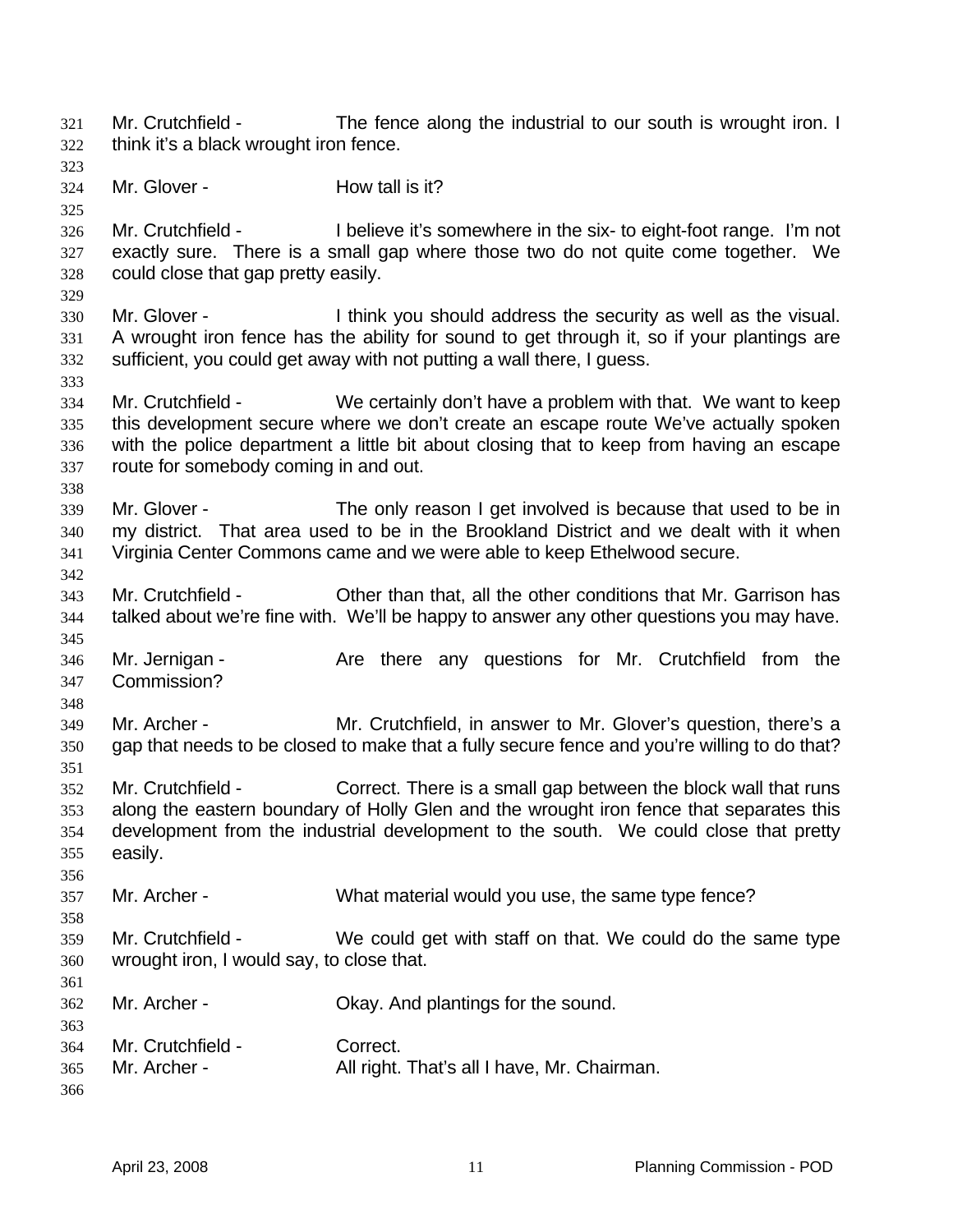367 Mr. Jernigan - Okay. 368 369 370 371 372 373 374 375 376 377 378 379 380 381 382 383 384 385 386 387 388 389 390 391 392 393 394 395 396 397 398 399 400 401 402 403 404 405 406 407 408 409 410 411 412 Mr. Archer - But I know we have opposition. Mr. Jernigan - The Mr. Emerson, would you explain the rules for opposition, please? Mr. Emerson - Yes sir, Mr. Chairman. The applicant is allowed 10 minutes to present the request and time may be reserved for responses to testimony. Opposition is also allowed 10 minutes to present its concerns. Commission questions do not count into the time limits on public hearings and the Commission may waive the limits for either party at its discretion. Mr. Jernigan - We do have opposition. You can come down now, please, sir. Good morning. Mr. Archer - Good morning, sir. Mr. Jernigan - Would you state your name for the record, please? Mr. Moore - Daniel Moore. I'm the Vice President and Distribution Center Manager for part of the industrial property that he's speaking of with the fence separation there. I have not really seen the plans. We just found out about this. I apologize that I've not had a chance to look at this before. I have several concerns from our property site. One of them is the fact that we are a pretty secure business. It's a rather large parcel of property. I guess our concern is right now I think our property line runs three feet just on the other side of that fence. That fence is really an aluminum, more of a decorative type fence, so it's really not as secure as it would be for that property to butt up against it like that. I guess our concern is what exactly is going to be up against our property line. Is it that parking lot? Is that going to be the back of the building or whatever? Our business runs two different shifts and we just have some security concerns. I guess our other concern is certain the traffic on JEB Stuart. I know there have been some recent traffic studies for the Regency project proposed across the street as well. For the safety of our employees getting in and out of our parking lot. The last thing we want to do is end up being the run-over parking lot for the hotels and restaurant. We've been there since 1994 and when we moved in there, I guess we didn't have any hotels there. In the last five years, it seems like we've grown now to I think we have a total of six. I guess the question is at what point do we have enough hotels in that area. That's basically all I have. Mr. Glover - The You used to be Bergen Brunswick. Mr. Moore - Right. We're now AmeriSource Bergen. You're exactly right. Mr. Glover - It was quite an accomplishment getting Bergen Brunswick, as Bergen somebody else. I remember them coming in 1994.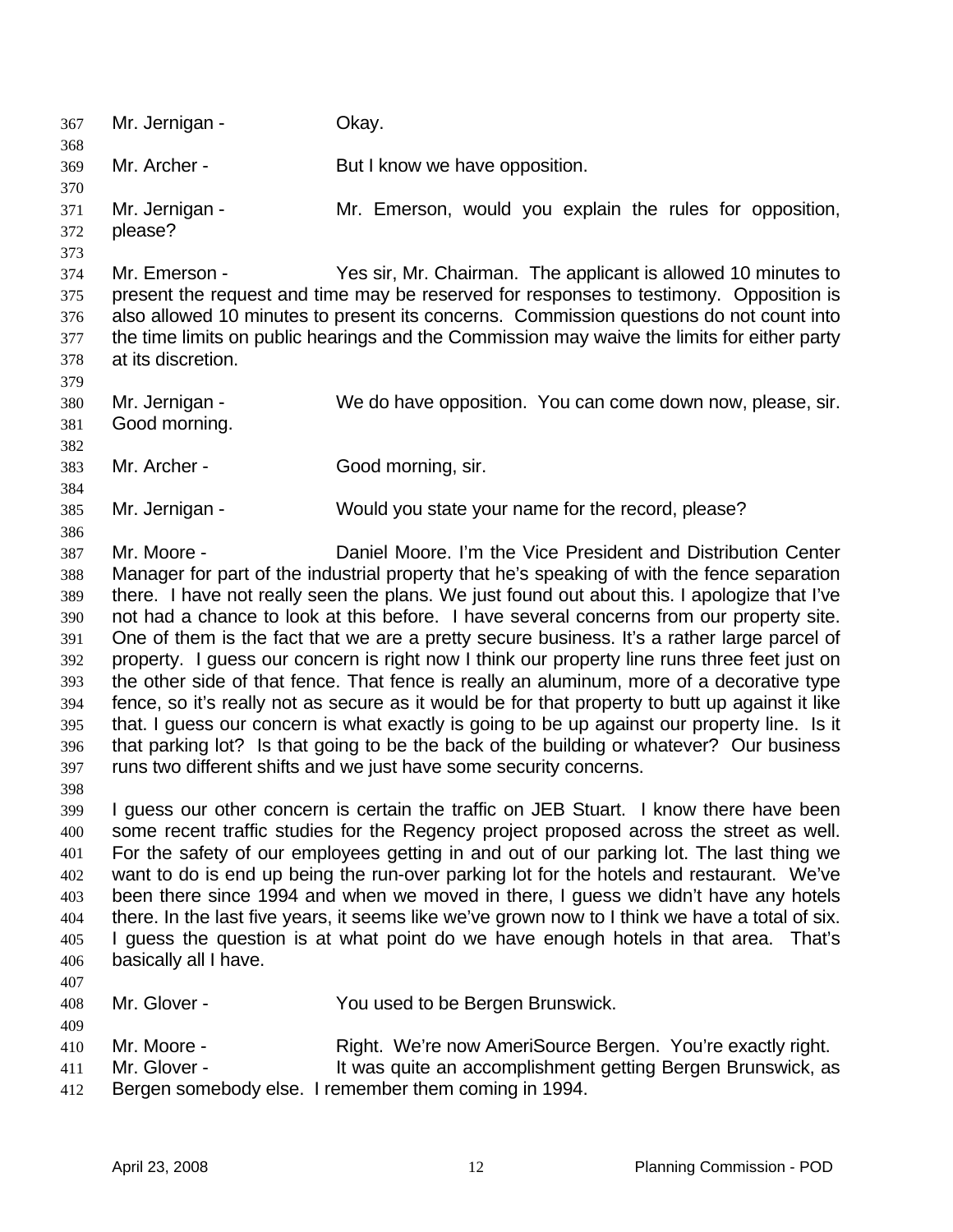413 414 415 416 417 418 419 420 421 422 423 424 425 426 427 428 429 430 431 432 433 434 435 436 437 438 439 440 441 442 443 444 445 446 447 448 449 450 451 452 453 454 455 456 457 458 Mr. Moore - We worked very close with the residents of Ethelwood. Mr. Glover - Yes you did. Mr. Moore - I think in one of the previous meetings that we had out there recently, I think they've grown to admire us as a neighbor out there. I'm sure there is some concern for them as well. We've managed to exist there with them as good neighbors. Mr. Jernigan - Mr. Moore, let me ask you. Are you opposed to the hotel or you just haven't seen the layout? Mr. Moore - A lot of this is the fact that we've not seen the layout and I guess I'm questioning just the need for another two hotels there right now. A Hampton Inn is going to butt right up against this on one side and you have Marriott Courtyard directly across the street that's going up right now. You have Comfort Suites that's going up across the street and Candlewood directly behind that. Mr. Jernigan - Let me explain this. The property was zoned B-3C some years ago, which means they, by right, can put a hotel in there. Mr. Moore - Exactly, Mr. Jernigan - At this point, we're pretty sure something's going to be there. If you're not familiar with the layout, I could get you with Mr. Garrison and you all could take a few minutes and go out and look over the site plan. Mr. Moore - That's fine. I know they have to come back with their landscaping plan. Mr. Jernigan - Yes, they do. If you have questions on security, what's backing up to the fence, he could take a few minutes and show you that, but we are going to vote on this case today. If you have any questions, you can get with Mr. Garrison. Would that be all right with you, Mr. Archer? Mr. Archer - Yes, but I'd just soon hear the rest of the opposition while we're here, though. Mr. Jernigan - Yes. We have one more gentleman to speak. Mr. Archer - Ckay. Mr. Moore - Chav. Mr. Jernigan - Ckay, sir, would you come down, please?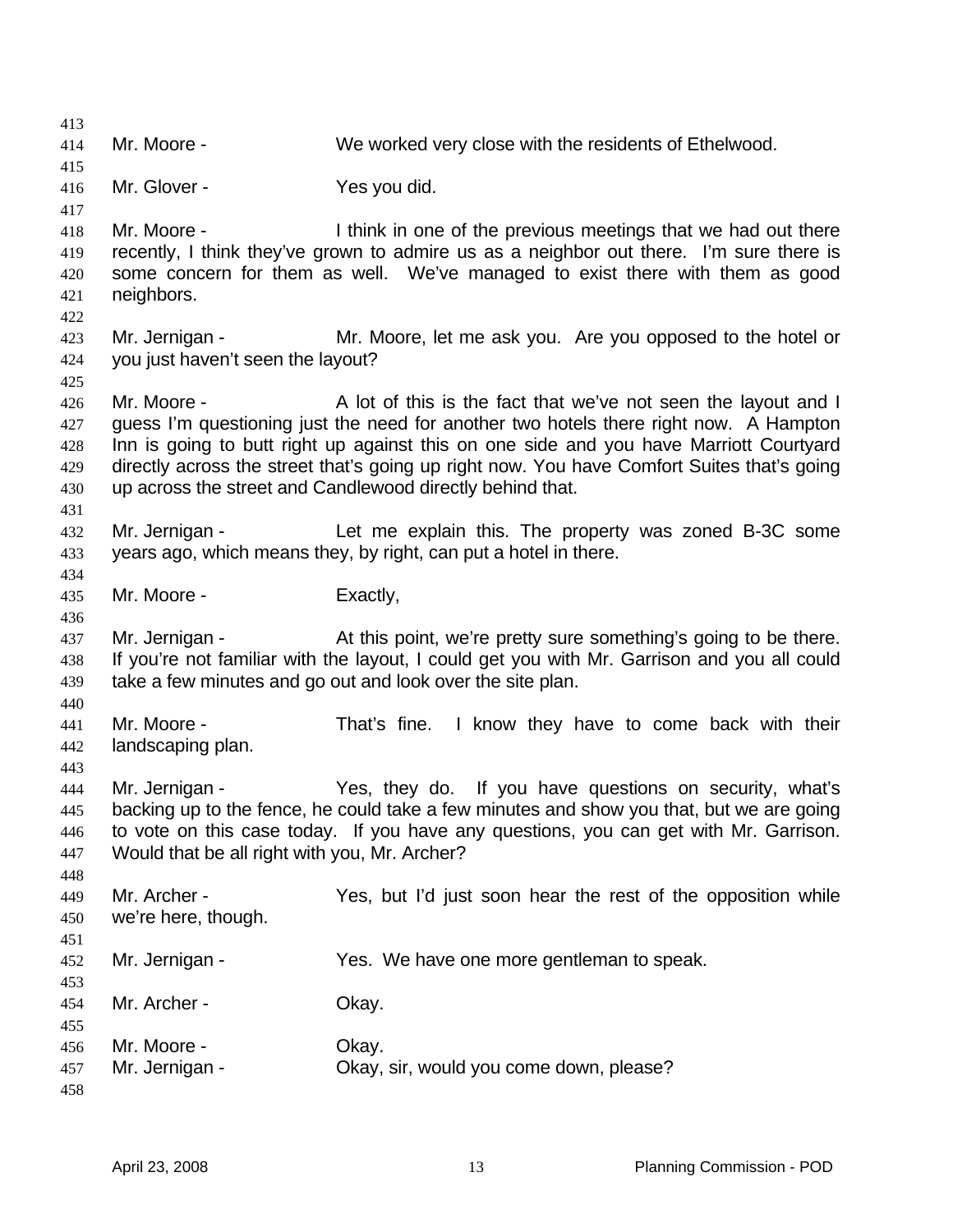Mr. Tetzlaff - My name is Chris Tetzlaff. I live at 541 Virginia Center Parkway. 459 460 461 462 463 464 465 466 467 468 469 470 471 Mr. Jernigan - What was your last name? Mr. Tetzlaff - Tetzlaff. Mr. Jernigan - Okay. Mr. Tetzlaff - Yes sir. Would I be able to provide you these that I brought with me? Mr. Jernigan - Sure.

473 474 475 476 477 478 479 480 481 482 483 484 485 486 487 488 489 490 491 492 493 494 Mr. Tetzlaff - Okay. I have not seen the plans for the development, but my concern, as a resident, is from the safety perspective of increased traffic, 24-hour, sevendays-a-week traffic, especially transient traffic. Overall, my concern is with the growth in the area of the hotels. I know that zoning allows for it currently. The hotel owner, entrepreneur, has the opportunity to take advantage of that zoning. My question is the zoning itself. Literally, all the parcels in the surrounding area of Virginia Center could all literally become hotels. That's not what I bought into when I moved to the area. You'll see the concentration on these handouts that I provided. The concentration of the hotels in the Virginia Center area, Route 1, and 95, is the highlighted portion that the County recognizes as a concentration of hotels currently. There are three hotels that have currently been approved and are being built at this time, so we could consider them to be existing. The other two, the Hilton Garden Inn hotel and Holiday Inn hotel, when you take the combination and cumulative hotel rooms available in the area, including going in a one-mile radius, that's 1,230 rooms. Then expanding it out to the whole area that the County considers the area, it's 1,846 rooms. That, from a property owner, I don't see how it can increase the value or pleasure of living in the area, so I ask the County and the Planning Commission, respectively, to review that zoning because I think the zoning is wrong. To allow that kind of concentration of hotels is almost like a re-witnessing, if you'll allow me, a Williamsburg Road. Williamsburg Road is no place that I believe anybody would desire to live. There's too much crime, too much traffic, and that's what we are being zoned with as a risk if we allow these two more hotels and additional hotels to be built in the area. That's all.

496 497 498 499 500 501 502 Mr. Jernigan - Mr. Tetzlaff, let me clear up something for you. The zoning can't be reviewed by the County because the only person that can change the zoning is the people that own the property. It's currently zoned B-3. The County doesn't go in and say we don't like this and change it. It has to be changed by the property owner. The property is zoned B-3C, which was zoned some years ago. By law, they fall into a legal status. At this point, what we do and the staff does is to make sure it's a quality building, that it meets all the criteria of the proffers of the zoning case. At this point, it does.

472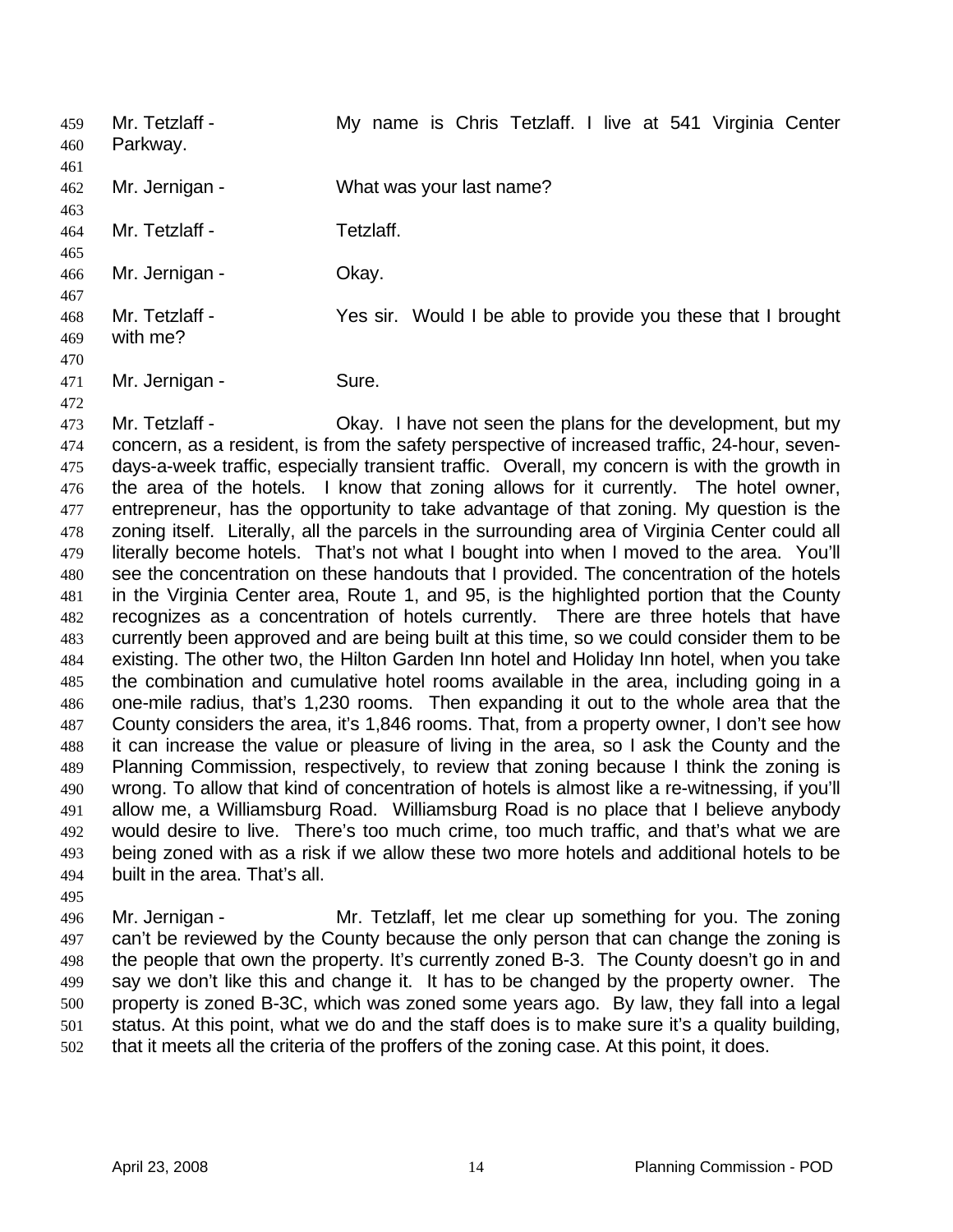Mr. Tetzlaff - The Music et a Theories the criteria, but what about from the business standpoint that you have a concentration of eight hotels in one area. Does that, from a planning— 503 504 505

- 506 507 Mr. Glover - Could I answer that for you, if I can?
- 509 Mr. Tetzlaff - Yes sir, please.

510

508

511 512 513 514 515 516 517 518 519 520 521 522 523 Mr. Glover - The You may have read in the paper just recently that the Richmond Metropolitan area has 11 Fortune 1000 companies here and you may have read that the airport is increasing at record numbers monthly. We are equal to Charlotte, North Carolina with our Fortune 500 and Fortune 1000. When you have that kind of concentration for the business aspect here in the metropolitan area and when you consider that Henrico County does about 48% of the total retail sales in the entire region, we have people that want to come here and do business with the businesses that are here, including the business that you work for, I'm sure. So, from that standpoint, the free market system that we're proud of in this country, as well as here in Henrico, says that if you feel that you can do the survey and do the studies and you find that there's a need, then that area from as far back as 1980 was designed to be exactly what it's turning out to be. Unfortunately, people moved there and didn't check to see what was planned for that area.

524

533

525 526 527 528 529 530 531 532 Mr. Tetzlaff - Mr. Glover, I did review the plan of the area and expected to see corporate business office opportunities for my profession to work within. In respect to your comment about the Fortune 500 companies and so forth, I think the Fortune 500 companies—one that I work for—are going to have their visitors in close proximity to their established area. In the Virginia Center Commons area, with the exception of AmeriSource Bergen, I'm not sure they would look to place people in that area, except for the exception of Crossings Resort where they might hold a conference. I don't believe these facilities offer that.

| 534               | Mr. Glover -                | You're in the medical field, I believe, aren't you?     |
|-------------------|-----------------------------|---------------------------------------------------------|
| 535<br>536<br>537 | Mr. Tetzlaff -              | I'm sorry?                                              |
| 538<br>539        | Mr. Glover -                | You're in a convalescent medical field?                 |
| 540<br>541        | Mr. Tetzlaff -              | No. I'm a business analyst for Dominion Resources, sir. |
| 542<br>543        | Mr. Glover -                | Dominion Resources. Okay.                               |
| 544<br>545        | Mr. Tetzlaff -              | Yes sir.                                                |
| 546<br>547<br>548 | Mr. Glover -<br>poles, too. | Yes. We have people complaining about your power line   |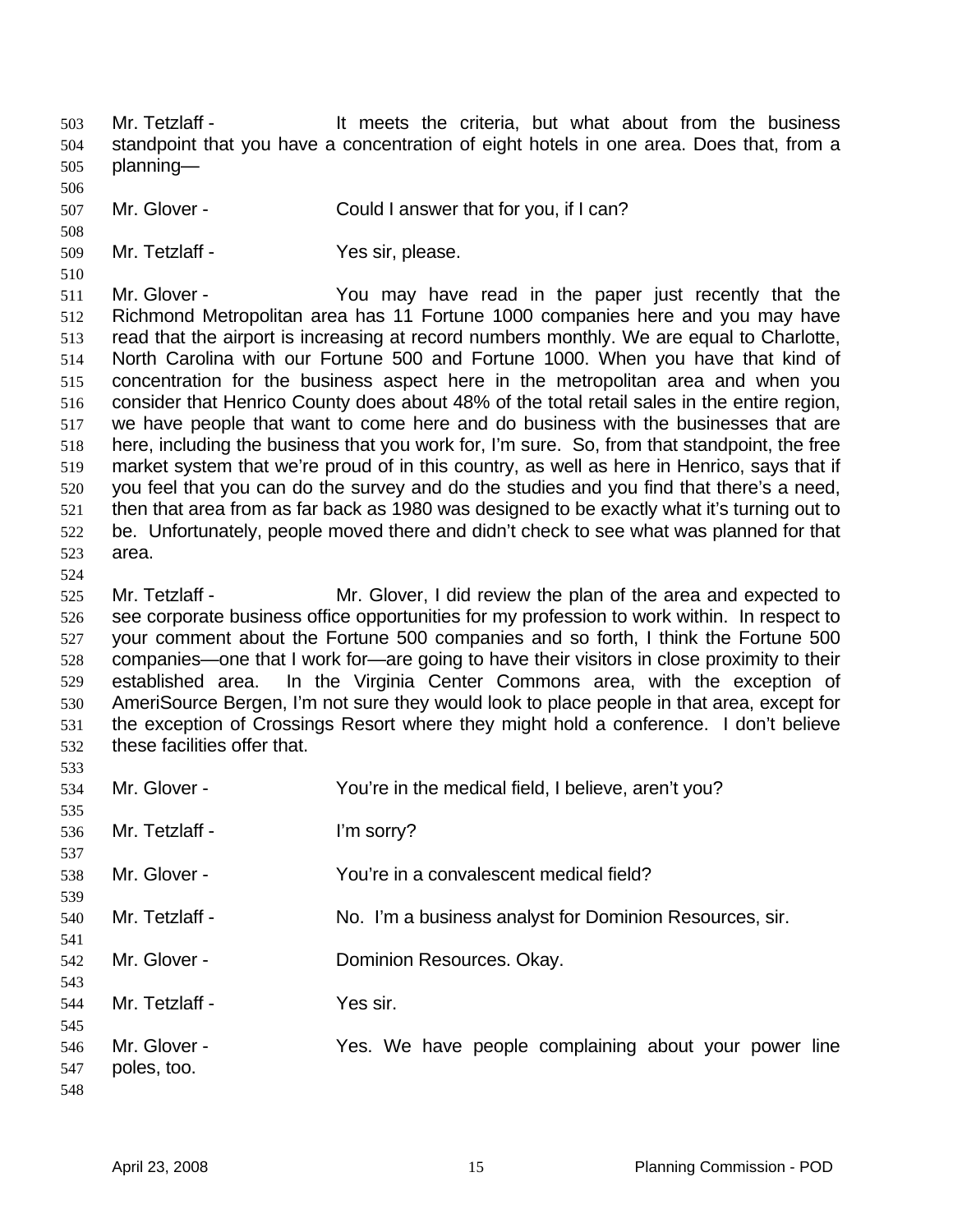550

549 Mr. Tetzlaff - We'll have to wait for that POD to come up to discuss that.

551 552 553 554 555 556 557 558 559 560 561 562 563 564 565 566 567 568 Mr. Branin - I'd like to also make a comment in regards to hotels in the Three Chopt District, which includes the Short Pump area. I have right now approved and underway five hotels and a possible proposal of two more. Now, I myself said this is really crazy. Okay? Then I called around and did a survey three weeks in a row, every day, Monday through Friday, and found out you can't get hotel rooms in my district. A lot of those hotel rooms in this area that you're in, people are using those. People that come see me in my business stay in Mechanicsville. There is a desire and a need. There are people that are doing studies for what the market will bear. According to all the studies, we aren't overbuilding hotels. There is still a desire, a need, and the market is still dictating that there needs to be more rooms. I understand what you're saying and I used to feel the same way until I actually started looking into it. My fellow Commissioners will tell you we were hit with four hotels in two months in my district alone. Henrico County is growing. We are very, very attractive to corporate headquarters and corporations. The need is for hotels. Again, if you had looked into that area, it's already pre-zoned; we can't change it unless the actual property owner comes and asks us to change it. If it's already pre-approved, pre-zoned, the only thing we can do is ensure the quality and that it meets the standards of Henrico County.

569 570 571 Mr. Tetzlaff - The I understand. I just envisioned that corporate offices would be developed in that area not transient hotels. I just believe we have too much of a concentration in the area that doesn't have the demand.

573 574 575 Mr. Branin - We can also look at because now there are hotels there, more corporate headquarters may come there because now there is a place for their guests to stay, as opposed to a long distance travel from other areas of the city.

576

584

586

572

577 578 579 580 581 582 583 Mr. Glover - Recognizing sir, that your opinion is valuable, I'm going to ask the Planning Director, who is Mr. Emerson, to take a harder look at what we have and to make sure that we're not zoning for things that would cause the citizens to be unhappy. Within your case, you're feeling that corporate headquarters need to go there. I would like to know for sure, because I think we're okay as far as what we planned for that area. I hope you're wrong. I don't mean I want you to be wrong, but I hope what we're doing is right.

585 Mr. Tetzlaff - I would like to be wrong, too.

587 588 589 590 591 592 593 594 Mr. Glover - Think you are, but that doesn't mean you're wrong, I just don't think you're right. That was trying to be nice, okay? I do value your opinion and I think the Board of Supervisors values it, and the Planning Commission, too. So, Mr. Emerson is going to take a hard look to see where we are with hotel rooms. I know we have better than 50% of the motel rooms, as it stands today. But Richmond International Raceway brings so many people here that they book them all the way to Fredericksburg and Williamsburg. They're worth \$240 million in the economic impact to the area per year, so it's worthy of making sure we have a place for the people to stay when they come to see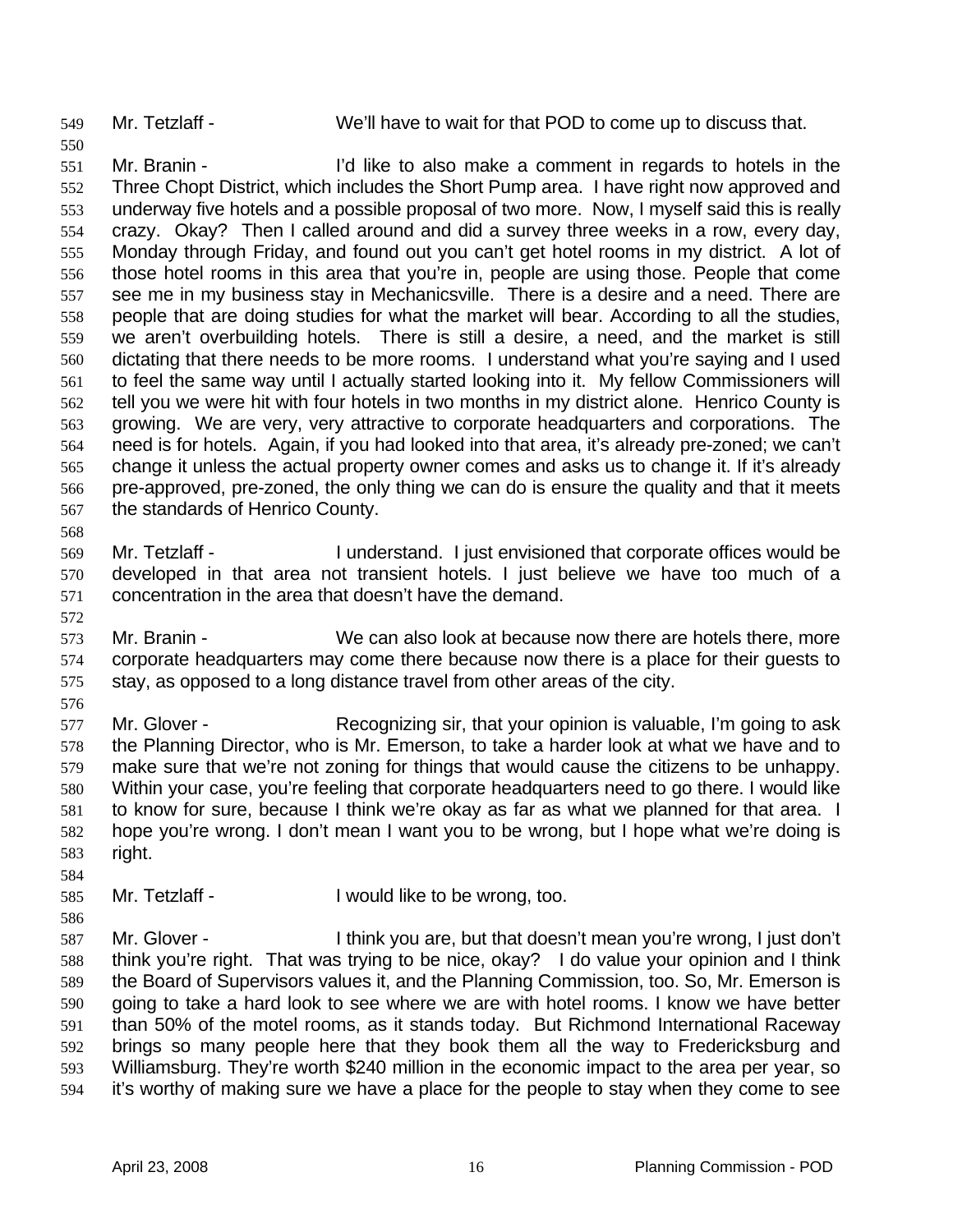the races. Then we're going to have Patrick—what's her name—that's going to be here this weekend. 595 596 597 598 599 600 601 602 603 604 605 606 607 608 609 610 611 612 613 614 615 616 617 618 619 620 621 622 623 624 625 626 627 628 629 630 631 632 633 634 635 636 637 638 639 640 Mr. Jernigan - **Danica Patrick.** Mr. Glover - Yes. There are going to be more people coming to see her. Mr. Tetzlaff - Just one thought that I have to that comment is that the races do draw a large number of people, but that's only two weekends out of the—okay, let's say four—four weekends out of the 52 of the year. Mr. Glover - \$240 million isn't a bad thing. I think I'll take it. Mr. Tetzlaff - I understand. Mr. Archer - Mr. Tetzlaff, before you take a seat, you did a good piece of research and it's well-presented. I appreciate that. Mr. Tetzlaff - Thank you. I try. Mr. Archer - You and I haven't talked in a while. I do very much understand and appreciate how you feel about your community because you always come out and speak when there's an opportunity to do it. I think in the discussions that we've had so far, most of what you've asked has been answered probably as well as we're able to answer it, particularly with talking about rezoning. As some of my colleagues have indicated, re-zonings can only be requested by the owner. Ultimately, the Planning Commission and the Board of Supervisors—Well, the Board has the final say as to what is rezoned. I'm in sympathy with what you're saying, but we're operating within the constraints that we have. Mr. Tetzlaff - The I understand. I appreciate you listening to me. I understand your hands are relatively tied at some point. Mr. Vanarsdall - Che thing I'd like to add. Mr. Tetzlaff - Yes sir. Mr. Vanarsdall - At the beginning of next month, we're going to have a series of meetings. We'll have a meeting in each district on the Comprehensive Land Use Plan proposed for 2026. You might want to review that. You might have some comments. Mr. Tetzlaff - Yes sir, I will. Mr. Archer - There will be five of those meetings, sir. You don't have to go one in a particular district, but the one in Fairfield will be at L. Douglas Wilder Middle School.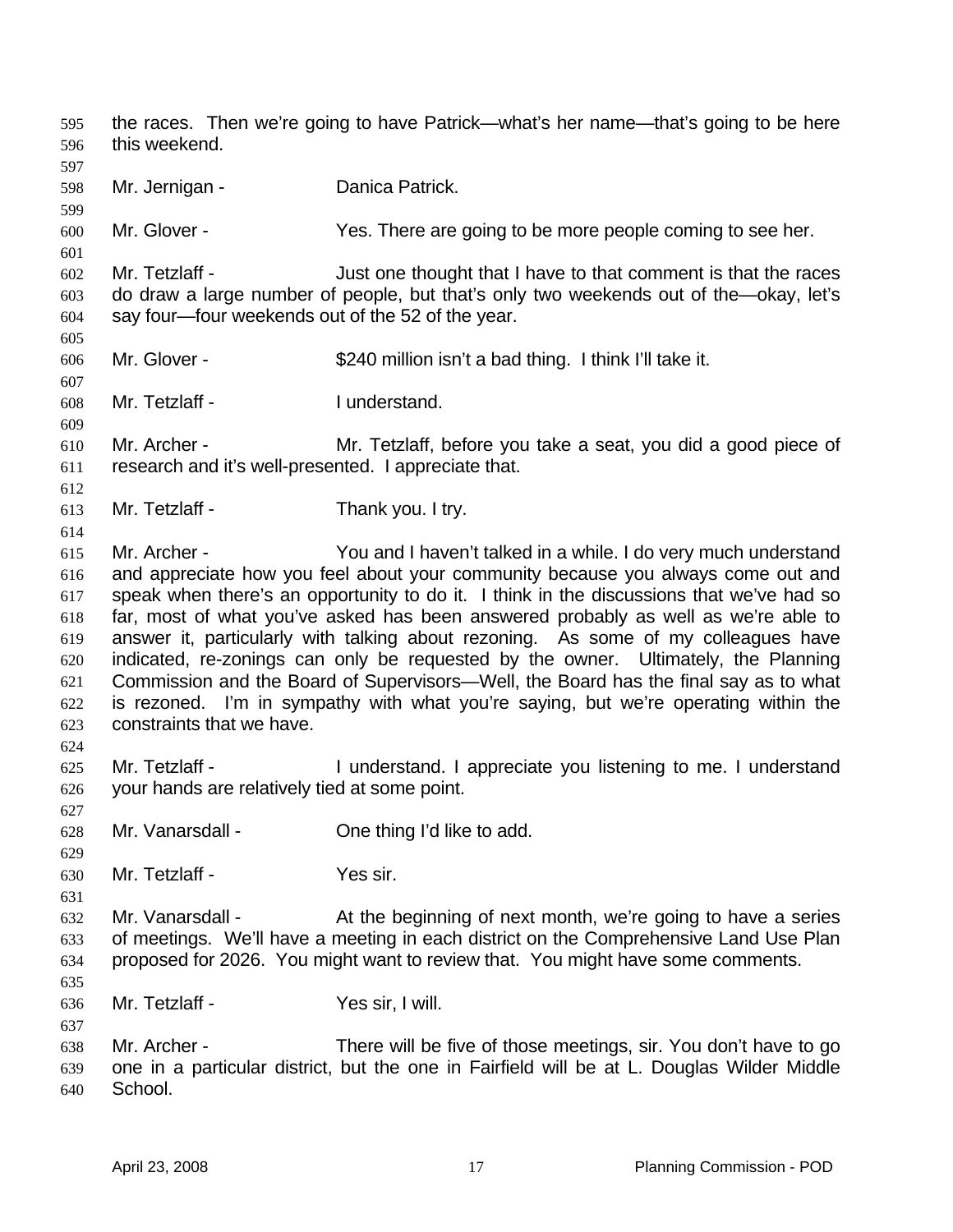641 Mr. Tetzlaff - Okay. Thank you for your time. 642 643 644 645 646 647 648 649 650 651 652 653 654 655 656 657 658 659 660 661 662 663 664 665 666 667 668 669 670 671 672 673 674 675 676 677 678 679 680 681 682 683 684 Mr. Jernigan - **Are there any more questions for Mr. Tetzlaff**? All right, thank you, sir. Mr. Tetzlaff - Thank you. Mr. Jernigan - Mr. Moore, after talking to Mr. Archer on your concerns, what I think that we'll do is the security concerns can be addressed at the time of the landscaping plan about fencing or whatever. The site plan is pretty much what it is. It's been approved by staff with parking and all. I'm going to let Mr. Archer move along on this and you can get with Mr. Garrison and discuss with him. He'll show you the site plan and you all can discuss security issues at that point. Okay? Do you have anything else you want to say? Mr. Archer - No, Mr. Chairman. Mr. Crutchfield, if you'd come back up, please. You've heard the questions that Mr. Moore had and, of course, you know he's talked with Mr. Garrison. I would appreciate it if you would get with those two so that we can see how we will resolve this problem with the fence and the security both for this property and for his. Mr. Crutchfield - Sure. Mr. Archer - I don't think it's something that will be too difficult to resolve. Mr. Crutchfield - I don't think so at all either. We certainly don't intend to reduce the security they already have around that facility. As he will more than likely see in the layout, we actually have a pretty good buffer. When you get to the rear of the building, there is a wetlands area there that we're protecting. It moves the Holiday Inn building further away from his facility and the Hilton Garden site kind of sits on the corner there along his entrance. It kind of butts up against his parking lot there. As far as the fencing goes, we can certainly review with staff the materials that are there and how we can best kind of close that gap to make sure that his security there is maintained throughout. The types of hotels that are going here, these aren't flophouses. These are high-end hotels that this audience here is the primary target for guests, the people that will be staying there. These will be business people. They're high-end, nice hotels. I think we can alleviate some concerns that there may be some guests staying there that may not be good neighbors to his facility. Hopefully, we can kind of set some of those concerns at ease. The other concerns I heard were regarding traffic. Hotels are typically very low traffic generators compared to other uses that are permitted in this district. The biggest difference is the peak traffic times for hotels are different from the peak traffic times of the retail and the offices that are surrounding. Actually, if this were to be a corporate

685

headquarters site, you would see a lot bigger traffic impact than what these hotels are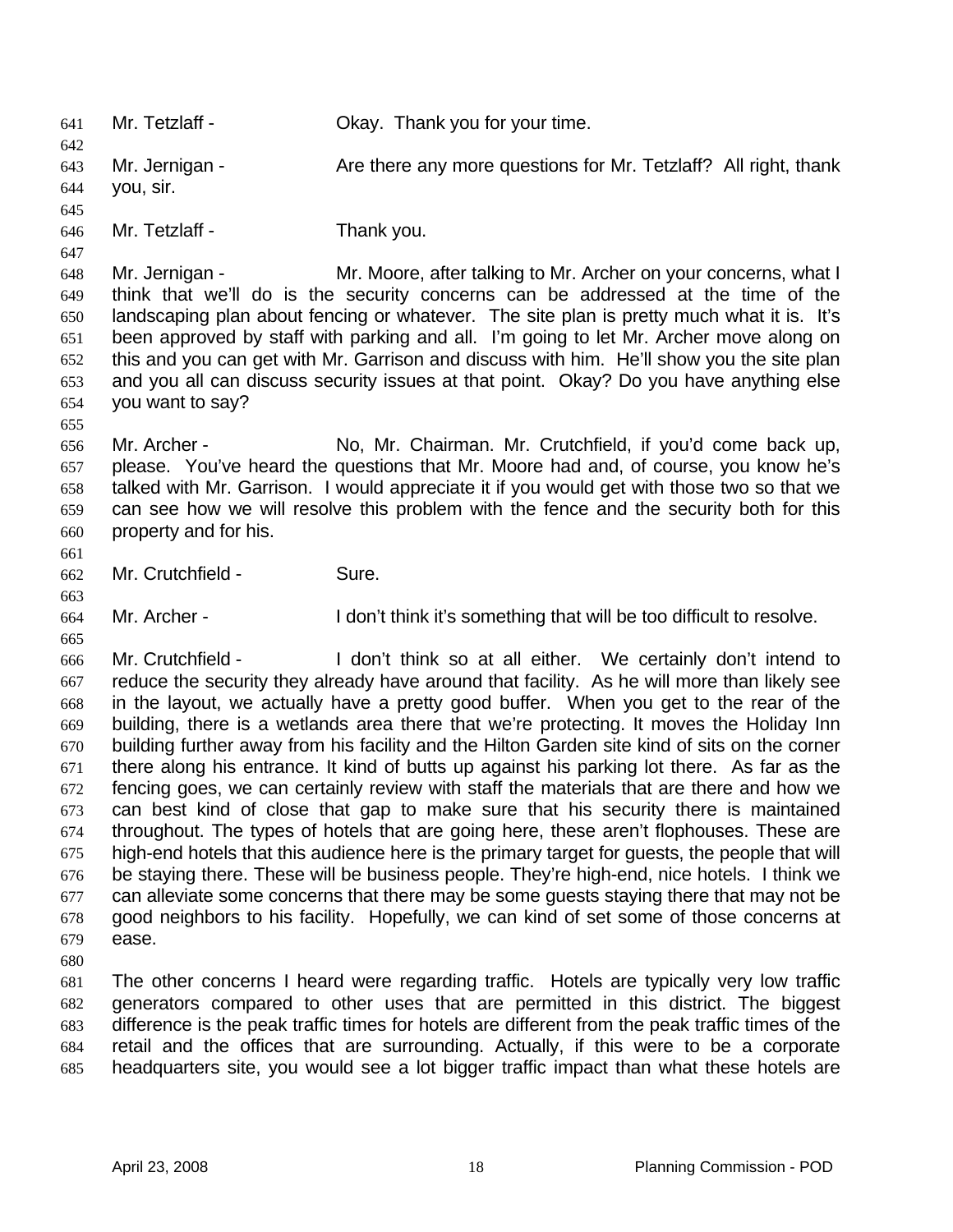going to bring. We will be working with Traffic Engineering as well to alleviate any traffic concerns and improvements that will need to be made there. 686 687

688

689 Mr. Archer - All right. Thank you, sir.

690

691 692 Mr. Jernigan - Thank you, Mr. Crutchfield.

693 694 695 696 697 698 699 700 701 Mr. Archer - All right, Mr. Chairman. I'd like to thank Mr. Garrison and Mr. Crutchfield for being able to work out some concerns Mr. Garrison had about the elevations. The elevations are much improved over the ones that were originally submitted, so thank you, Mr. Crutchfield, for allowing him to twist your arm a little bit on that. I'm trusting that everybody will proceed with the things that we've talked about today. With that, I will move for approval of POD-19-08, Hilton Garden Inn and Holiday Inn @ Virginia Center Commons, subject to standard conditions for developments of this type, the additional conditions 9 and 11 amended, and 29 through 38, and the revised elevations received this morning.

703 Mr. Vanarsdall - Second.

705 706 Mr. Jernigan - Motion by Mr. Archer, seconded by Mr. Vanarsdall. All in favor say aye. All opposed say no. The ayes have it; the motion passes.

707

702

704

708 709 710 711 The Planning Commission approved POD-19-08, Hilton Garden Inn and Holiday Inn @ Virginia Center Commons, subject to the annotations on the plans, the standard conditions attached to these minutes for developments of this type, and the following additional conditions:

712

713 714 715 9. **AMENDED** - A detailed landscaping plan shall be submitted to the Department of Planning for review and Planning Commission approval prior to the issuance of any occupancy permits.

- 716 717 718 719 11. **AMENDED** - Prior to the approval of an electrical permit application and installation of the site lighting equipment, a plan including depictions of light spread and intensity diagrams, and fixture specifications and mounting height details shall be submitted for Department of Planning review and Planning Commission approval.
- 720 721 722 723 724 29. The right-of-way for widening of JEB Stuart Parkway as shown on approved plans shall be dedicated to the County prior to any occupancy permits being issued. The right-of-way dedication plat and any other required information shall be submitted to the County Real Property Agent at least sixty (60) days prior to requesting occupancy permits.
- 725 726 30. A concrete sidewalk meeting County standards shall be provided along the southwest side of JEB Stuart Parkway.
- 727 728 31. There shall be no outdoor storage in moveable storage containers including, but not limited to, cargo containers and portable on demand storage containers.
- 729 730 32. The proffers approved as a part of zoning cases C-20C-80, C-22C-83 and C-116-88 shall be incorporated in this approval.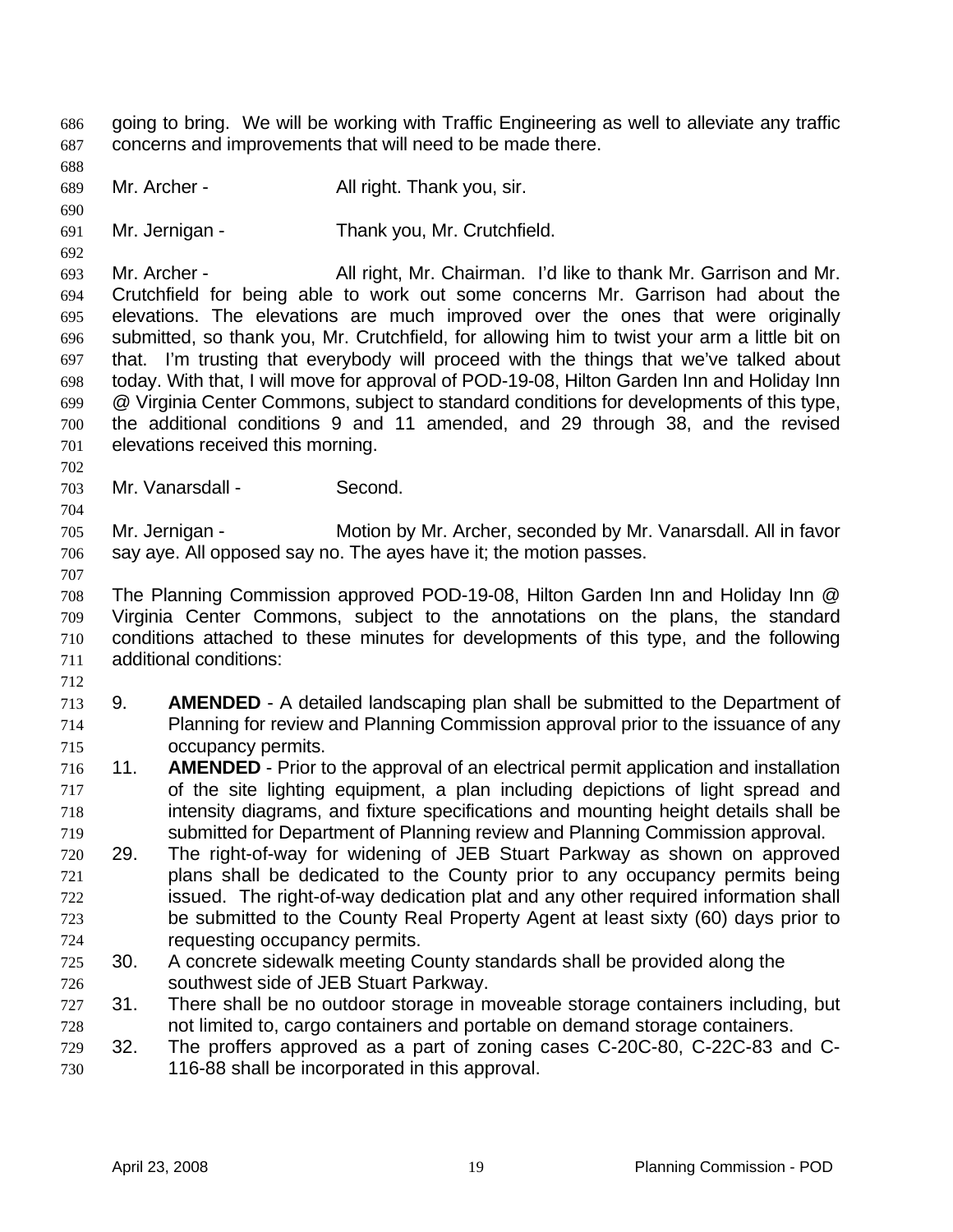- 33. The certification of building permits, occupancy permits and change of occupancy permits for individual units shall be based on the number of parking spaces required for the proposed uses and the amount of parking available according to approved plans. 731 732 733 734
- 735 736 737 34. Approval of the construction plans by the Department of Public Works does not establish the curb and gutter elevations along the Henrico County maintained right-of-way. The elevations will be set by Henrico County.
- 738 739 35. The owners shall not begin clearing of the site until the following conditions have been met:
- 740 741 742 743 744 (a) The site engineer shall conspicuously illustrate on the plan of development or subdivision construction plan and the Erosion and Sediment Control Plan, the limits of the areas to be cleared and the methods of protecting the required buffer areas. The location of utility lines, drainage structures and easements shall be shown.
- 745 746 747 748 (b) After the Erosion and Sediment Control Plan has been approved but prior to any clearing or grading operations of the site, the owner shall have the limits of clearing delineated with approved methods such as flagging, silt fencing or temporary fencing.
- 749 750 751 752 (c) The site engineer shall certify in writing to the owner that the limits of clearing have been staked in accordance with the approved plans. A copy of this letter shall be sent to the Department of Planning and the Department of Public Works.
- 753 754 755 756 757 (d) The owner shall be responsible for the protection of the buffer areas and for replanting and/or supplemental planting and other necessary improvements to the buffer as may be appropriate or required to correct problems. The details shall be included on the landscape plans for approval.
- 758 759 760 761 762 36. The location of all existing and proposed utility and mechanical equipment (including HVAC units, electric meters, junction and accessory boxes, transformers, and generators) shall be identified on the landscape plans. All equipment shall be screened by such measures as determined appropriate by the Director of Planning or the Planning Commission at the time of plan approval**.**
- 763 764 37. Except for junction boxes, meters, and existing overhead utility lines, and for technical or environmental reasons, all utility lines shall be underground.
- 765 766 767 38. The applicant shall incorporate into the construction plans for signature any comments generated by the County's Traffic Engineer from his review of the Traffic Impact Study for this development.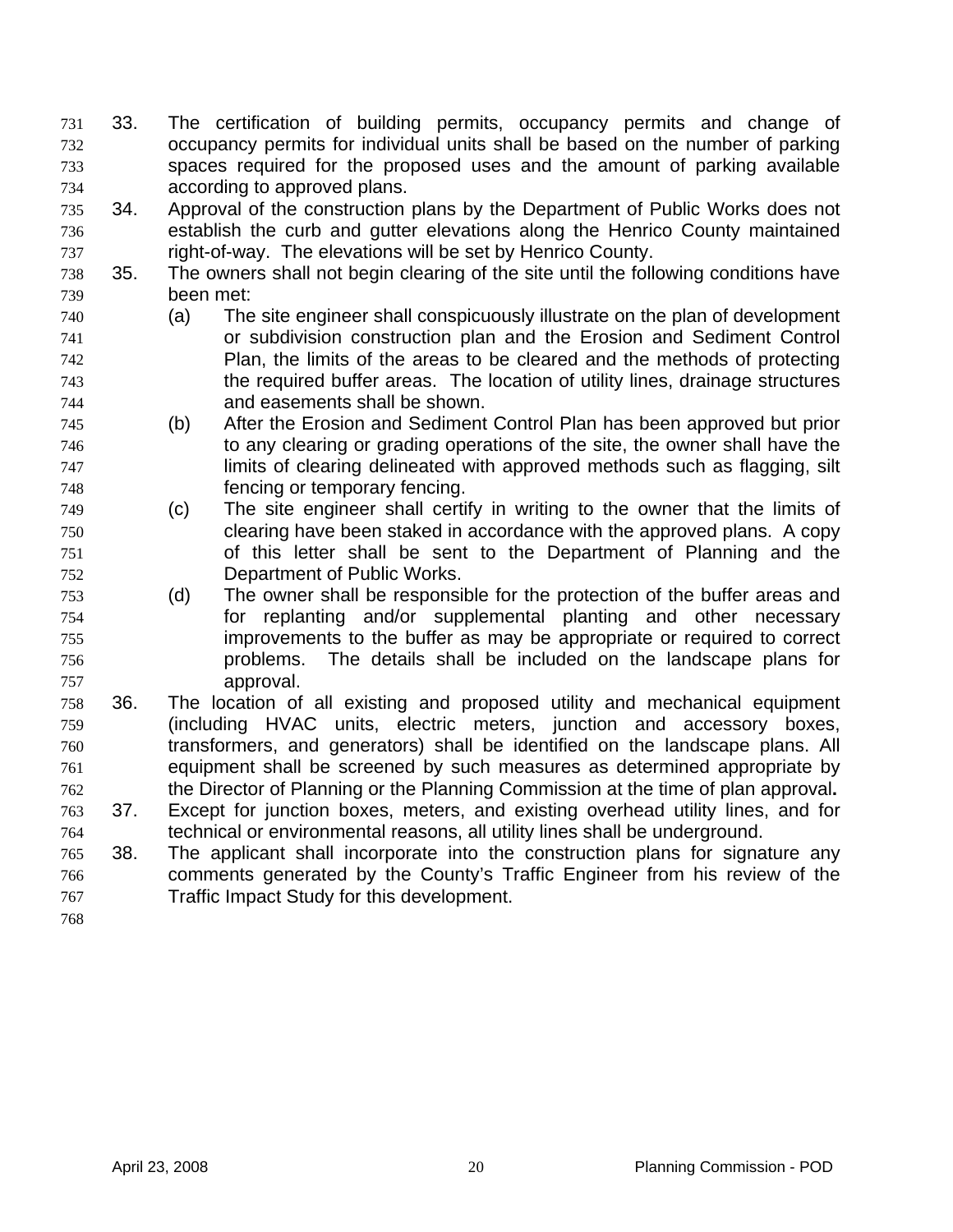# 769 **PLAN OF DEVELOPMENT, REVISED MASTER PLAN, & SPECIAL EXCEPTION**

770

POD-20-08 The Steward School Building Additions – 11600 Gayton Road (POD-122-98 Rev.) **Koontz-Bryant, P.C. for Dixon Independent School Corporation and Steward School:** Request for approval of a plan of development, revised master plan and special exception for temporary classroom trailers, as required by Chapter 24, Sections 24-106 and 24-2 of the Henrico County Code, to construct building additions to the gym for storage, totaling 2,203 square feet; building additions to the upper school totaling 8,453 square feet; a loading dock and building additions to the middle school totaling 1,771 square feet; a 2,100 square foot storage building, a 780 square foot restroom building and 4 tennis courts. The 35.73-acre site is located on the northwest corner of the intersection of Gayton Road and Ryandale Road, on parcels 736-748-4535, 736-747-0678 and 8260. The zoning is A-1, Agricultural District. County water and sewer. **(Tuckahoe)** 

771

772 773 Mr. Jernigan - Is there any opposition to POD-20-08, The Steward School Building Additions? There is no opposition. Good morning, Mr. Strauss.

774

775 776 777 778 779 Mr. Strauss - Good morning and thank you, Mr. Chairman, members of the Commission. The applicant proposes to construct seven building additions in various locations on the existing school site. They are predominantly located on the eastern end and northeastern end of the site. The graphic shows where these building additions are to be located.

780

781 782 783 784 785 786 In the area known as the upper school, the applicant proposes additions to include two math classrooms, two Spanish language classrooms, and a small assembly area. In the area known as the middle school, there will be a dining area addition and a kitchen addition. In the northern area at the existing gymnasium—which is here—there will be two storage buildings of one story in height. There will also be a freestanding addition, which is a storage building at the athletic fields.

787

788 789 790 791 792 793 794 The proposed additions will match the exterior finish color and materials of the existing buildings on the campus. The materials would include split-faced block, architectural precast concrete banding with pre-finished metal roof materials. The applicant has submitted a plan showing the classroom trailers to have students housed during the construction and renovation period. That can be approved as a special exception by the Commission. We do have a graphic of that here. These are where the trailers are located. You'll see a condition proposed for the time limit for those trailers.

795

796 797 798 The applicant has also submitted an updated master plan that shows future ball fields and they are to be located at the western portion of the site next to the Sussex Square development. We do not have a site grading plan for those ball fields at this time. The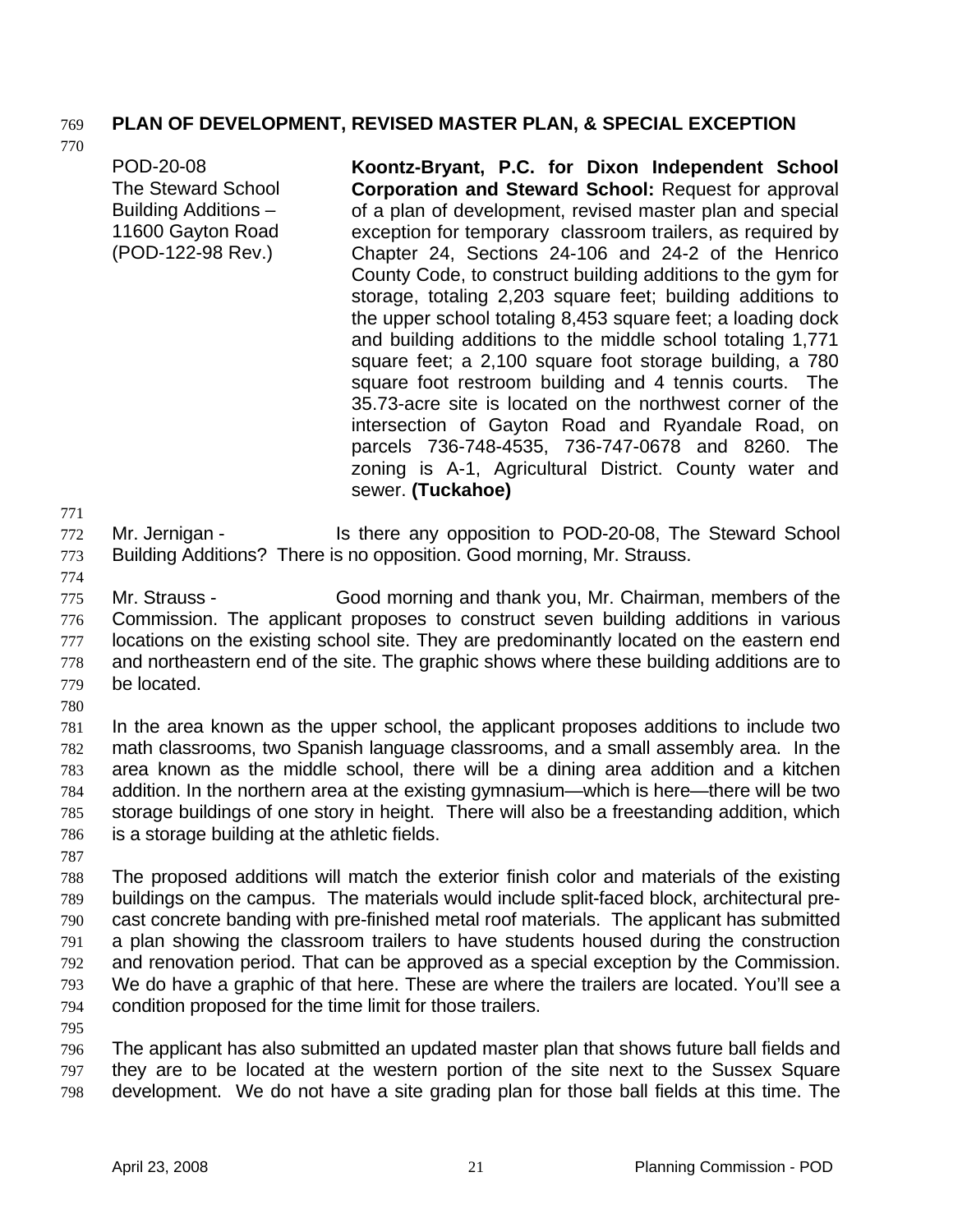neighborhood participated in a meeting Monday last week. They had some questions about the buffer along the western boundary of the school. For this reason, we're suggesting that this portion of the site be delayed until a future hearing until we do have site grading for those ball fields. The neighborhood is very interested in reviewing these in more detail when they become available. 799 800 801 802 803

804

805 806 807 808 809 810 811 So, we are proposing a phased approval. I do have the graphic for that. Here are the building additions that we just spoke of, predominately located near Ryandale Road. There are ball fields in the corner at the northwestern portion and a ball field here. We do have a phasing graphic before you today; we just handed it out. There is one slight error. This set of tennis courts here, which I portrayed on the annotated plan to be part of Phase 2, is actually going to be part of Phase 1. Phase 1 would include all these improvements in this location here.

812

813 814 With that I'll be happy to answer any questions you may have. We have representatives from Steward School here this morning and Mr. Paul Hinson is here with Koontz-Bryant.

815

818

825

828

830

816 817 Mr. Jernigan - The Are there any questions for Mr. Strauss from the Commission? Yes ma'am.

819 820 821 822 Mrs. Jones - Yes. Mr. Strauss, let me make sure for everyone's benefit that we understand what is included in each of the phases. The Phase 1 additions, the additions to buildings and the storage areas including the four tennis courts. That is Phase 1.

- 823 824 Mr. Strauss - Yes.
- 826 827 Mrs. Jones - **Phase 2** introduces the ball fields including the baseball fields, as well as the lacrosse/soccer field—
- 829 Mr. Strauss - Yes.

831 832 Mrs. Jones - The Sussex Square side. There is a label for Phase 3 including the science building and greenhouse, and that remains Phase 3?

- 833 834 835 836 Mr. Strauss - Yes. A lot of these improvements are contingent on funding. They called that out as a Phase 3. We don't have architectural plans for this either; it was shown in the master plan. I imagine if they do get funding, they could make it part of
- 837 Phase 2, but I'll let the school speak to that.
- 838

839 840 841 842 Mrs. Jones - Ckay. The other thing I wanted to know is about the trailers. September 1, 2010 is the removal, on or before. In construction like this, how long do you think the actual building will take? In other words, is that realistic or is that worst-case scenario?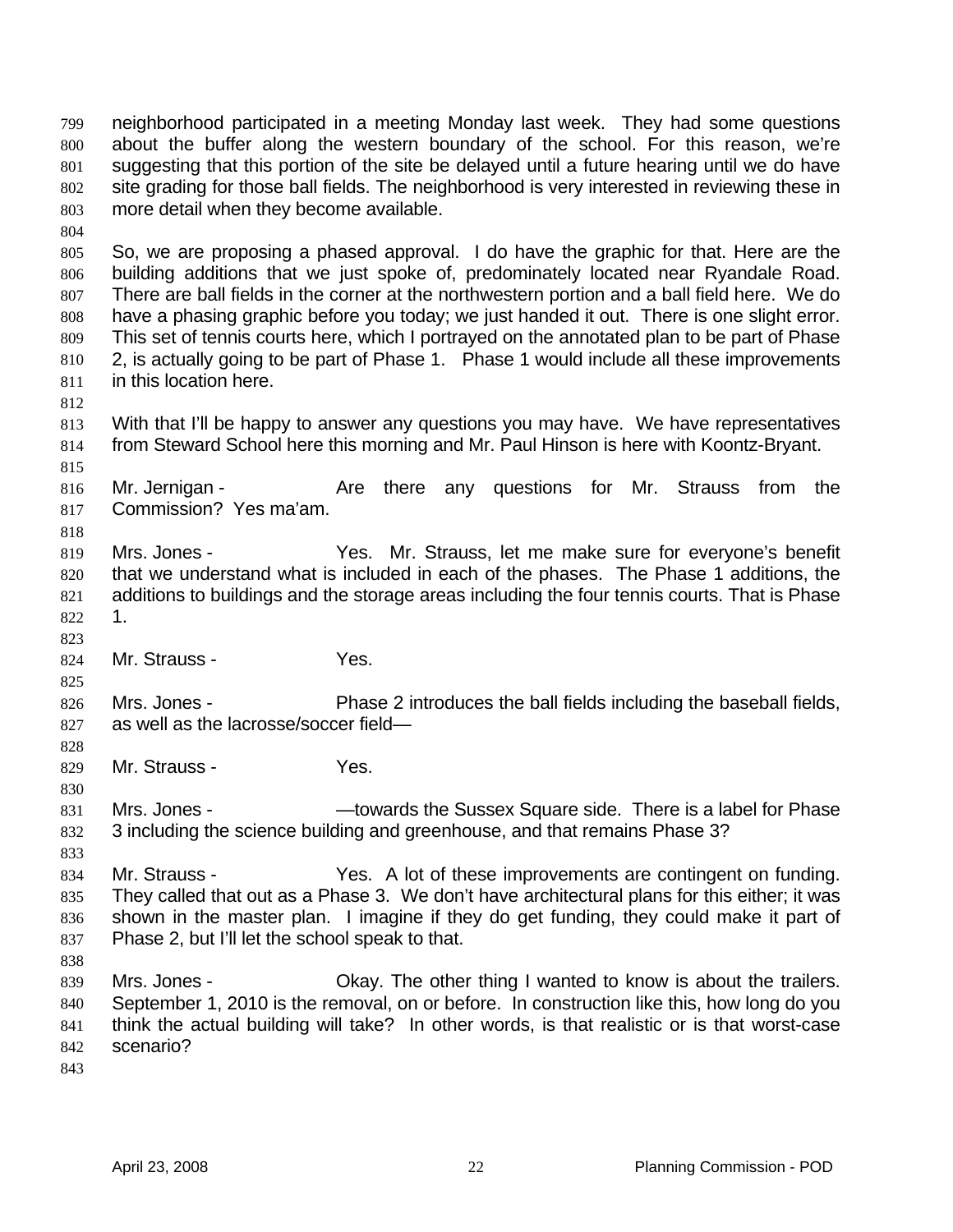Mr. Strauss - That's worst-case, as far staff knows. In the meeting we had with the neighbors about a week ago, they indicated that they might not even need to have the trailers that long. Obviously, if you're paying this kind of money to have your child at this school, you want them to be in the best environment. Again, I'll let the school speak to that. We had to set a target date for removing them and we pushed that out as far as we thought was reasonable. 844 845 846 847 848 849

851 852 853 Mrs. Jones - Ckay. The area for the parking coming off of Gayton Road down near the science areas, that has been pulled out. The road improvements and the sidewalk and all of that have been pulled out of Phase 1 and are in Phase 2.

855 Mr. Strauss - It will be in Phase 2.

857 858 859 860 Mrs. Jones - We have neighbors here who have concerns. I think primarily today they'd like to talk about some of the traffic issues. I invite them either to make comments after Mr. Strauss takes his seat or I'll be happy to bring up the Traffic Engineer and ask him questions.

- 862 Mr. Strauss - I do see Mike Jennings is here.
- 864 865 866 Mrs. Jones - Yes. Okay? Thank you, Mr. Strauss. Do any of the neighbors want to come up and make a comment or ask questions? Okay. Then I would like to. Mr. Jennings?
- 867 868 869 Mr. Jennings - Good morning, Mrs. Jones. I'm Mike Jennings, Traffic Engineer for Henrico County.
- 870

879

850

854

856

861

863

871 872 873 874 875 876 877 878 Mrs. Jones - Mr. Jennings, the reason I asked you to come on up is just to kind of orient us on the traffic on Gayton Road. There will be quite a few improvements taking place in this area and you may want to touch on those briefly for the benefit of the Commission. My concerns are the improvements that are taking place at Ryandale and Gayton. Those, I'm assuming, are taking place as soon as possible. If you'd tell us about those plus the timing and then we need to discuss Gayton Road as it gets down towards Sussex Square. If you wouldn't mind touching on those two things for me, please.

880 881 882 883 884 Mr. Jennings - Yes ma'am. Currently, we are working with Koontz-Bryant in regards to the intersection of Ryandale and Gayton Roads. With Phase 2 of their project, as they previously mentioned, they're going to do some road improvements right at the intersection and then Henrico County is going to install a traffic signal at that intersection. We're probably looking at early fall for the completion of those two.

| 885 |                |                                                   |
|-----|----------------|---------------------------------------------------|
| 886 | Mrs. Jones -   | Okay.                                             |
| 887 |                |                                                   |
| 888 | Mr. Jennings - | They'll be a traffic signal at that intersection. |
| 889 |                |                                                   |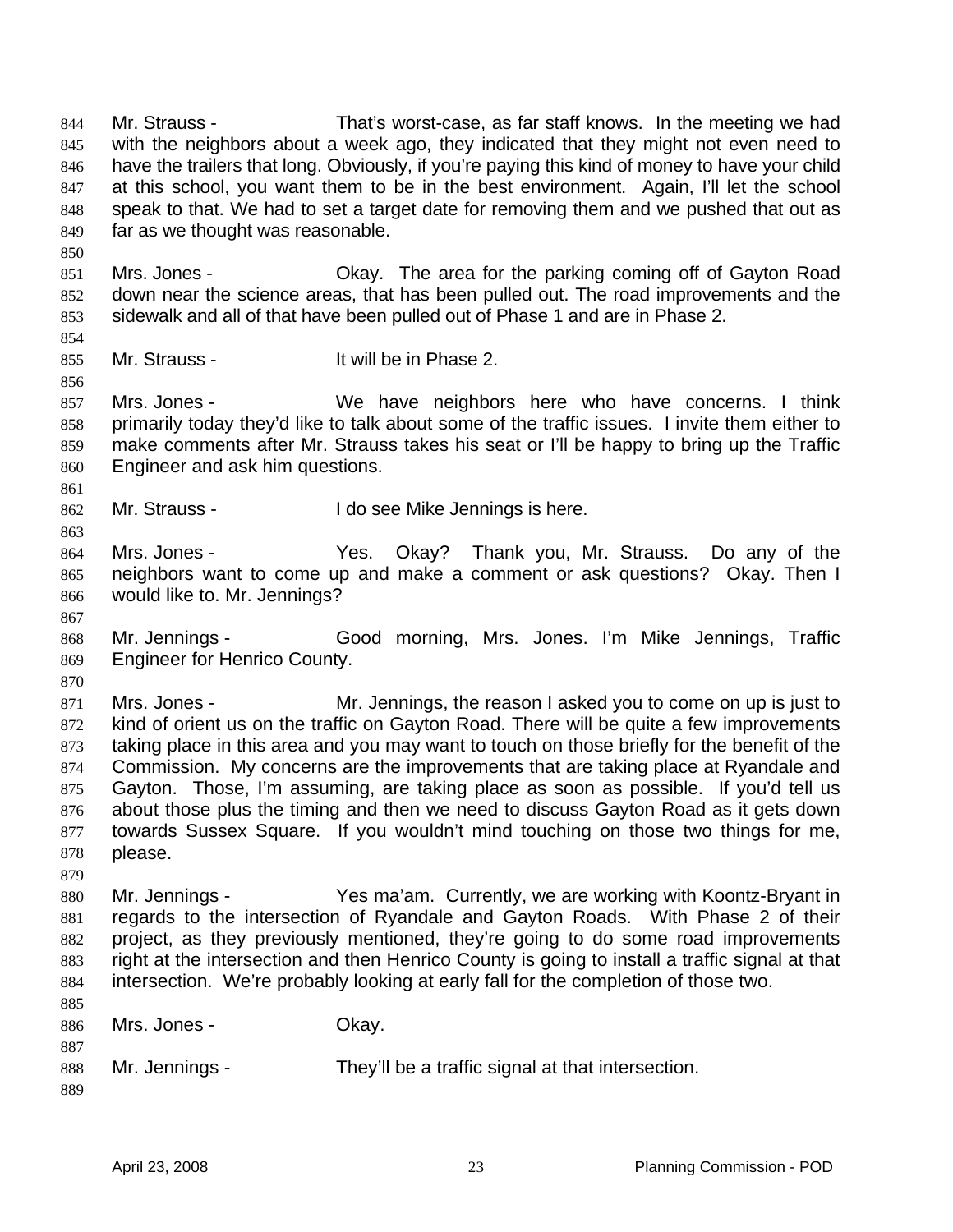| 890<br>891                      | Mrs. Jones -                                                                                                                                                                                                                                                                                                                                    | Okay.                                                                                                                                                                                                                                 |  |
|---------------------------------|-------------------------------------------------------------------------------------------------------------------------------------------------------------------------------------------------------------------------------------------------------------------------------------------------------------------------------------------------|---------------------------------------------------------------------------------------------------------------------------------------------------------------------------------------------------------------------------------------|--|
| 892<br>893<br>894<br>895        | Mr. Jennings -<br>only road improvements at this time.                                                                                                                                                                                                                                                                                          | The only road improvements are right at the intersection just<br>to make the intersection function properly with turn lanes and everything. Those are the                                                                             |  |
| 896<br>897<br>898               | Mrs. Jones -<br>Mr. Jennings -                                                                                                                                                                                                                                                                                                                  | They'll be an extra turn lane going east on Gayton?<br>Yes, a turn lane onto Ryandale Road. Yes ma'am.                                                                                                                                |  |
| 899<br>900                      | Mrs. Jones -                                                                                                                                                                                                                                                                                                                                    | But nothing changes coming west up to Ryandale.                                                                                                                                                                                       |  |
| 901<br>902<br>903               | Mr. Jennings -<br>turn lane onto Ryandale Road.                                                                                                                                                                                                                                                                                                 | I think there is actually a turn lane going right. Heading west<br>on Gayton Road there will be two lanes. They'll be a through and a right, and then a left                                                                          |  |
| 904<br>905                      | Mrs. Jones -                                                                                                                                                                                                                                                                                                                                    | Through, right, and left.                                                                                                                                                                                                             |  |
| 906<br>907<br>908               | Mr. Jennings -                                                                                                                                                                                                                                                                                                                                  | Yes. Let's see. This will show you.                                                                                                                                                                                                   |  |
| 909<br>910                      | Mrs. Jones -                                                                                                                                                                                                                                                                                                                                    | It's not going to be easy.                                                                                                                                                                                                            |  |
| 911<br>912                      | Mr. Jennings -                                                                                                                                                                                                                                                                                                                                  | Here is the striping shown right here.                                                                                                                                                                                                |  |
| 913<br>914                      | Mrs. Jones -                                                                                                                                                                                                                                                                                                                                    | All right.                                                                                                                                                                                                                            |  |
| 915<br>916<br>917<br>918<br>919 | Mr. Jennings -<br>Ryandale in this is actually east/west, I guess you could say.<br>So, if you're coming from the top down, that would be heading west on Gayton Road.<br>As you see, it's striped for a through and right, and then a left turn lane with the road<br>improvement. And here we're changing it again. All right, that's better. |                                                                                                                                                                                                                                       |  |
| 920<br>921                      | Mrs. Jones -                                                                                                                                                                                                                                                                                                                                    | Thank you.                                                                                                                                                                                                                            |  |
| 922<br>923<br>924<br>925        | Mr. Jennings -                                                                                                                                                                                                                                                                                                                                  | This is what it's going to look like at this intersection with turn<br>lanes and striping. It's still under design and we're working with Koontz-Bryant. It's not<br>finalized, but this is pretty much what it's going to look like. |  |
| 926<br>927<br>928               | Mrs. Jones -<br>intersection with Ryandale?                                                                                                                                                                                                                                                                                                     | What is the speed limit on Gayton Road before and after the                                                                                                                                                                           |  |
| 929<br>930                      | Mr. Jennings -<br>will check that.                                                                                                                                                                                                                                                                                                              | My understanding is it's posted 45 miles per hour right now. I                                                                                                                                                                        |  |
| 931<br>932<br>933<br>934<br>935 | Mrs. Jones -<br>speed limit.                                                                                                                                                                                                                                                                                                                    | Have there been studies done to check on whether that<br>speed is appropriate? We've received a lot of comments about difficult situations<br>coming and going from the community, getting out onto Gayton Road because of that       |  |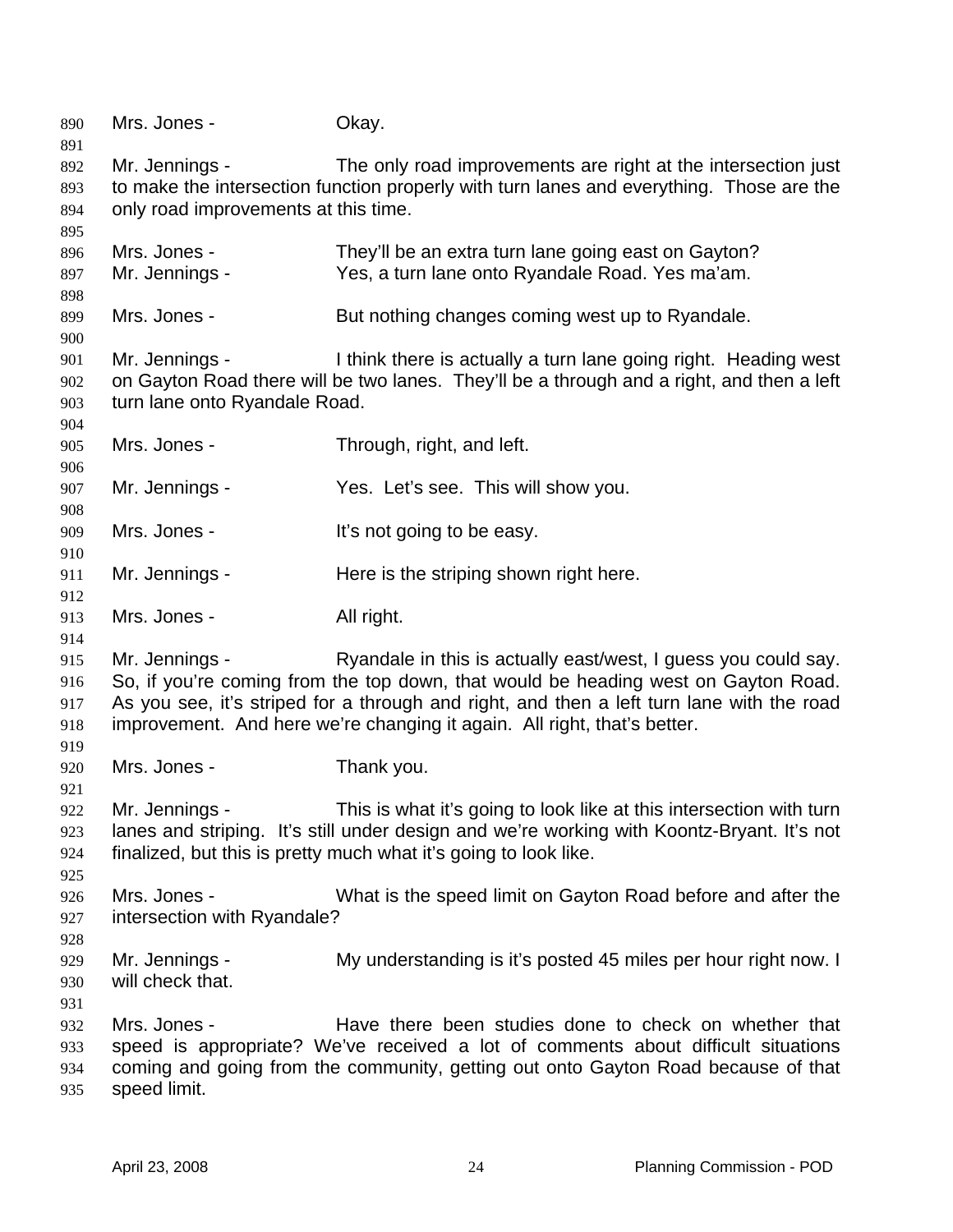Mr. Jennings - A few years ago we did study that. We did speed studies, site distance studies, and accident updates. It was appropriate at that time, but I can review that again to see if it warrants changing the speed limit. 936 937 938 939 940 941 942 943 944 945 946 947 948 949 950 951 952 953 954 955 956 957 958 959 960 961 962 963 964 965 966 967 968 969 970 971 972 973 974 975 976 977 978 979 980 Mrs. Jones - Have you done any assessment of the line-of-sight issues down further on Gayton towards Sussex Square? Mr. Jennings - No ma'am. When we did that study three years ago, yes, we looked at all the public intersections, but I haven't been requested to do any studies recently. Mrs. Jones - With this new development and the parking lot coming out on Gayton Road, will you initiate an updated look at all those issues as this comes back for Phase 2 approval? Mr. Jennings - I can look at reviewing the speed limit through that section, but really, unless we do that study, when they come back, they would have to provide adequate sight distance for their entrance they're proposing. Mrs. Jones - In order to address the concern to the neighbors with the speed and the line of sight, that will done as part of the review of— Mr. Jennings - Yes. Since you're requesting it now, I'll review that now. I'll do that before Phase 2. Mrs. Jones - Ckay. I think that's appropriate because there has been a lot of discussion about that. I think as the County changes and more folks are living in the western part and moving around, this becomes an issue that needs to be revisited from time to time. I would appreciate that. Mr. Jennings - Yes ma'am. Mrs. Jones - Ckay. Thank you. That was there concern. Mr. Jernigan - Any more questions for Mr. Jennings from the Commission? Did you want to hear from the applicant? Mrs. Jones - I would, just for one small question, if you don't mind coming down, Paul. Mr. Hinson - Good morning. I'm Paul Hinson with Koontz-Bryant. We also have the headmaster and several other members of the Steward School here today. If there are questions I can't answer, I'm sure we can find an answer for you today.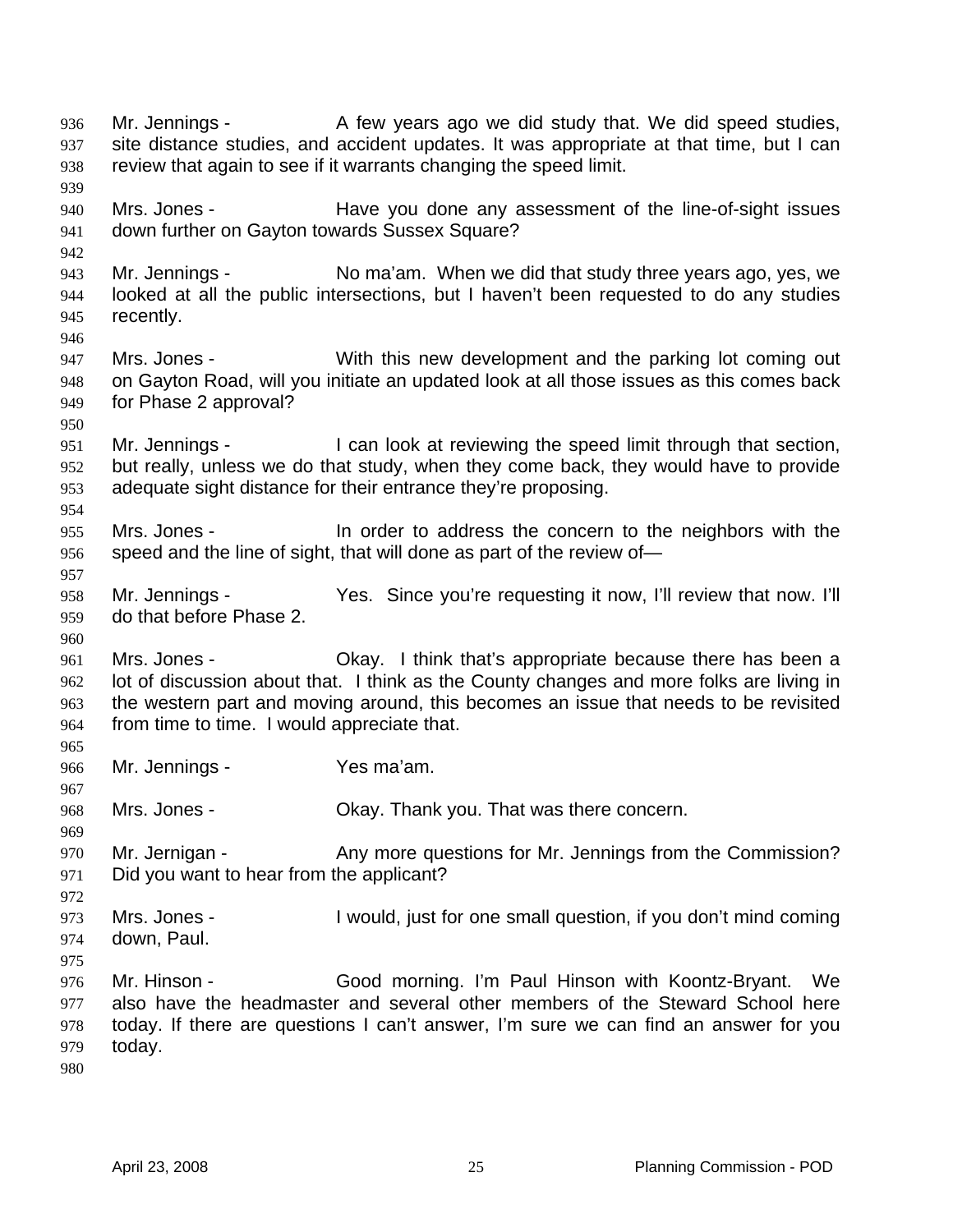Mrs. Jones - Mr. Hinson, I wanted to thank you and the Steward School for certainly being sensitive to the issues of blending in with the neighborhood and agreeing to a phasing plan that will allow the neighbors to have some input as the second phase kicks in closer to their property lines. I also wanted to thank the school for keeping the high quality of development that they have shown in their recent facilities management. I appreciate that. It's a very attractive campus. 981 982 983 984 985 986 987 988 989 990 991 992 993 994 995 996 997 998 999 1000 1001 1002 1003 1004 1005 1006 1007 1008 1009 1010 1011 1012 1013 1014 1015 1016 1017 1018 1019 1020 1021 1022 1023 1024 1025 1026 I'm sure you're agreeable—and I just wanted to confirm, that 9 amended will bring the landscaping back to the Commission and 11 amended will bring the lighting plan back to the Commission. You have agreed to do both of those, correct? Mr. Hinson - Yes ma'am. Mrs. Jones - Chay. The annotations on the plan, you are in agreement with all of those. Mr. Hinson - The Yes ma'am. We had no objections to what staff has presented. Mrs. Jones - Ckay. That will probably do it for my questions. Mr. Hinson - Yes ma'am. Just to reiterate what Mr. Strauss said about the trailers, I can assure you that the Steward School will remove them as quickly as possible. Mrs. Jones - I would think so. I thank you for the plan that you have that is, I'm sure, going to be a good one. Okay? Mr. Hinson - Thank you. Mr. Jernigan - Any more questions for Mr. Hinson from the Commission? Thank you, Mr. Hinson. All right, Mrs. Jones. Mrs. Jones - All right. Let me make sure I phrase this properly. I would like to move for approval of POD-20-08, The Steward School Building Additions, as an annotated phasing plan—this is Phase 1 today—with the annotations on the revised plan, standard conditions for developments of this type, and the following additional conditions 9 and 11 amended, and 29 through 35. Mr. Jernigan - The And the special exception. Mrs. Jones - The Yes. I was looking for the wording. And the special exception that will allow for the use of trailers. I think I'm finished. Mr. Archer - Second.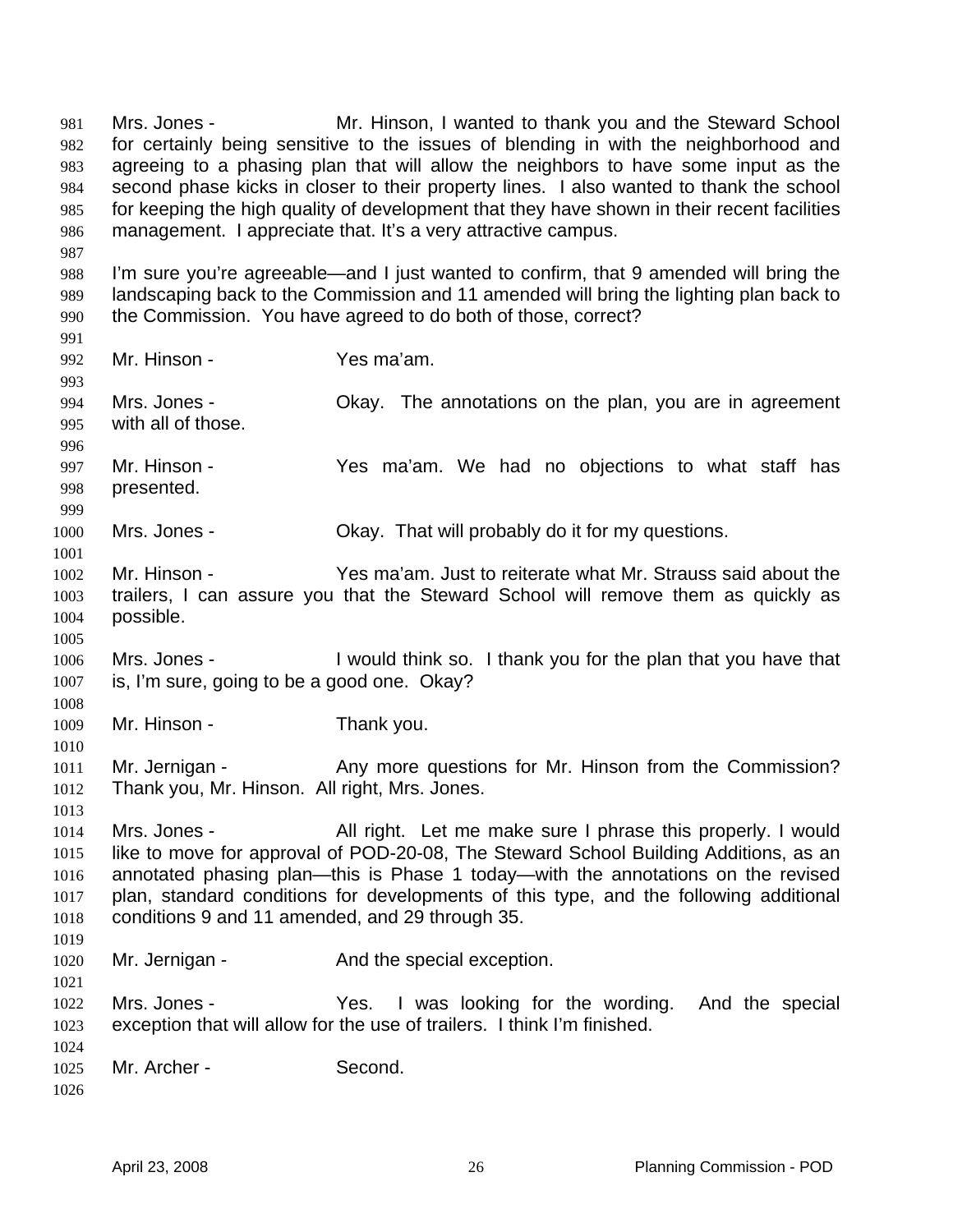Mr. Jernigan - Motion by Mrs. Jones, seconded by Mr. Archer. All in favor say aye. All opposed say no. The ayes have it; the motion passes. 1027 1028

1029

1030 1031 1032 1033 The Planning Commission approved POD-20-08, The Steward School Building Additions, subject to the annotations on the plans, the standard conditions attached to these minutes for developments of this type, and the following additional conditions:

- 1035 1036 1034 9. **AMENDED** - A detailed landscaping plan shall be submitted to the Department of Planning for review and Planning Commission approval prior to the issuance of any occupancy permits.
- 1037 1038 1039 1040 1041 11. **AMENDED** - Prior to the approval of an electrical permit application and installation of the site lighting equipment, a plan including depictions of light spread and intensity diagrams, and fixture specifications and mounting height details shall be submitted for Department of Planning review and Planning Commission approval.
- 1043 1044 1042 29. There shall be no outdoor storage in moveable storage containers including, but not limited to, cargo containers and portable on demand storage containers.
- 1046 1045 30. The temporary classroom trailers and related improvements shall be removed from the site on or before September 1, 2010.
- 1048 1049 1047 31. Approval of the construction plans by the Department of Public Works does not establish the curb and gutter elevations along the Henrico County maintained right-of-way. The elevations will be set by Henrico County
- 1051 1050 32. The conceptual master plan, as submitted with this application, is for planning and information purposes only.
- 1053 1054 1055 1056 1057 1058 1052 33. The location of all existing and proposed utility and mechanical equipment (including HVAC units, electric meters, junctions and accessory boxes, transformers, and generators) shall be identified on the landscape plan. All building mounted equipment shall be painted to match the building, and all equipment shall be screened by such measures as determine appropriate by the Director of Planning or the Planning Commission at the time of plan approval.
- 1060 1059 34. Except for junction boxes, meters, and existing overhead utility lines, and for technical or environmental reasons, all utility lines shall be underground.
- 1062 1061 35. A concrete sidewalk meeting County standards shall be provided along the north side of Gayton Road.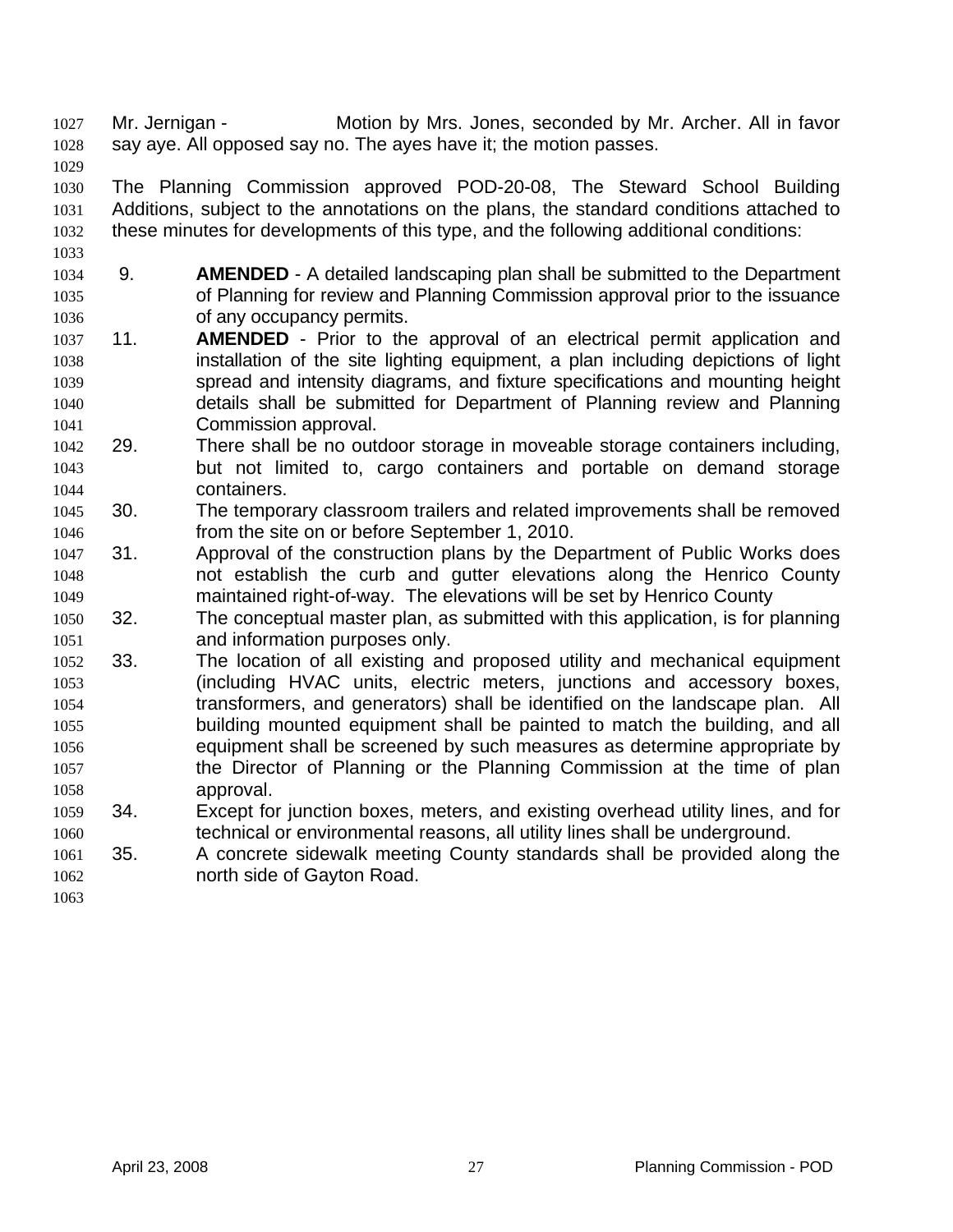## 1064 **PLAN OF DEVELOPMENT**

1065

| POD-21-08<br>Towne Center West -<br>Apartments over Retail -<br>W. Broad Street | <b>Timmons Group for Towne Center West, LLC: Request</b><br>for approval of a plan of development, as required by<br>Chapter 24, Section 24-106 of the Henrico County Code,<br>to construct a five-story, mixed-use building with 25,400<br>square feet of retail/restaurant space and 72 apartment<br>units with a 3,115 square foot clubhouse. The 4.85-acre<br>site is located at the northwest intersection of W. Broad<br>Street (U.S. Route 250) and Towne Center West<br>Boulevard (private) on part of parcel 734-764-9340. The<br>zoning is R-6C, General Residence District (Conditional) |
|---------------------------------------------------------------------------------|-----------------------------------------------------------------------------------------------------------------------------------------------------------------------------------------------------------------------------------------------------------------------------------------------------------------------------------------------------------------------------------------------------------------------------------------------------------------------------------------------------------------------------------------------------------------------------------------------------|
|                                                                                 | and WBSO, West Broad Street Overlay District. County<br>water and sewer. (Three Chopt)                                                                                                                                                                                                                                                                                                                                                                                                                                                                                                              |

1066

1069

1071

- 1067 1068 Mr. Jernigan - The Is there any opposition to POD-21-08, Towne Center West? There is no opposition. Good morning, Mr. Wilhite.
- 1070 Mr. Wilhite - Good morning. Thank you, Mr. Chairman.
- 1072 1073 1074 1075 1076 1077 1078 1079 1080 This portion of Towne Center West was recently rezoned from B-2C to R-6C. At that time, a provisional use permit was also approved to allow B-1 uses that are located on the first floor. The site plan that was submitted to the County showed gates on there that were supposed to limit parking for residential portions of the property. Staff had concerns that since this is a shared parking situation and they can have a reduction of up to 50% of the requirements of B-1, that too much of the parking lot was going to be cordoned off and not available for patrons of the business portions of the property. The applicant has agree to remove the gates from the plan at this time. As such, staff is in a position to recommend approval of the site plan.
- 1081

1082 1083 1084 1085 1086 1087 1088 As far as the architectural plans are concerned, staff had asked for additional information including clarification on the type of materials being used, the percentage of brick that was required by proffer being met, and also information on the square footage of the residential units. We have not received that at this time. The applicant has requested that the architectural portion of this submittal be deferred until next month. If that is acceptable to the Commission, staff can recommend approval for the site plan.

| 1089 | Mr. Jernigan - | Any questions for Mr. Wilhite from the Commission? All right, |
|------|----------------|---------------------------------------------------------------|
| 1090 | Mr. Branin.    |                                                               |
| 1091 |                |                                                               |
| 1092 | Mr. Branin -   | I don't have any questions for the applicant, so I'd like to  |
| 1093 | move forward.  |                                                               |
| 1094 |                |                                                               |
| 1095 | Mr. Jernigan - | Sure.                                                         |
| 1096 |                |                                                               |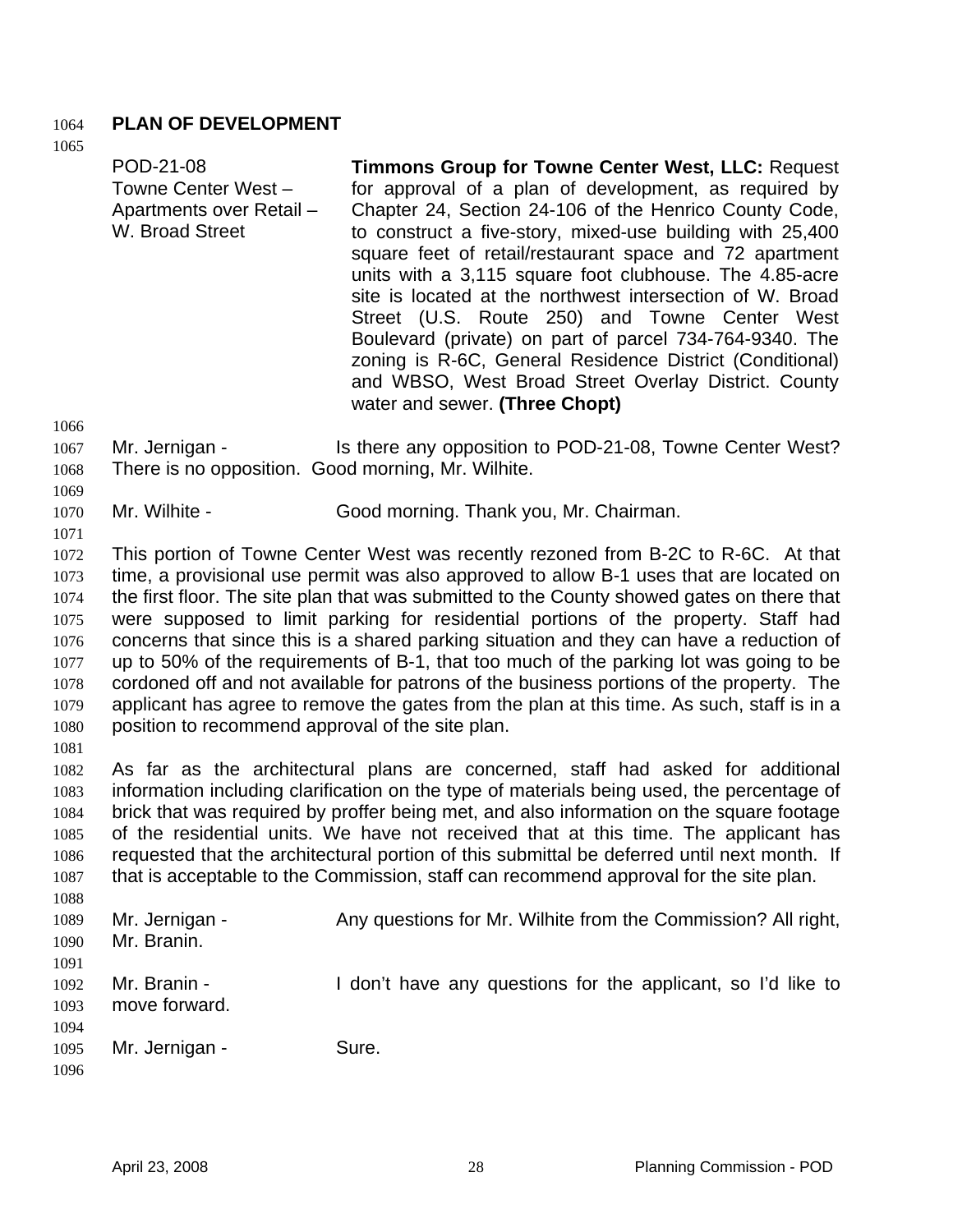Mr. Branin - The I'd like to move for approval of POD-21-08, Towne Center West, for the land and with the annotations on the plans and items 29 through 33. Mr. Jernigan - This is for the site plan only. Mr. Branin - The site plan. Mr. Archer - Second. Mr. Jernigan - **Motion by Mr. Branin, seconded by Mr. Archer. All in favor** say aye. All opposed say no. The ayes have it; the motion passes. The Planning Commission approved POD-21-08, Towne Center West (site plan only), subject to the annotations on the plans, the standard conditions attached to these minutes for developments of this type, and the following additional conditions: 29. Outside storage shall not be permitted. 30. The proffers approved as a part of zoning case C-59C-06 and the conditions approved as a part of provisional use permit case P-19-06 shall be incorporated in this approval. 31. The certification of building permits, occupancy permits and change of occupancy permits for individual units shall be based on the number of parking spaces required for the proposed uses and the amount of parking available according to approved plans. 32. The location of all existing and proposed utility and mechanical equipment (including HVAC units, electric meters, junction and accessory boxes, transformers, and generators) shall be identified on the landscape plans. All equipment shall be screened by such measures as determined appropriate by the Director of Planning or the Planning Commission at the time of plan approval**.** 33. Simultaneously with the application for the building permit, the applicant shall provide a copy of the architectural plans submitted with the said application to the Division of Police to assist in the preparation of the security survey required by case P-19-06. Mr. Branin - I'm asking Mr. Secretary if I have to defer out the— Mr. Emerson - I think to be clean, you should. Mr. Branin - And the date that we're going to bring that back is—Mr. Wilhite? Mr. Emerson -  $\mu$  May 28<sup>th</sup>. Mr. Branin - Is it just May?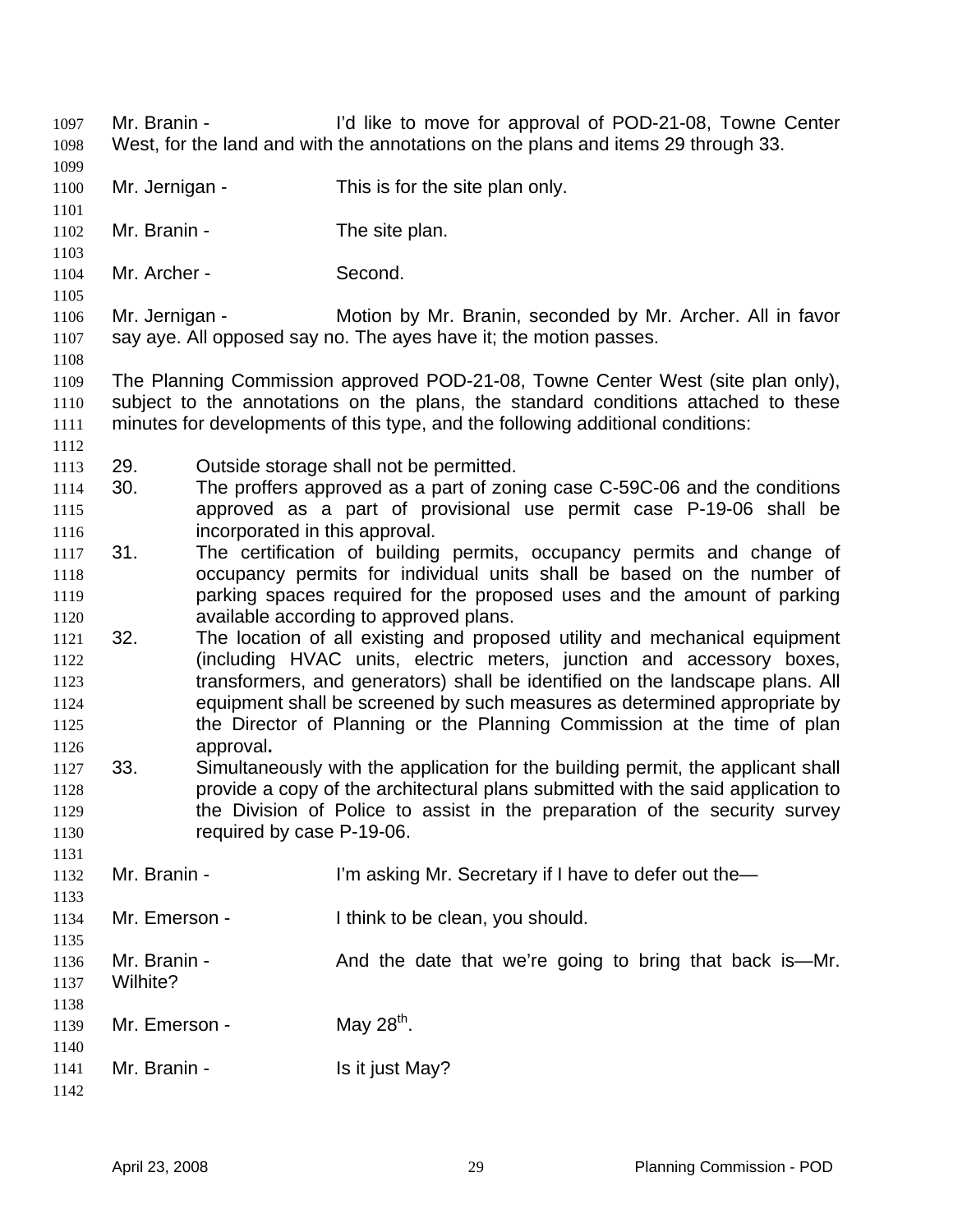1143 Mr. Wilhite - It would be May  $25<sup>th</sup>$ . 1144 1145 1146 1147 1148 1149 1150 1151 1152 1153 1154 1155 1156 1157 1158 1159 1160 1161 1162 1163 1164 1165 1166 1167 1168 1169 1170 1171 1172 1173 1174 1175 1176 1177 Mr. Branin - May the  $25<sup>th</sup>$ . Okay. Mr. Chairman, I'd like to move that the architecturals for POD-21-08, Towne Center West, be deferred to the May 25, 2008 meeting. Mr. Jernigan - All right. Mrs. Jones - Second. Mr. Jernigan - Motion by Mr. Branin, seconded by Mrs. Jones to defer the architecturals to May 25, 2008. Mr. Archer - That is the  $28<sup>th</sup>$ . Mr. Branin -  $It's the 28<sup>th</sup>?$ Mr. Archer -  $\frac{1}{25}$  The 25<sup>th</sup> is on a Sunday. Mr. Emerson - The  $28<sup>th</sup>$ . Mr. Jernigan - So, you guys are working on Sunday? Okay, to May the  $28<sup>th</sup>$ . All in favor say aye. All opposed say no. The ayes have it; the motion passes. At the request of the applicant, the Planning Commission deferred the architecturals only for POD-21-08, Towne Center West, to its May 28, 2008 meeting. **PLAN OF DEVELOPMENT**  POD-22-08 Kona Grill @ West Broad Village – W. Broad Street **Timmons Group for West Broad Village LLC & West Broad Village II, LLC and Kona Grill, Inc.:** Request for approval of a plan of development, as required by Chapter 24, Section 24-106 of the Henrico County Code, to construct a one-story, 8,390 square foot restaurant. The 0.50-acre site is located at the southwest intersection of W. Broad Street (U.S. Route 250) and Gathering Place on part of parcel 742-761-3521. The zoning is UMUC, Urban Mixed Use District (Conditional) and WBSO, West Broad Street Overlay District. County water and sewer. **(Three Chopt)**  Mr. Jernigan - The Is there any opposition to POD-22-08, Kona Grill @ West Broad Village? There is no opposition. Good morning again, Mr. Wilhite. Mr. Wilhite - Good morning again. Thank you, sir.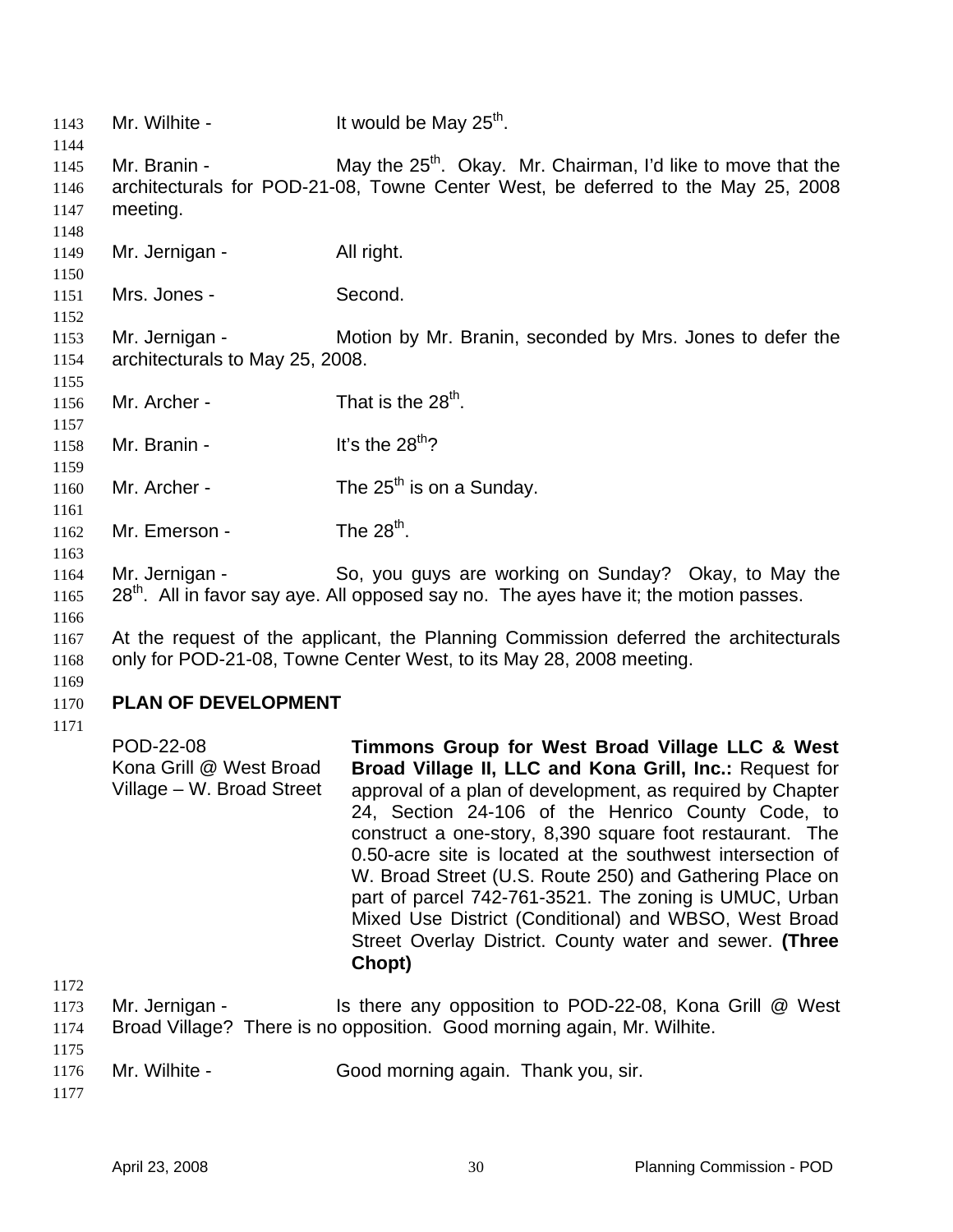Staff is able to recommend approval of the site plan. As with the other developments along West Broad Street, most of the parking on this site is being accommodated in the parking garages within West Broad Village. Staff had some comments dealing with the architectural plans. In particular, we were asking for some additional detailing on the eastern side. Revised renderings have been handed out to you. The eastern side is facing Gathering Place. It's very visible at a main entrance into West Broad Village. The applicant has added quite a bit of detailing on this façade and we've also had a commitment this morning from the applicant to also address the southern elevation facing Back Street with similar treatment. This would be added prior to staff's approval of the building permit. Staff is able to recommend approval of the revised architectural plans, as well as the site plan. If you have any questions, I'll be happy to answer them. 1178 1179 1180 1181 1182 1183 1184 1185 1186 1187 1188 1189 1190 1191 1192 1193 1194 1195 1196 1197 1198 1199 1200 1201 1202 1203 1204 1205 1206 1207 1208 1209 1210 1211 1212 1213 1214 1215 1216 1217 1218 1219 1220 1221 1222 1223 Mr. Jernigan - Any questions for Mr. Wilhite from the Commission? Mr. Branin - Mr. Wilhite, you have the south up. Can you show where the additional features are going to go? Mr. Wilhite - Essentially, the commitment is to repeat this feature in the middle with the stonework, and the colored EIFS would be repeated here in the middle close to the doors. It's likely that it won't be quite as wide as shown. It probably would have maybe two panels as opposed to three, but they would be addressing this area next to the doors that is shown on the south façade. Mr. Branin - Ckay. I don't have any more questions. Mr. Jernigan - All right. Any more questions for Mr. Wilhite? Thank you, sir. Mr. Branin - **Mr. Chairman, I would just like to say that the Kona Grill** people have come a long way with the architecturals and design, and have been very easy to work with. This is going to be a new—I don't believe there's a Kona Grill in Virginia, is there? So, this will be the first time that they've come to Virginia and I'm excited that they're coming to West Broad Village. I think it's going to be a great addition out there. Mr. Jernigan - Can you get Kona coffee at the Kona Grill? Mr. Branin - I don't know. I guess any coffee that they serve would be Kona coffee. All right. With that, I'd like to move that POD-22-08, Kona Grill @ West Broad Village, be approved with the annotations on the plans, the agreed addition of an architectural feature on the south elevation, and standard conditions for developments of this type, including 29 through 32. Mr. Jernigan - The And staff amendments. Mr. Branin - And what?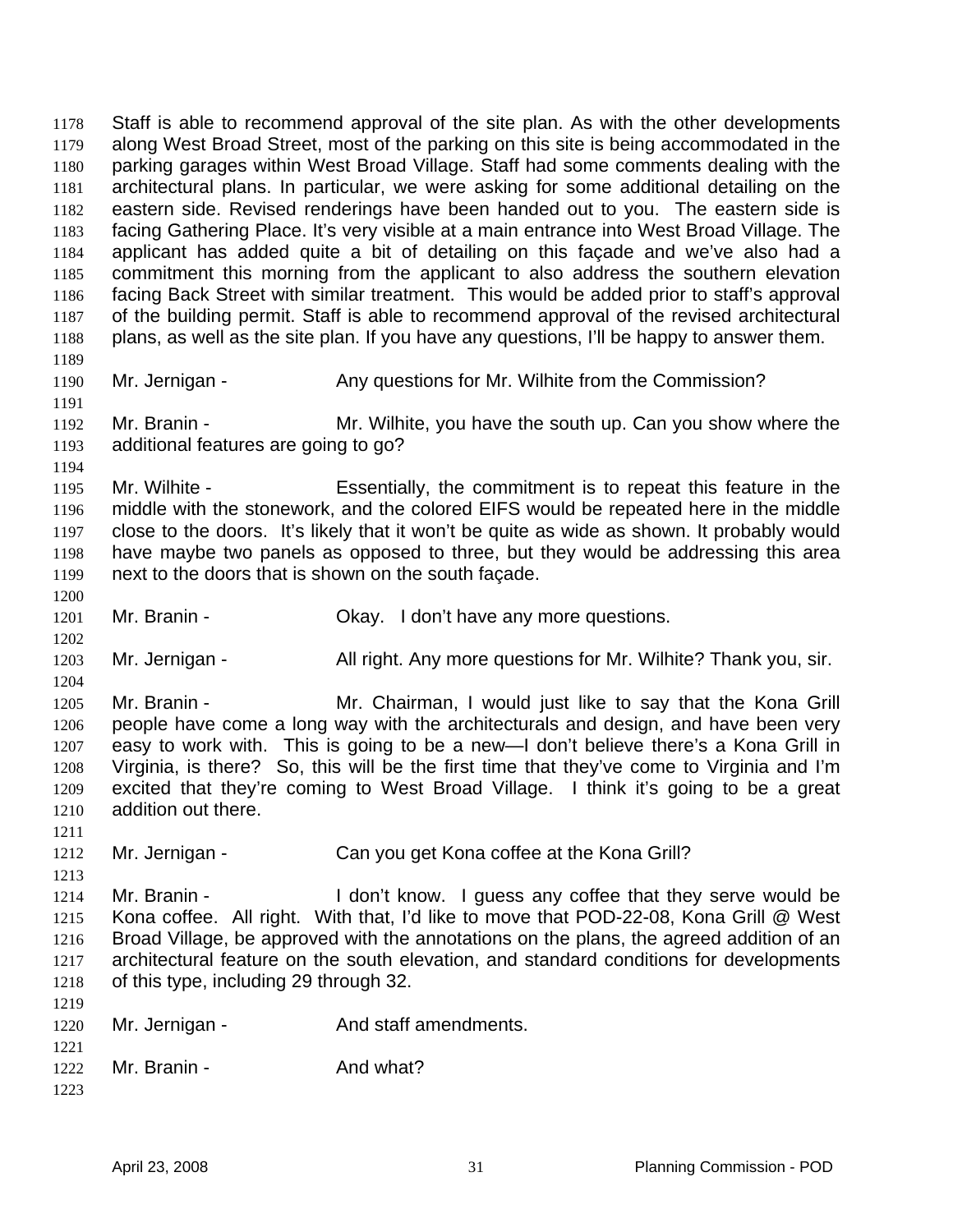- 1224 Mr. Jernigan And the addendum.
- 1226 Mr. Branin - The And the addendum.
- 1228 Mr. Archer - Second, Mr. Chairman.
- 1229

1225

1227

1230 1231 Mr. Jernigan - Motion by Mr. Branin, seconded by Mr. Archer. All in favor say aye. All opposed say no. The ayes have it; the motion passes.

1232

1236

1233 1234 1235 The Planning Commission approved POD-22-08, Kona Grill @ West Broad Village, subject to the annotations on the plans, the standard conditions attached to these minutes for developments of this type, and the following additional conditions:

- 1237 29. Outside storage shall not be permitted.
- 1239 1238 30. The proffers approved as a part of zoning case C-12C-06 shall be incorporated in this approval.
- 1241 1242 1243 1244 1245 1240 31. The developer shall install an adequate restaurant ventilating and exhaust system to minimize smoke, odors, and grease vapors. The plans and specifications shall be included with the building permit application for review and approval. If, in the opinion of the County, the type system provided is not effective, the Commission retains the rights to review and direct the type of system to be used.
- 1247 1248 1249 1250 1246 32. The location of all existing and proposed utility and mechanical equipment (including HVAC units, electric meters, junction and accessory boxes, transformers, and generators) shall be identified on the landscape plans. All equipment shall be screened by such measures as determined appropriate by the Director of Planning or the Planning Commission at the time of plan approval**.**
- 1251

### 1252 **PLAN OF DEVELOPMENT**

1253

POD-24-08 7-Eleven Convenience Store - 9500 W. Broad Street and Old Springfield Road

**Blakeway Corporation for Featherston Service Station, Inc. and 7-Eleven, Inc.** Request for approval of a plan of development, as required by Chapter 24, Section 24-106 of the Henrico County Code, to construct a one-story, 3,171 square foot, convenience store with fuel pumps. The 1.04-acre site is located on the northwest corner of the intersection of W. Broad Street (U.S. Route 250) and Old Springfield Road on parcel 775-758-5312. The zoning is B-3, Business District. County water and sewer. **(Brookland)** 

1254

1257

1255 1256 Mr. Jernigan - Is there any opposition to POD-24-08, 7-Eleven Convenience Store? There is no opposition. Good morning, Mr. Ward.

1258 1259 Mr. Ward - Good morning. On page 2 of your addendum, there is a revised caption recommendation and mention of revised architectural renderings. The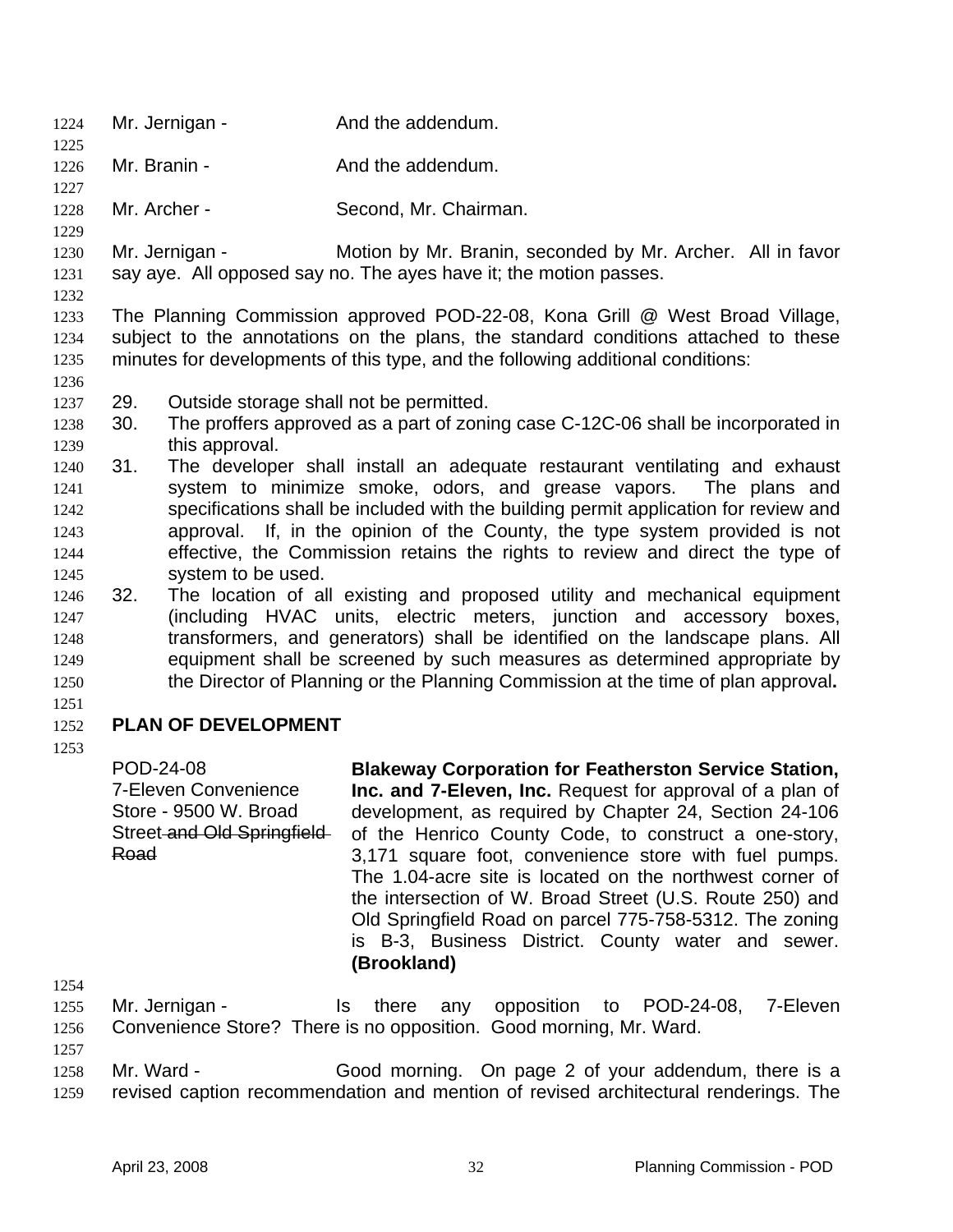revised site plan has been included in the agenda packet and the enhanced architectural renderings have been handed out. The right-of-way dedication and the road improvements on Old Springfield Road, as required by Department of Public Works, Traffic Division, have been met and the correct building setbacks have been shown. Additionally, the electrical equipment has been relocated and is completely screened from public view. If you would look at the revised architecturals here on the screen, this is the part that would be facing Old Springfield Road and that is the new location of the electrical equipment that has been enclosed. 1260 1261 1262 1263 1264 1265 1266 1267

1269

1268

1270

1272

1274

1276

1278

Mr. Glover - Could I get you to speak into that microphone a little bit?

1271 Mr. Ward - Yes.

1273 Mr. Glover - The distance is too far.

1275 Mr. Ward - The Muslim Can repeat it.

1277 Mr. Glover - What did you say? I didn't hear you.

1279 1280 1281 1282 1283 1284 1285 1286 1287 Mr. Ward - Well, let's just go back through it. On page 2 of your addendum, there is a revised caption recommendation and mentioned of revised architectural renderings. The revised plan that's included in the agenda shows the enhanced architectural renderings, along with the required right-of-way and the road improvements on Old Springfield Road. Additionally, the electrical equipment has been relocated and is completely screened from public view. Staff can recommend approval based on the revised site plan and the new architecturals, as well as the standard conditions for developments of this type, and conditions 29 through 35 on the agenda, as well as what's been listed in the addendum.

1289 1290 Mr. Glover - Do you know if they're going to close the 7-Eleven at the end of—They are going to close it?

1291

1288

1292 1293 Mr. Ward - The It's in the process right now. VDOT has sent us correspondence.

1294

1297

1295 1296 Mr. Glover - No, no, no, I'm not talking about Springfield Road; I'm talking about the 7-Eleven on Huron.

1298 1299 1300 Mr. Ward - Oh. That did not come up at the time of staff's meetings with the developer. The applicant, Doug Yeates, is here and he may be able to answer that question better.

1301

1302 1303 Mr. Glover - Now, you were getting ready to say something about the closure of Springfield Road.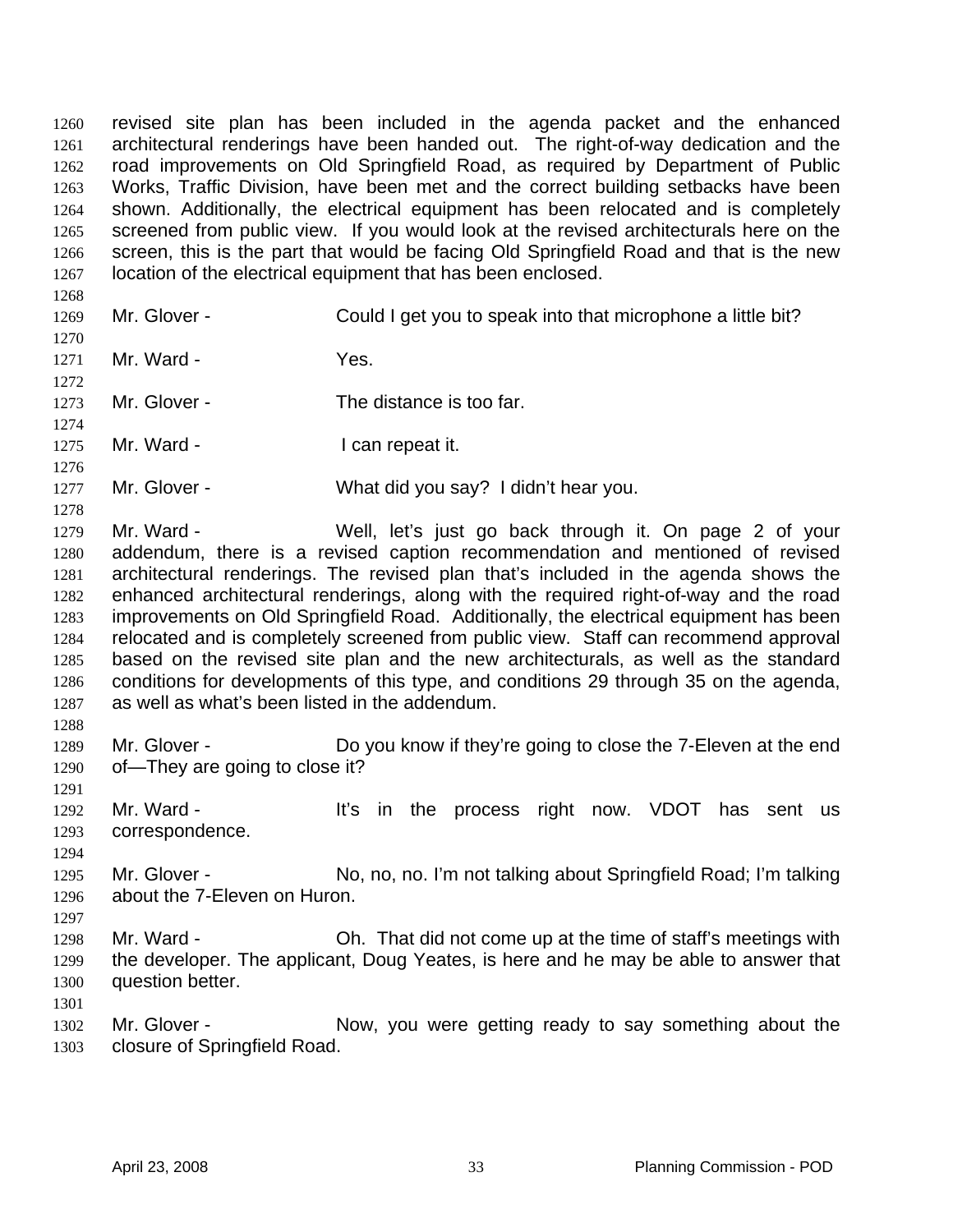Mr. Ward - The Right. I may have spoken too soon. Old Springfield Road, there was mention about that being in the process. VDOT's been working to figure out who's the owner of that. 1304 1305 1306 1307 1308 1309 1310 1311 1312 1313 1314 1315 1316 1317 1318 1319 1320 1321 1322 1323 1324 1325 1326 1327 1328 1329 1330 1331 1332 1333 1334 1335 1336 1337 1338 1339 1340 1341 1342 1343 1344 1345 1346 1347 1348 1349 Mr. Glover - VDOT doesn't own that road. Mr. Ward - Right. Mr. Glover - The County of Henrico, I believe, owns that road. I think I'm correct. What portion of it are they planning on closing? Mr. Ward - That I do not know. Mr. Glover - Would you find out? Mr. Ward - The Yes. Mr. Glover - Does the traffic engineer know? Mr. Ward - Well, it's Brian Walker with VDOT who has been working with us. We could ask Mike Jennings. Mr. Glover - **Does our traffic engineer know?** The reason I'm asking you is because we were working with Lowe's recently about their addition to the front. Mr. Jennings - Good morning again. At this time, there are no plans to close that road. That road is an interesting road. VDOT owns the right-of-way, but Henrico County maintains the road. So, at this time, there has been no official request to vacate that road. Mr. Glover - Can I make a request now to do something? Mr. Jennings - Yes, sir. Mr. Glover - The same of the end just before you get to the cul-de-sac on Old Springfield, we had asked that you close if off so that you can't get to the cul-desac. The reason is because you have trash being dumped in there and you have tractor-trailers parking in there. They leave tires. They go in there and do repairs to automobiles. Could you make sure that they close off at the entrance, just beyond the entrance to Lowe's? Mr. Jennings - I can look into that. Public Works did clean it out the cul-desac and do some road maintenance there, and we put up "No Parking" signs. Since that time, we have not seen any vehicles parked in there. Mr. Glover - Thave.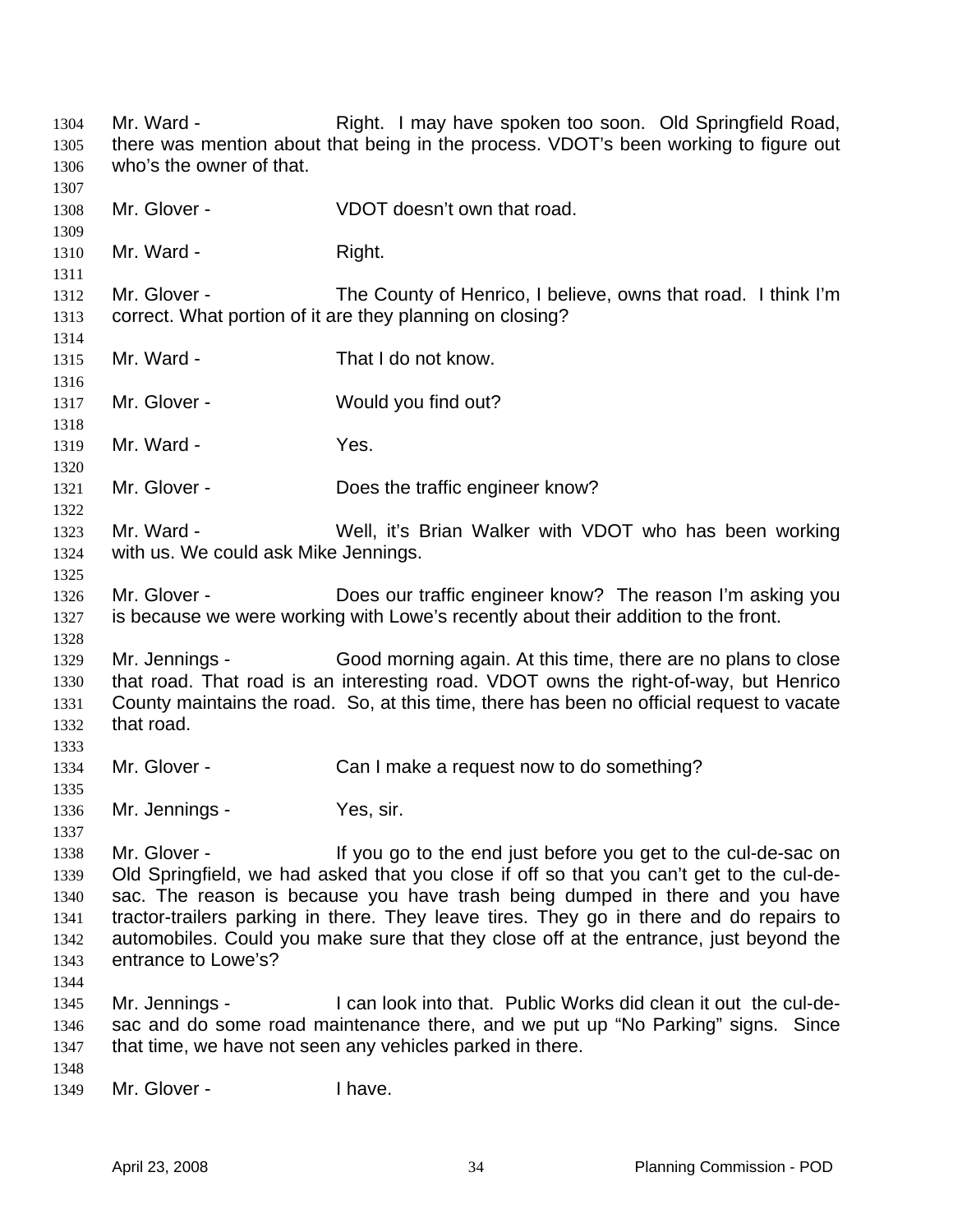Mr. Jennings - Oh, you have? Okay. Mr. Glover - Ch, yes. They're in there quite frequently. They'll go in to repair a truck or a car or whatever. All we're asking is that since we do the maintenance, put a guardrail there that does not allow them to go down into that cul-de-sac. It has no bearing on getting in and out of the parking lot there. Mr. Jennings - Okay. I'll get with our director, and VDOT. Mr. Glover - Will you get back and let me know what you do because I have people asking. Mr. Jennings - Yes sir, I'll work on it. Mr. Glover - Thank you. Mr. Vanarsdall - Along that same line, we met out there last year when they wanted to put an addition and the representative from North Carolina was with us. He was all in favor of closing that. They don't like it either. Mike Kennedy was with us. I thought that you would know about it by now. Mr. Jennings - My understanding was that an official vacation was going to be submitted by the Lowe's, but that never happened. Mr. Glover - The Muslim Human Human is the lowe's. Mr. Jennings - I think Lowe's was going to request it through VDOT to be vacated, but I'll look into it. Mr. Branin - The Muslim It it's a County-maintained road and we have jurisdiction over it, then can't it be just a County decision? It's not going to affect police and fire because it goes into a cul-de-sac. Why can't we put up a guardrail ourselves? Mr. Jennings - I'll look into that. It should be possible. Mr. Vanarsdall - Thank you, Mike. Mr. Jernigan - The Any more questions for Mr. Ward from the Commission? Thank you, Mr. Ward. Mr. Vanarsdall - The only question I have is, is Mr. Yeates here? How are you doing? You were held up in traffic coming up from Tidewater. Mr. Yeates - My name's Douglas Yeates from Blakeway Corporation.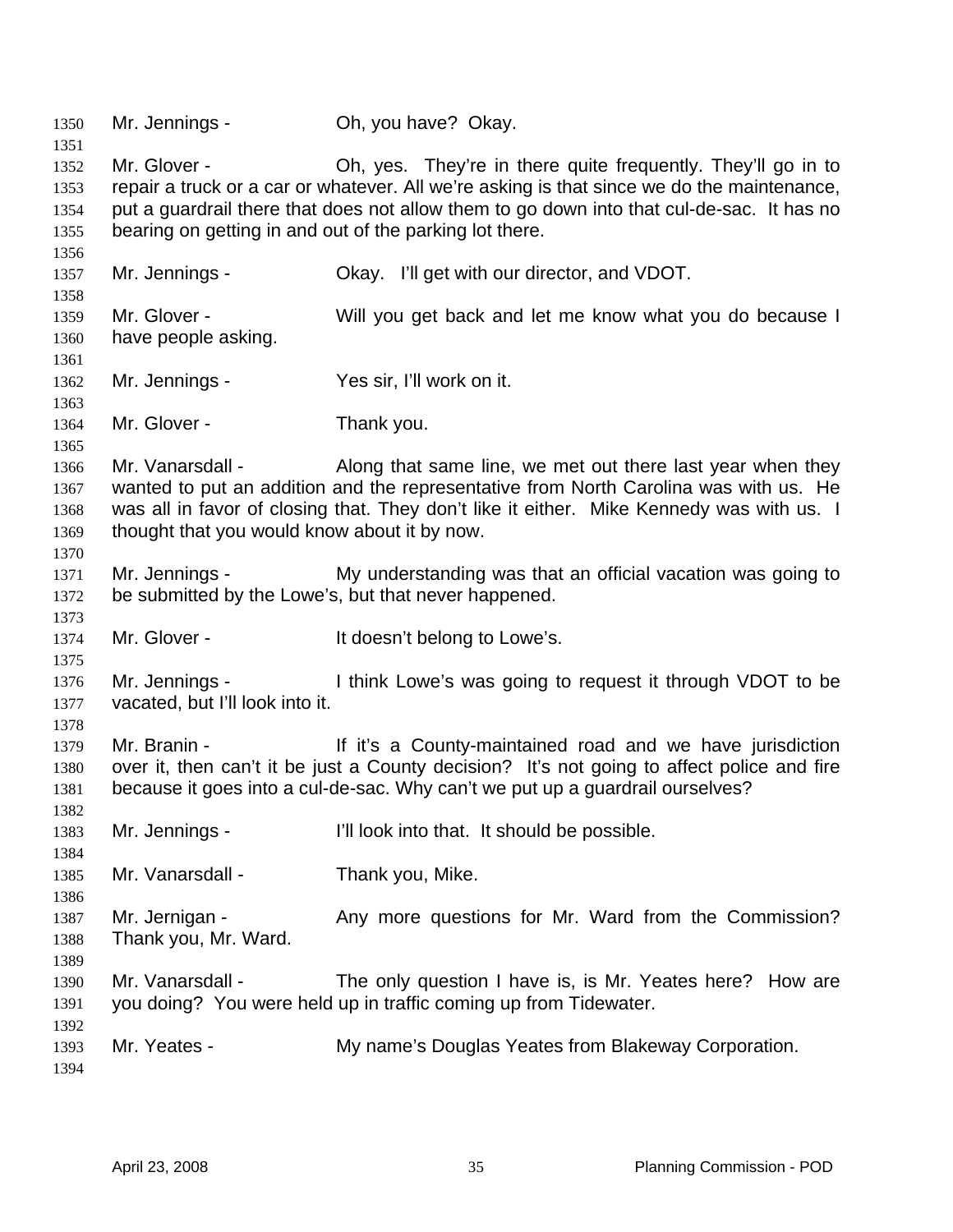Mr. Vanarsdall - The question I have is what's already been asked. Are you going to close the 7-Eleven down at the end? Mr. Yeates - The I don't have that information. Mr. Vanarsdall - Who would know? Mr. Yeates - The Probably Bob Fitzgerald, one of our 7-Eleven representatives. I don't have any information regarding the other store. I know the proximity is very close; however, this is a different type of use because of the gas. I don't pretend to have that answer. Mr. Vanarsdall - Right. Thank you. Mr. Yeates - Ckay. You're welcome. Mr. Vanarsdall - I don't have any more questions. Mr. Jernigan - Ckay, Mr. Vanarsdall, if you want to make a motion. Mr. Vanarsdall - I move that POD-24-08, 7-Eleven Convenience Store, be approved with the revised plan and the architecturals, subject to annotations on the plans, standard conditions for developments of this type, and the additional conditions listed on the agenda, 29 through 35. Mr. Archer - Second. Mr. Jernigan - The And the caption change. Mrs. Jones - And the addendum. Mr. Archer - The addendum item. Mr. Vanarsdall - I did. I said on agenda and the addendum is what I just read. Mr. Jernigan - Who seconded? Mr. Archer - I did. Mr. Jernigan - The Motion by Mr. Vanarsdall, seconded by Mr. Archer. All in favor say aye. All opposed say no. The ayes have it; the motion passes. The Planning Commission approved POD-24-08, 7-Eleven Convenience Store, subject to the annotations on the plans, the standard conditions attached to these minutes for developments of this type, and the following additional conditions: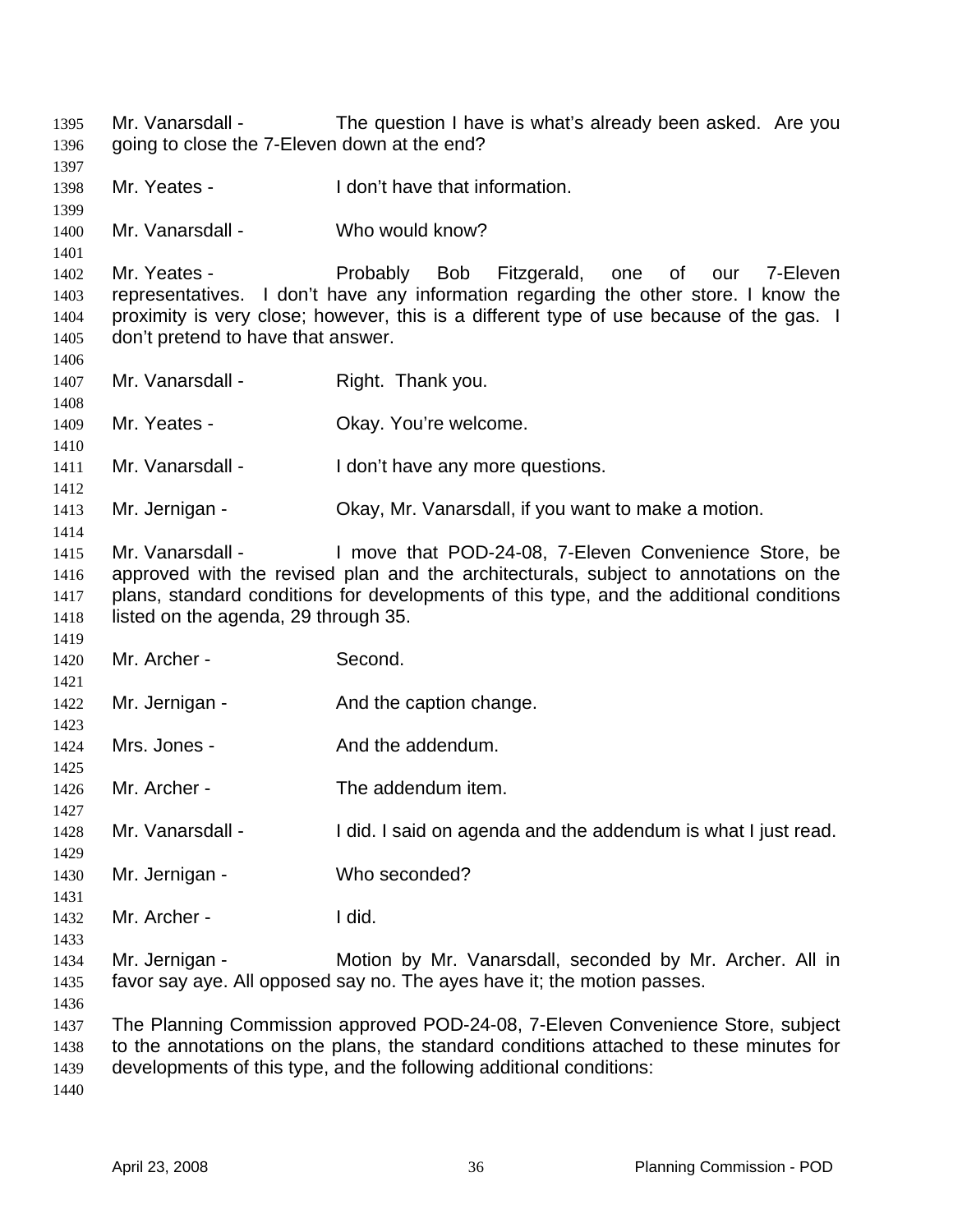- 29. The right-of-way for widening of Old Springfield Road as shown on approved plans shall be dedicated to the County prior to any occupancy permits being issued. The right-of-way dedication plat and any other required information shall be submitted to the County Real Property Agent at least sixty (60) days prior to requesting occupancy permits. 1441 1442 1443 1444 1445
- 1446 1447 30. The entrances and drainage facilities on W. Broad Street (U.S. Route 250) shall be approved by the Virginia Department of Transportation and the County.
- 1448 1449 1450 1451 31. A notice of completion form, certifying that the requirements of the Virginia Department of Transportation entrances permit have been completed, shall be submitted to the Department of Planning prior to any occupancy permits being issued.
- 1452 1453 1454 32. A concrete sidewalk meeting County standards shall be provided along the west side of Old Springfield Road and a concrete sidewalk meeting VDOT standards shall be provided along the north line of W. Broad Street (U.S. Route 250).
- 1455 33. Outside storage shall not be permitted.
- 1456 1457 1458 1459 34. Approval of the construction plans by the Department of Public Works does not establish the curb and gutter elevations along the Virginia Department of Transportation maintained right-of-way. The elevations will be set by the contractor and approved by the Virginia Department of Transportation.
- 1460 1461 1462 1463 1464 1465 35. The location of all existing and proposed utility and mechanical equipment (including HVAC units, electric meters, junction and accessory boxes, transformers, and generators) shall be identified on the landscape plans. All equipment shall be painted to match the building, and shall be screened by such measures as determined appropriate by the Director of Planning or the Planning Commission at the time of plan approval**.**

# 1466

### 1467 **PLAN OF DEVELOPMENT**

1468

POD-27-08 McDonald's @ The Shops @White Oak Village **Blakeway Corporation for Laburnum Investment, LLC and McDonald's USA, LLC:** Request for approval of a plan of development, as required by Chapter 24, Section 24-106 of the Henrico County Code, to construct a onestory, 4,382 square foot fast food restaurant with drive-thru facilities on an outparcel in the Shops @ White Oak Village Shopping Center. The 0.99-acre site is located on the east line of S. Laburnum Avenue, approximately 1,400 feet south of I-64 on part of parcel 815-718-5710. The zoning is B-3C, Business District (Conditional) and ASO, Airport Safety overlay District. County water and sewer. **(Varina)** 

1469

1470 1471 Mr. Jernigan - Is there any opposition to POD-27-08, McDonald's @ The Shops @ White Oak Village? There is no opposition. Good morning, Ms. Goggin.

1472

1473 1474 1475 Ms. Goggin - Good morning again. This project, as you just mentioned, is for a McDonald's at the Shops at White Oak Village. This outparcel will leave us only, I believe, two or three outparcels in this shopping center. They've been coming in pretty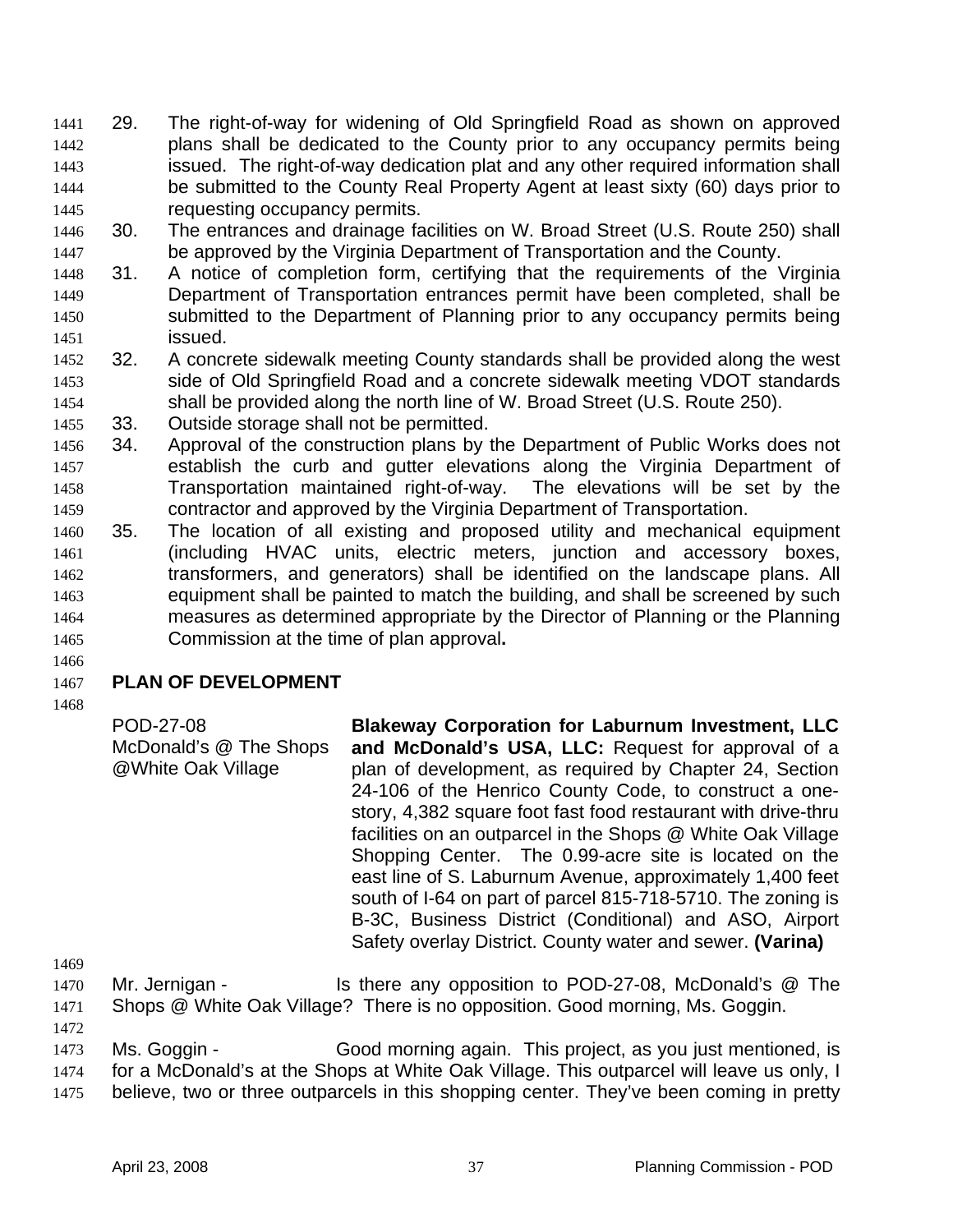steady. Staff has worked with the applicant on this project to get the architecturals to match more with the materials and style of the shopping center. We've been working with Garland Watkins of McDonald's. At first, they came in with one of their more traditional buildings, but we've gotten them to add a lot more brick, stone, pilasters, limited EIFS. This is the front façade that faces Laburnum Avenue. This is the side that will face the Cracker Barrel. This is the color rendering, which I'll show you in a second. This is the rear that faces the interior ring road and this is the side with the drive-thru that faces the entrance road. The applicant has provided a color rendering to show the colors that they will provide on the building, so grey stone, whitish brick, lighter EIFS, and McDonald's new design of different colored bricks on the drive-thru side I guess to represent movement. 1476 1477 1478 1479 1480 1481 1482 1483 1484 1485 1486

1487

1495

1498

1502

1504

1506

1509

1488 1489 1490 1491 1492 1493 1494 With that, staff can recommend approval subject to the annotations on the plans, the standard conditions for developments of this type, and additional conditions 29 through 36 in your agenda. Garland Watkins, McDonald's representative, is not able to be here today. He has a corporate retreat in Maryland. We do have Charles Rulick from Forest City Development, representing the overall developer, as well as Doug Yeates, the engineer for the project, should you have any questions for them. I would be happy to answer any questions the Commission may have of me.

- 1496 1497 Mr. Jernigan - Ms. Goggin, have they said anything about closing the one on Williamsburg Road when this one opens?
- 1499 1500 1501 Ms. Goggin - I did not ask that question, but I can put an e-mail in to Garland and ask him what are their plans for that or is this an additional store to capture the market that is specifically going to this shopping center.
- 1503 Mr. Jernigan - I'd like to know that.
- 1505 Ms. Goggin - Yes sir.
- 1507 1508 Mr. Jernigan - The one they have on Williamsburg Road is the old style. Closed is not pretty.
- 1510 1511 1512 1513 1514 Ms. Goggin - I'm just going to guess. I'm guessing that the Williamsburg Road one is going to capture Williamsburg Road traffic and maybe people that are not going to the mall, that are going on the opposite side of Laburnum Avenue. Whereas this is going to get people going in the mall and towards the highway. But I will definitely check to make sure.
- 1515

| 1516<br>1517 | Mr. Jernigan - | Well, I thank you for your help. You did a good job on this.  |
|--------------|----------------|---------------------------------------------------------------|
| 1518         | Ms. Goggin -   | Well, thank you.                                              |
| 1519<br>1520 | Mr. Jernigan - | McDonald's looks a whole lot different today than it used to. |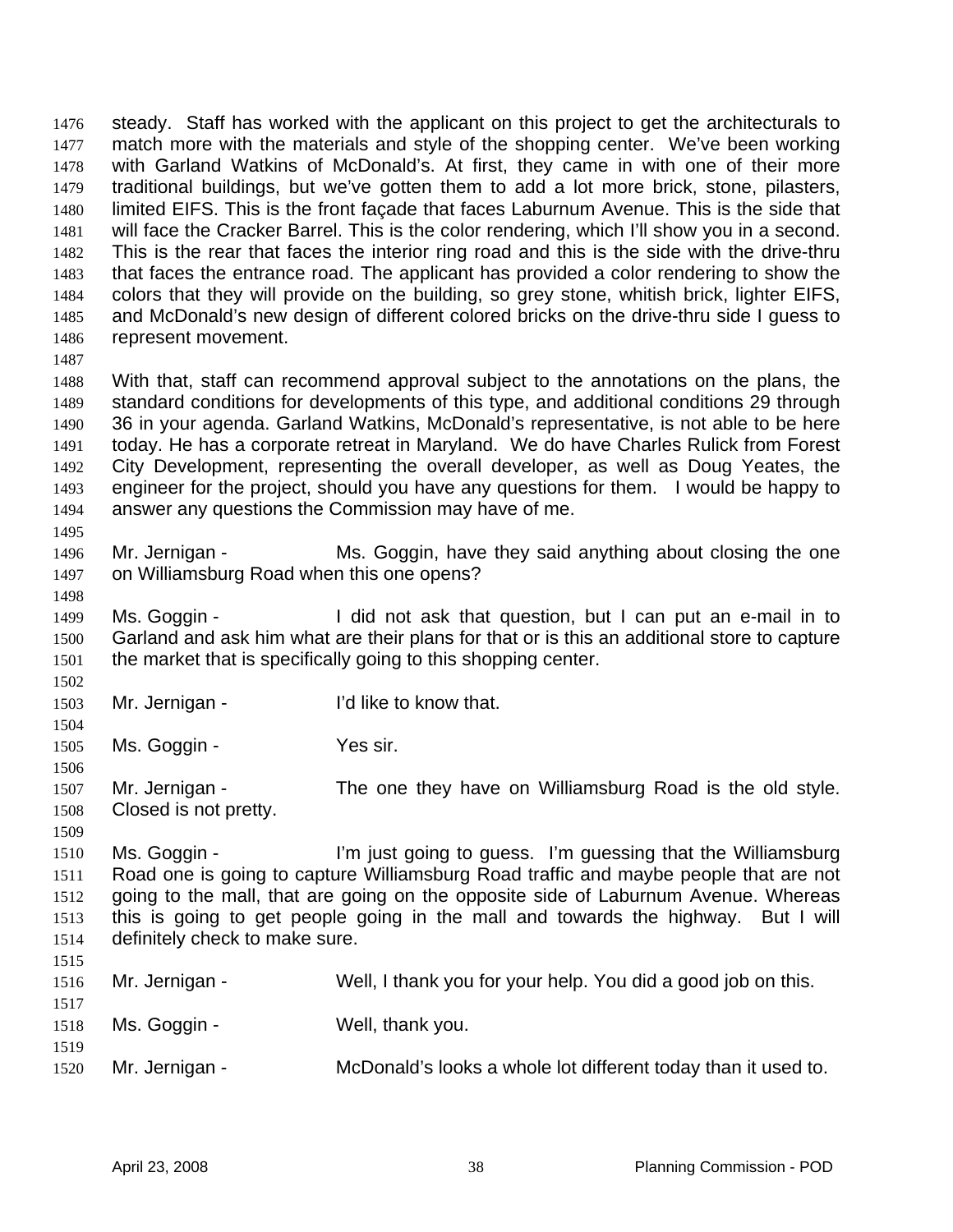Mr. Glover - Mr. Jernigan, that's why they call it fast food; you don't want to have to travel too far to get to it. 1521 1522 1523 1524 1525 1526 1527 1528 1529 1530 1531 1532 1533 1534 1535 1536 1537 1538 1539 1540 1541 1542 1543 1544 1545 1546 1547 1548 1549 1550 1551 1552 1553 1554 1555 1556 1557 1558 1559 1560 1561 1562 1563 1564 1565 1566 Mr. Jernigan - The All right. Any questions for Ms. Goggin from the Commission? All right. Thank you, Ms. Goggin. Ms. Goggin - You're welcome. Mr. Jernigan - With that, I will move for approval of POD-27-08, McDonald's @ The Shops @ White Oak Village, subject to the annotations on the plans, the standard conditions for developments of this type, and the following additional conditions #29 through 36. Mr. Vanarsdall - Second. Mr. Jernigan - **Motion by Mr. Jernigan, seconded by Mr. Vanarsdall.** All in favor say aye. All opposed say no. The ayes have it; the motion passes. The Planning Commission approved POD-27-08, McDonald's @ The Shops @ White Oak Village, subject to the annotations on the plans, the standard conditions attached to these minutes for developments of this type, and the following additional conditions: 29. Only retail business establishments permitted in a B-3 zone may be located in this center. 30. The ground area covered by all the buildings shall not exceed in the aggregate 25 percent of the total site area. 31. No merchandise shall be displayed or stored outside of the building(s) or on sidewalk(s). 32. Outside storage shall not be permitted. 33. The proffers approved as a part of zoning case C-29C-06 shall be incorporated in this approval. 34. The developer shall install an adequate restaurant ventilating and exhaust system to minimize smoke, odors, and grease vapors. The plans and specifications shall be included with the building permit application for review and approval. If, in the opinion of the County, the type system provided is not effective, the Commission retains the rights to review and direct the type of system to be used. 35. In the event of any traffic backup which blocks the public right-of-way as a result of congestion caused by the drive-up delivery facilities, the owner/occupant shall close the drive-up delivery facilities until a solution can be designed to prevent traffic backup. 36. The location of all existing and proposed utility and mechanical equipment (including HVAC units, electric meters, junction and accessory boxes, transformers, and generators) shall be identified on the landscape plans. All equipment shall be screened by such measures as determined appropriate by the Director of Planning or the Planning Commission at the time of plan approval**.**